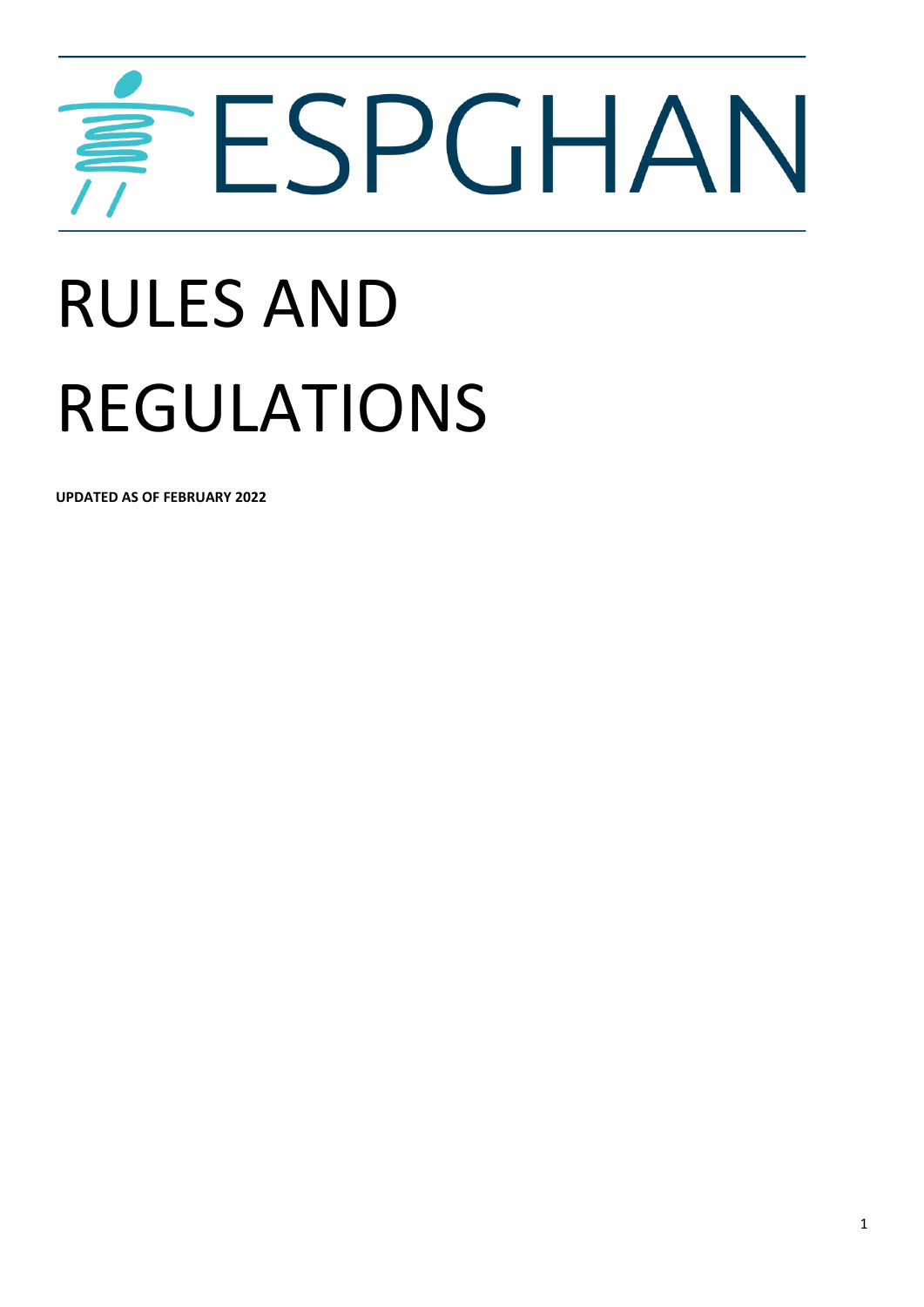# ESPGHAN

| <b>List of Abbreviations</b> |                                                                                   |
|------------------------------|-----------------------------------------------------------------------------------|
| $AGM -$                      | <b>Annual General Meeting</b>                                                     |
| $AHP -$                      | <b>Allied Health Professionals</b>                                                |
| $AM -$                       | <b>Annual Meeting</b>                                                             |
| $DOI -$                      | Declaration of Potential Conflict of Interest                                     |
| $EPP -$                      | <b>Education Partner Programme</b>                                                |
| ESPGHAN-                     | European Society for Paediatric Gastroenterology, Hepatology and Nutrition        |
| FISPGHAN-                    | Federation of International Paediatric Gastroenterology, Hepatology and Nutrition |
| $GI -$                       | Gastrointestinal/Gastroenterology                                                 |
| $GS -$                       | <b>General Secretary</b>                                                          |
| JPGN-                        | http://journals.lww.com/jpgn/pages/default.aspx                                   |
| $LWW -$                      | <b>Wolters Kluwer</b>                                                             |
| $MC -$                       | Management Committee                                                              |
| NASPGHAN -                   | North American Society for Paediatric Gastroenterology, Hepatology and Nutrition  |
| $PAC -$                      | <b>Public Affairs Committee</b>                                                   |
| $PGHN -$                     | Paediatric Gastroenterology, Hepatology and Nutrition                             |
| $SC -$                       | Scientific Committee                                                              |
| $SIG -$                      | Special Interest Group/s                                                          |
| $UEG -$                      | United European Gastroenterology                                                  |
| WCPGHAN-                     | World Congress of Paediatric Gastroenterology, Hepatology and Nutrition           |
| $WG -$                       | Working Group/s                                                                   |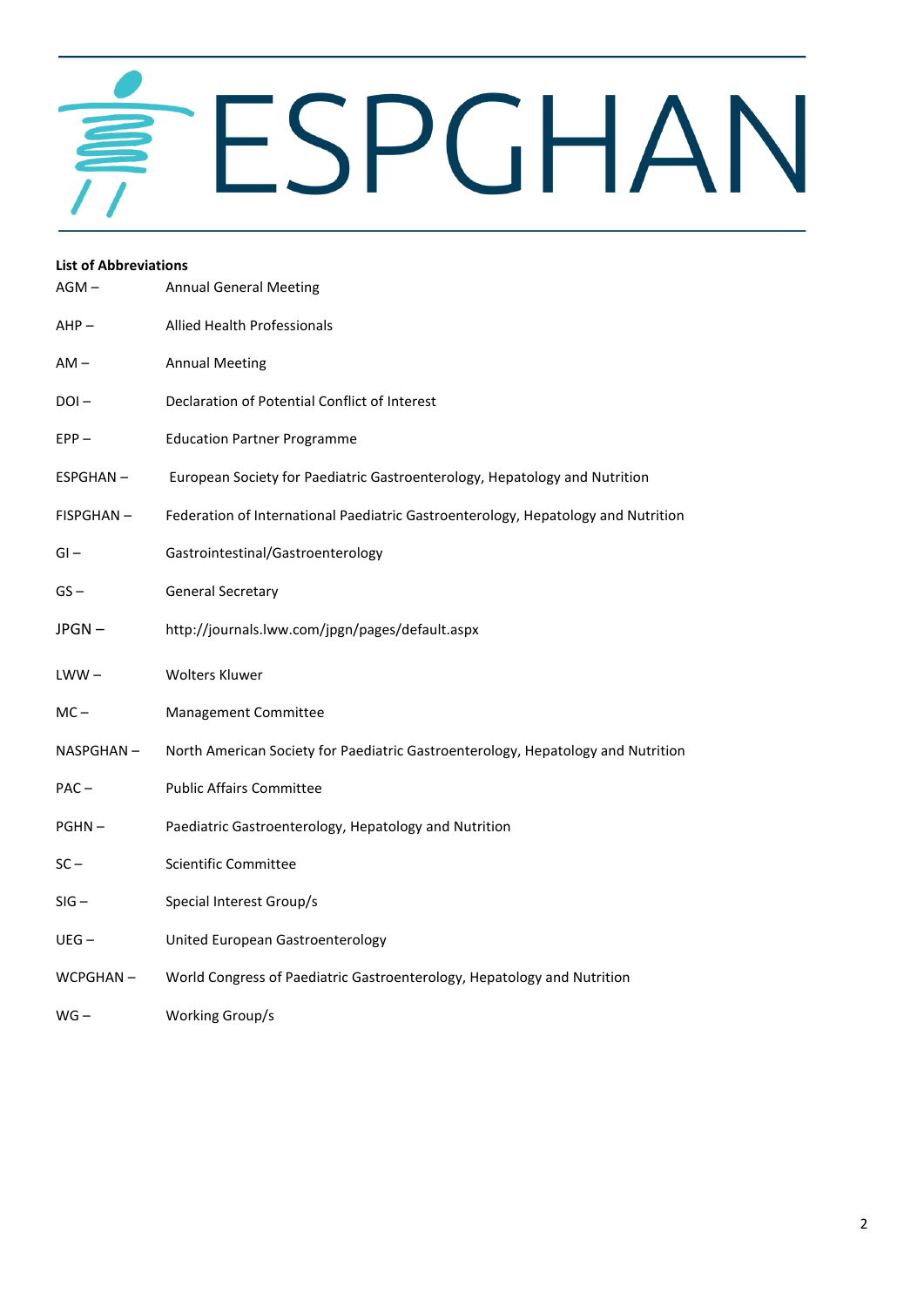# **Table of Contents**

|     | A supporter can write only one letter of support. Should multiple candidates for the same position have the same sponsor, the |  |
|-----|-------------------------------------------------------------------------------------------------------------------------------|--|
|     |                                                                                                                               |  |
|     |                                                                                                                               |  |
|     |                                                                                                                               |  |
| 4.2 |                                                                                                                               |  |
|     |                                                                                                                               |  |
|     |                                                                                                                               |  |
| 5.1 |                                                                                                                               |  |
| 5.2 |                                                                                                                               |  |
| 5.3 |                                                                                                                               |  |
|     |                                                                                                                               |  |
|     |                                                                                                                               |  |
|     |                                                                                                                               |  |
|     |                                                                                                                               |  |
|     |                                                                                                                               |  |
|     |                                                                                                                               |  |
|     |                                                                                                                               |  |
|     |                                                                                                                               |  |
|     |                                                                                                                               |  |
|     |                                                                                                                               |  |
|     |                                                                                                                               |  |
|     |                                                                                                                               |  |
|     |                                                                                                                               |  |
|     |                                                                                                                               |  |
|     |                                                                                                                               |  |
|     |                                                                                                                               |  |
|     |                                                                                                                               |  |
|     |                                                                                                                               |  |
|     |                                                                                                                               |  |
|     | 13.4 Rules for the Organisation of AHP & Postgraduate Courses in Connection with the Annual Congress  36                      |  |
|     |                                                                                                                               |  |
|     |                                                                                                                               |  |
|     |                                                                                                                               |  |
|     |                                                                                                                               |  |
|     |                                                                                                                               |  |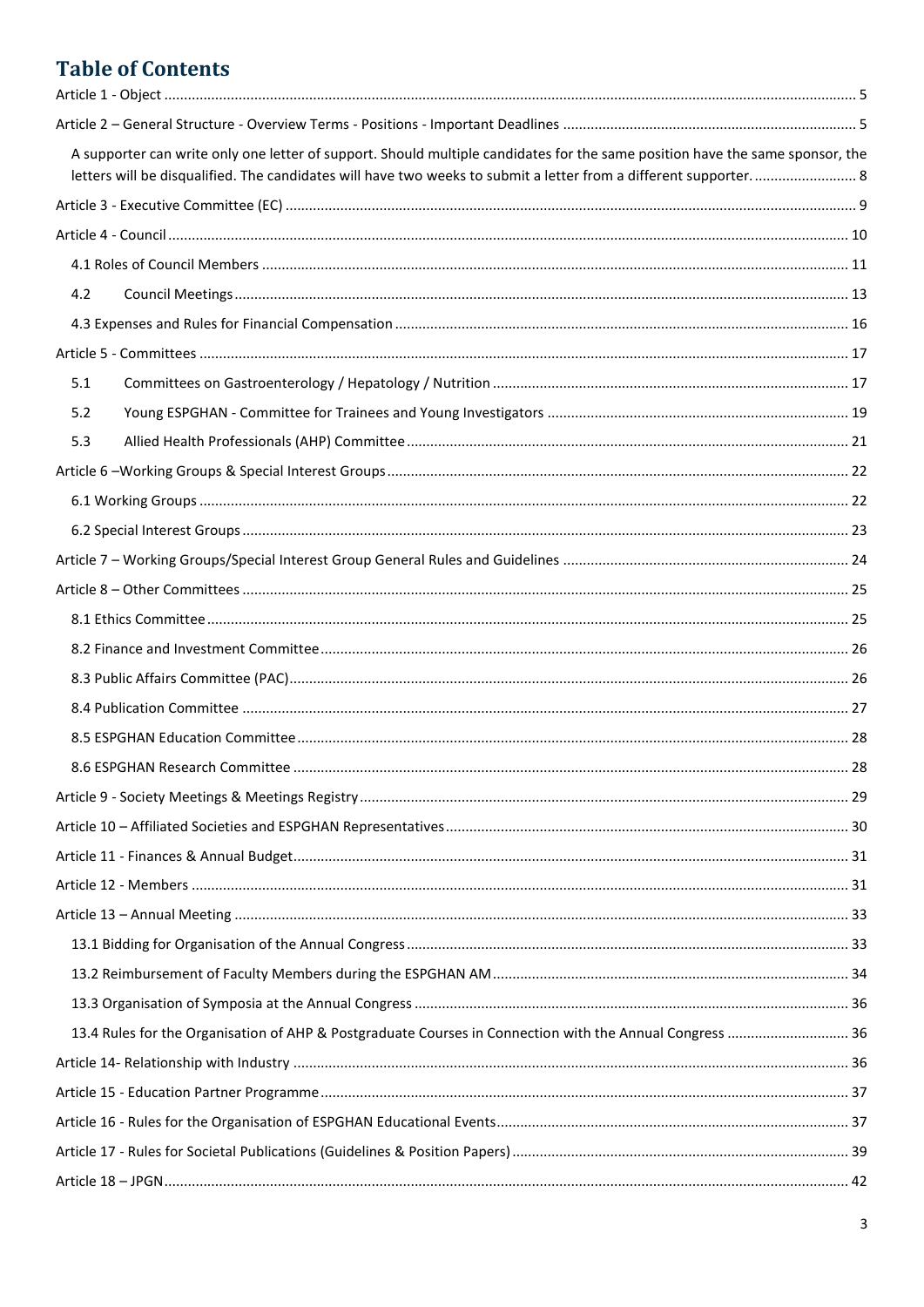| Please Note: Awards and Grants are given only to ESPGHAN Members except award relating to the Annual Meeting.  43 |  |
|-------------------------------------------------------------------------------------------------------------------|--|
|                                                                                                                   |  |
|                                                                                                                   |  |
|                                                                                                                   |  |
|                                                                                                                   |  |
|                                                                                                                   |  |
|                                                                                                                   |  |
|                                                                                                                   |  |
|                                                                                                                   |  |
|                                                                                                                   |  |
|                                                                                                                   |  |
|                                                                                                                   |  |
|                                                                                                                   |  |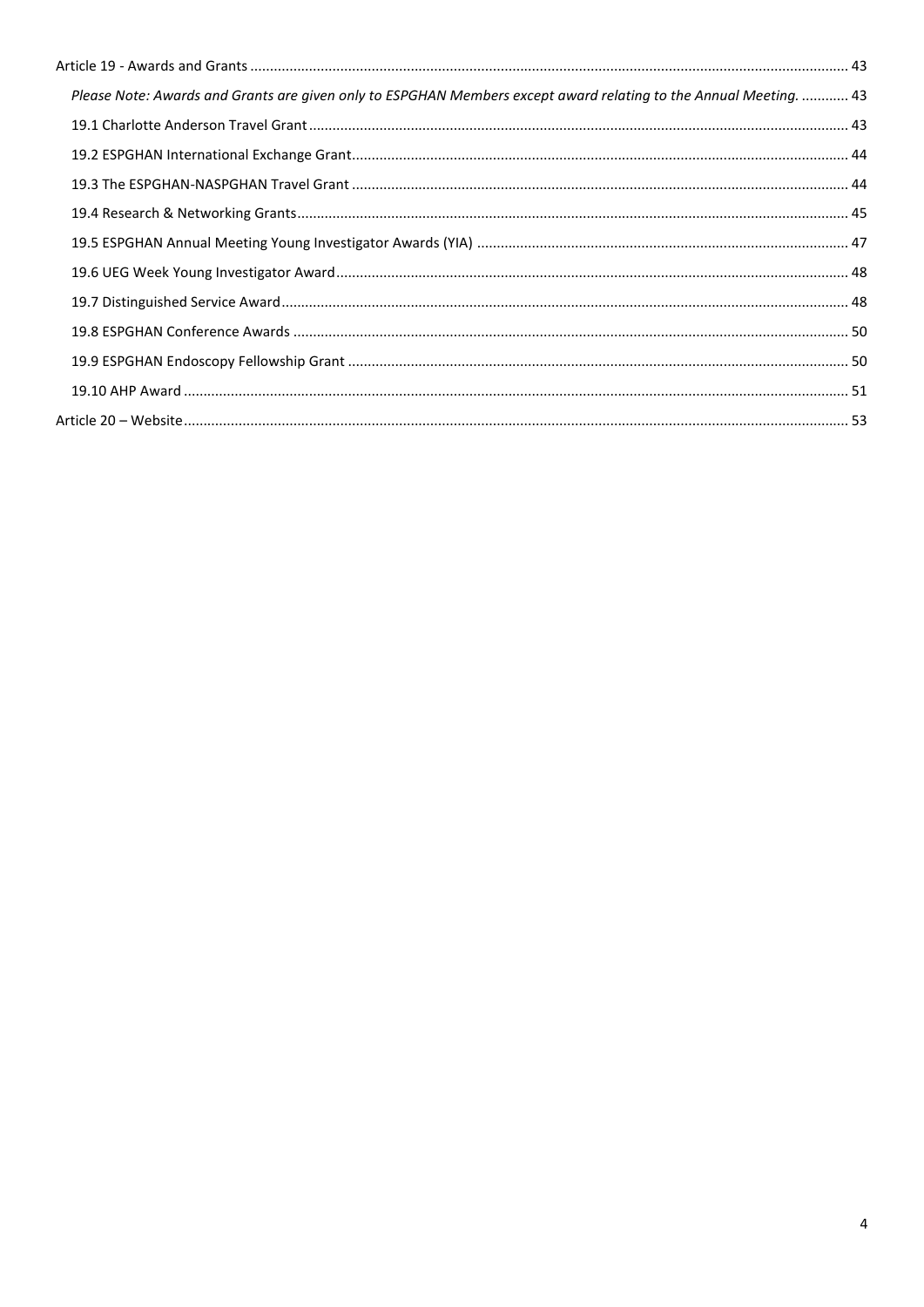# <span id="page-4-0"></span>**Article 1 - Object**

The present internal rules & regulations (here-after referred to as the "Rules & Regulations") complement the requirements laid down in the Constitution of The European Society for Paediatric Gastroenterology, Hepatology and Nutrition (here-after referred to as the "Society" or ESPGHAN) and provide guidance for the actions of the Society and its bodies. These Rules & Regulations can be modified by a decision of the ESPGHAN Council.

# <span id="page-4-1"></span>**Article 2 – General Structure - Overview Terms - Positions - Important Deadlines**

#### **ESPGHAN Structure (2020) General Assembly at Annual General Meeting (AGM)** Executive Committee (President, General Secretary, Treasurer (President elect and Resident Director - upon invite)) COUNCII (Executive Committee, Committee Chairs, Education Secretary, Scientific Secretary, International Affairs Representative, President Elect) Committee on Committee on Committee on **Allied Health** YOUNG ESPGHAN-Professionals Committee Gastroenterology Hepatology Nutrition **Trainee Committee** Working **Special Interest** Working **Special Interest Special Interest** Groups Groups Gro Groups **Groups** Finance & Investment **Ethics Committee** Committee  $P$ GHAN **Public Affairs Committee National Societies Group**  $(PAC)$ **Publication Committee JPGN Editor** Research Committee Education Committee **Annual Congress Annual Congress** Local Organising Management **Annual Congress Professional Congress Scientific Committee** Organiser **ESPGHAN Administrative Office Geneva**

All positions within ESPGHAN run from Annual General Meeting (AGM) to AGM.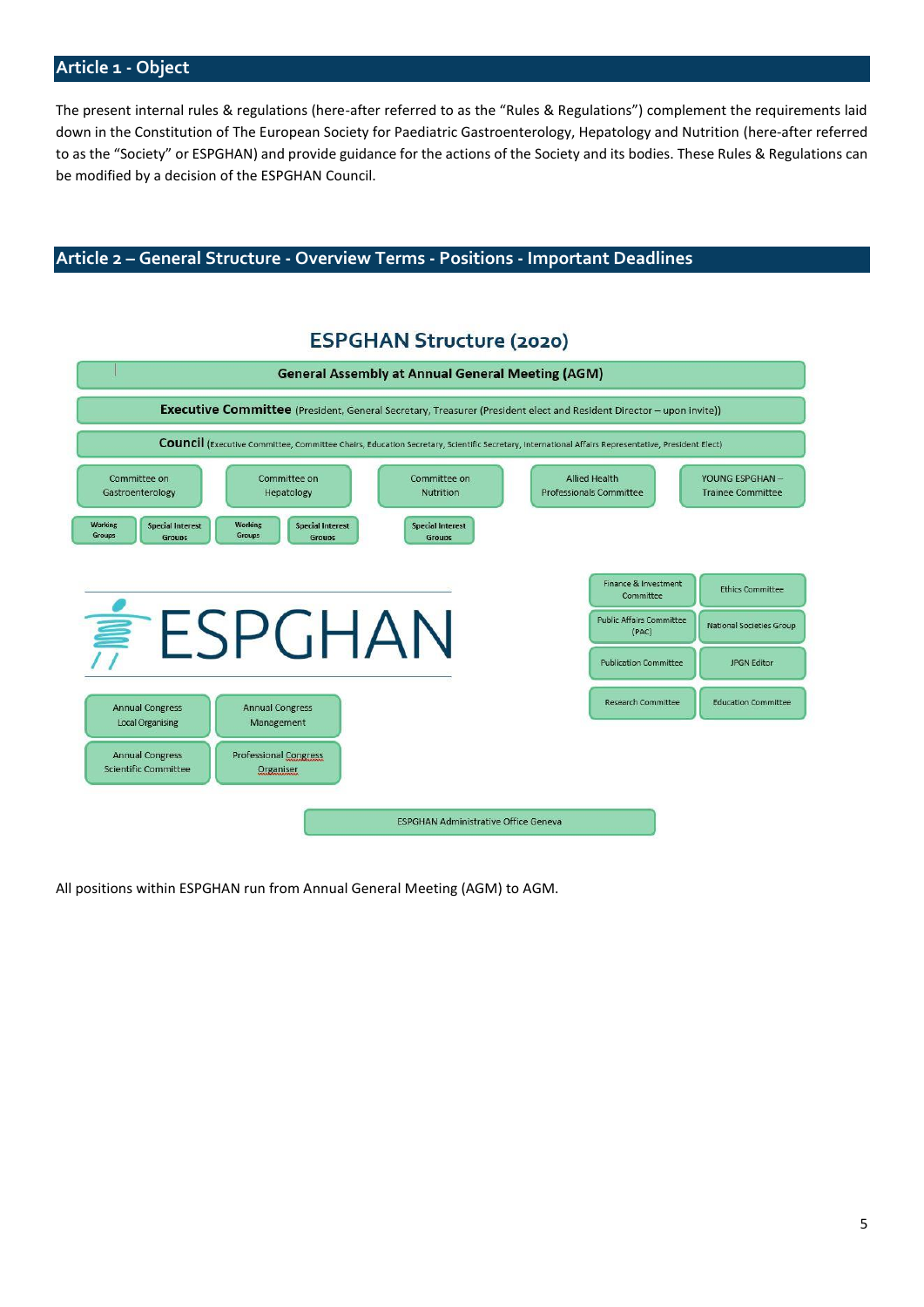|                     |         | <b>Position</b>                                                        | <b>Term</b> in     | <b>Re-Election</b>            | <b>Conditions</b>                                                                            | <b>Nomination / Application Procedure</b>                                                                                                                                                                                                                                                                                                                                                                                                                      | <b>Voting</b><br><b>Rights at</b><br><b>Council</b> |  |
|---------------------|---------|------------------------------------------------------------------------|--------------------|-------------------------------|----------------------------------------------------------------------------------------------|----------------------------------------------------------------------------------------------------------------------------------------------------------------------------------------------------------------------------------------------------------------------------------------------------------------------------------------------------------------------------------------------------------------------------------------------------------------|-----------------------------------------------------|--|
|                     |         | President                                                              | vears<br>3 years   | not possible                  | full member, previously<br>served on Council (not in<br>the last year preceding<br>election) | Candidates for a Council Position should submit a letter of intent for the position they<br>are applying for including motivation, former roles within ESPGHAN and vision for the<br>future.                                                                                                                                                                                                                                                                   | yes                                                 |  |
| Executive Committee |         | <b>General Secretary</b>                                               | 3 years            | not possible                  | previously served on<br>Council                                                              | Proposed in writing to the General Secretary by any five members, who are not serving<br>at that time in the Council by January $7th$ of the respective year; elected by anonymous<br>electronic ballot of all full ESPGHAN members in good standing.                                                                                                                                                                                                          | yes                                                 |  |
|                     |         | <b>Treasurer</b>                                                       | 3 years            | 3 years                       | previously served on<br>Council                                                              | For each position, a supporter can write only one letter of support. Should multiple<br>candidates for the same position have the same sponsor, the letters will be                                                                                                                                                                                                                                                                                            | yes                                                 |  |
|                     |         | <b>Education Secretary **</b>                                          | 3 years            | not possible                  |                                                                                              | disqualified. The candidates will have two weeks to submit a letter from a different<br>supporter.<br>yes                                                                                                                                                                                                                                                                                                                                                      |                                                     |  |
|                     |         | <b>Scientific Secretary**</b>                                          | 3 years            | not possible                  |                                                                                              | Please note that, if running for any council position, candidates should refrain from<br>sending promotional emails to all/multiple members until the nomination has been                                                                                                                                                                                                                                                                                      | yes                                                 |  |
|                     | Council | <b>International Affairs</b>                                           |                    |                               |                                                                                              | discussed and approved by Council. As a general rule, emails addressing all members<br>of ESPGHAN should only be sent via the Office, after approval of the Executive<br>Committee.<br>For Membership voting on Council positions, candidates will be permitted to submit<br>only five letters of support to be reviewed by the Membership. Voting will take place,<br>in general, for a four week period until 15 days before the AGM. This is applicable for |                                                     |  |
|                     |         | Representative<br><b>Chair of Gastroenterology</b><br><b>Committee</b> | 3 years<br>3 years | not possible<br>not possible* |                                                                                              | all Council Positions.<br>Nominated by respective committee and appointment to Council shall be approved by<br>a majority vote of all ESPGHAN members in good standing; Committee chairs are to be<br>permitted a three year term on Council and as chair of the committee regardless of                                                                                                                                                                       | yes<br>yes                                          |  |
|                     |         | <b>Chair of Hepatology Committee</b>                                   | 3 years            | not possible*                 |                                                                                              | committee membership terms; Candidates for committee chairs should be put forward<br>not later than the end of their fourth year of membership in the committee by<br>February 1st of the respective year. In exceptional cases, at the discretion of the                                                                                                                                                                                                      | yes                                                 |  |
|                     |         | <b>Chair of Nutrition Committee</b>                                    | 3 years            | not possible*                 |                                                                                              | Committee, members of the Committee may be considered later than the fourth year<br>Only one term as Committee Chair is permissible. Members who have served as chair<br>on a Committee can re-apply to the role of Committee Member, after a hiatus of 5                                                                                                                                                                                                      | yes                                                 |  |
|                     |         | <b>Chair of Young ESPGHAN</b><br><b>Committee</b>                      | 3 years            | not possible                  |                                                                                              | years, but cannot re-apply for the role of Committee Chair.<br>*In the case of simultaneous turnover in Chairs from the GI, Nutrition and Hepatology                                                                                                                                                                                                                                                                                                           | ves                                                 |  |
|                     |         | <b>Chair of Allied Health</b><br><b>Professionals Committee</b>        | 3 years            | not possible                  |                                                                                              | Committees, special dispensation can be made to ensure only one chair steps down at<br>the end of the ESPGHAN year, which runs from AGM to AGM. Ideally, only one chair<br>from the GI, Nutrition and Hepatology Committees should step down in one year of                                                                                                                                                                                                    | yes                                                 |  |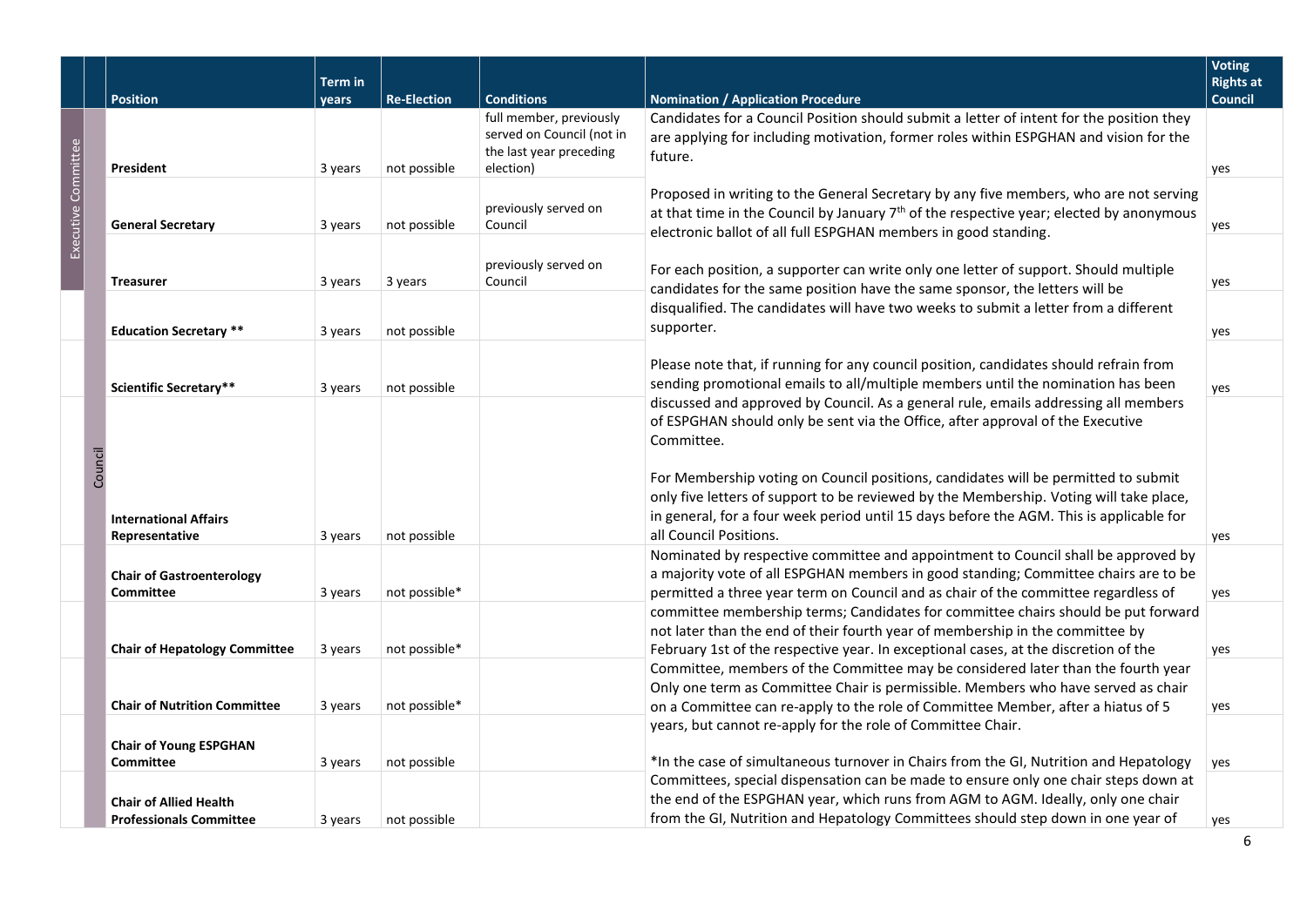| <b>Chair of the Local Organising</b> |  | during Council tenure.<br>Appointed and officially approved by local National Society or equivalent national |  |
|--------------------------------------|--|--------------------------------------------------------------------------------------------------------------|--|
|                                      |  | ** Serves as Chair of Education Committee and Research Committee respectively                                |  |
|                                      |  | years.                                                                                                       |  |
|                                      |  | the will of the chair and respective Committee to extend their tenure beyond three                           |  |
|                                      |  | transition. EC and Council will have the responsibility to make this decision, based on                      |  |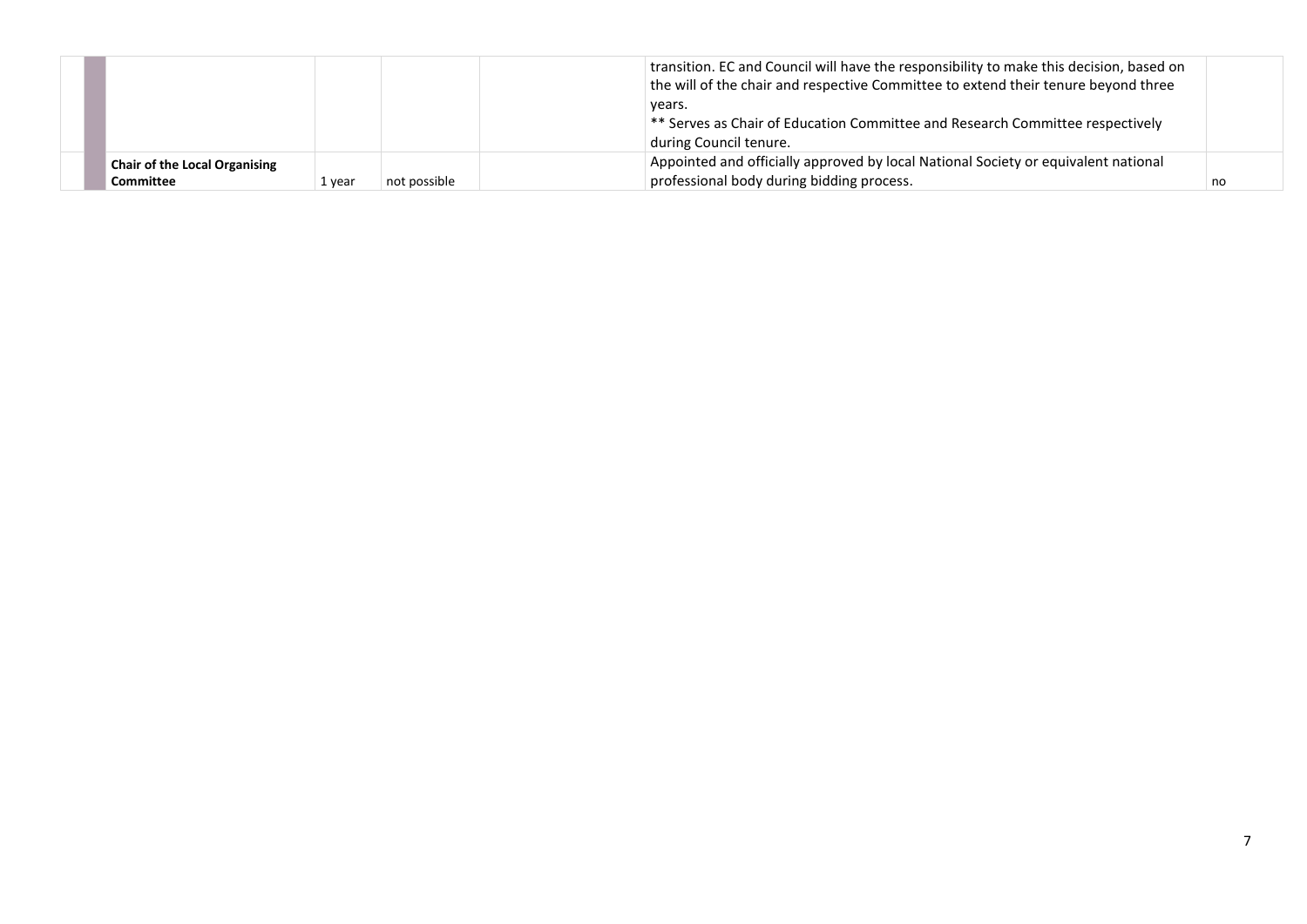|         |                                                                                          | member<br>of   |                           |                                                                                    |                                                                                                                                                                                                                                                                                                                                                                                     |
|---------|------------------------------------------------------------------------------------------|----------------|---------------------------|------------------------------------------------------------------------------------|-------------------------------------------------------------------------------------------------------------------------------------------------------------------------------------------------------------------------------------------------------------------------------------------------------------------------------------------------------------------------------------|
|         | <b>Position</b>                                                                          | <b>Council</b> | Term in years             | <b>Re-Election</b>                                                                 | <b>Nomination / Application Procedure</b>                                                                                                                                                                                                                                                                                                                                           |
|         | <b>Ethics Committee Chair</b><br><b>Publication Committee Chair</b>                      | no<br>no       | 3 years<br>Past President | 3 years                                                                            | nominated by respective committee and needs to be approved by Council<br>Past President                                                                                                                                                                                                                                                                                             |
|         | <b>Public Affairs Committee Chair</b><br><b>Finance &amp; Investment Committee Chair</b> | no<br>no       | 3 years<br>Treasurer      | 3 years                                                                            | nominated by respective committee and needs to be approved by Council<br>Treasurer                                                                                                                                                                                                                                                                                                  |
| Editors |                                                                                          |                |                           |                                                                                    | Proposed in writing to the General Secretary by any five members, who are not serving<br>at that time in the Council by January $7th$ of the respective year; The Council shall elect<br>an Editor for 5 years and he/she will not be eligible for re-election except under<br>extraordinary circumstances. In the case of no new nominations, Council shall select a<br>candidate. |
|         | <b>JPGN Editor</b>                                                                       | no             | 5 years                   | only possible under<br>extraordinary circumstances at<br>the discretion of Council | A supporter can write only one letter of support. Should multiple candidates for the<br>same position have the same sponsor, the letters will be disqualified. The candidates will<br>have two weeks to submit a letter from a different supporter.                                                                                                                                 |

# **Important Deadlines**

The ESPGHAN year and annual budget runs from January to December.

<span id="page-7-0"></span>

| Date                          | <b>Deadline</b>                                                                                                                                                             |
|-------------------------------|-----------------------------------------------------------------------------------------------------------------------------------------------------------------------------|
| 7 <sup>th</sup> of January    | All applications for open Council positions need to be received by the Association Administration Office until the $7th$ of January of the respective year.                 |
| 1 <sup>st</sup> of February   | Committees need to put forward their nominations for committee chairs to be considered for Council position until the 1 <sup>st</sup> of February in the respective years.  |
| 12 <sup>th</sup> of September | Proposals for the organisation of ESPGHAN educational events to be held in the upcoming year need to be submitted to the Association Administration Office until            |
|                               | the 12 <sup>th</sup> of September each year. For 2020 only, the deadline submission will be changed to allow for pre-planning of the 2021 and 2022 events. The respective   |
|                               | deadlines will be 30 <sup>th</sup> June 2020 for 2021 events, and an outline submission will be requested for the 2022 events on the 30 <sup>th</sup> of September 2020.    |
| $1st$ of October              | Financial requests to be included in the ESPGHAN budget for the upcoming year need to be submitted to the Association Administration Office until the 1 <sup>st</sup> of    |
|                               | October each year.                                                                                                                                                          |
| 1 <sup>st</sup> of November   | The deadline to submit bids to hold Annual Meetings is set to the 1 <sup>st</sup> of November.                                                                              |
| 31 <sup>st</sup> December     | All members actively involved in ESPGHAN, i.e. holding official positions within ESPGHAN, or applying for a position within ESPGHAN, are required to complete/renew         |
|                               | declarations of interest (DOI) on the ESPGHAN website (add link) after being appointed and again annually by the 31 <sup>st</sup> of December of each year. These forms are |
|                               | visible to the public.                                                                                                                                                      |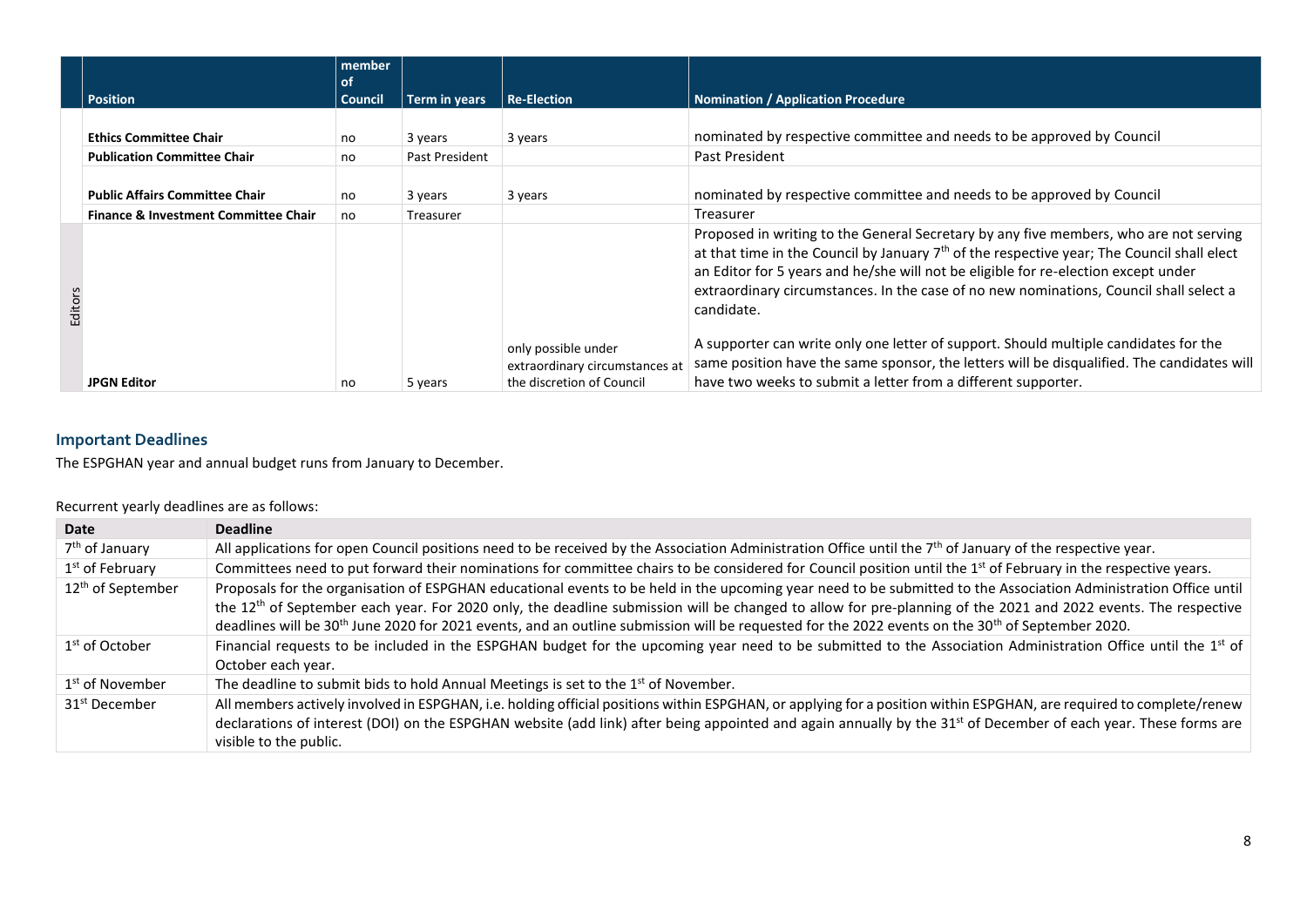# <span id="page-8-0"></span>**Article 3 - Executive Committee (EC)**

The Executive Committee (EC) manages the day to day administration of the society and supervises the Association Administration Office. The EC consists of the following persons:

- 1. The President.
- 2. The General Secretary.
- 3. The Treasurer.
- 4. The President Elect (by invitation).
- 5. Resident Director (by invitation).

The Resident Director can be invited to participate in the EC meetings as a guest.

The EC holds teleconferences, usually monthly and whenever deemed necessary, and it may hold physical meetings, as determined by the President after consultation with the other EC members.

# **Roles of EC Members**

#### **President**

The President is invested with the following tasks:

- a. The President acts as the representative of the Society for all legal actions and in all aspects of civil life and financial expenses. He/she can formulate, under the same circumstances, all appeals.
- b. The President can delegate another Council member to replace him/her, as determined by Council ruling with a relative majority. Those delegations persist until they are suspended. The President can delegate specific tasks to other members of the Council or the Society but remains responsible for all delegated tasks.
- c. The President can reach agreement only with Council's authorization ruling with a relative majority.
- d. The term of presidency starts at the end of the annual congress in the year following her/his election as President-Elect.
- e. The President presides over all meetings and general assemblies. In case of absence or illness, he/she is replaced by the General Secretary.
- f. The President is the signatory, jointly with the Treasurer, of all documents of a financial and legal nature.
- g. The President is responsible for the conduct of votes for the position of General Secretary.
- h. The President holds a position on the Publication Committee.
- i. The president chairs the Management Committee (MC) for the Annual Meeting (AM).
- j. The President holds a position in the AM Scientific Committee (SC).
- k. The President chairs the Selection Committee of the Distinguished Service Award.
- l. The President represents ESPGHAN at the United European Gastroenterology (UEG) medical block.

#### **President Elect:**

The President-Elect is invested with the following tasks:

- a. Assumes his/her role immediately after the election for one year.
- b. During the one-year period, the single most important activity for the President Elect is to observe the Society by working closely with the current presidential officers and key Council members to ensure a smooth transition between Presidents takes place.
- c. In addition to any specific tasks the governing documents may assign, it is the responsibility of the President Elect to anticipate what the Council's duties will be for the forthcoming year.
- d. Is a non-voting member of the EC (by invitation) and of the Council.

# **General Secretary**

The General Secretary (GS) is invested with the following tasks:

- a. The GS is responsible for the conduct of day-to-day ESPGHAN activities. The GS consults with the Council and keep the Council informed.
- b. The GS has an essential and coordinating role between the Council, the members, the committees.
- c. The GS is responsible for the smooth functioning of the Association Administration Office including the services provided to the members.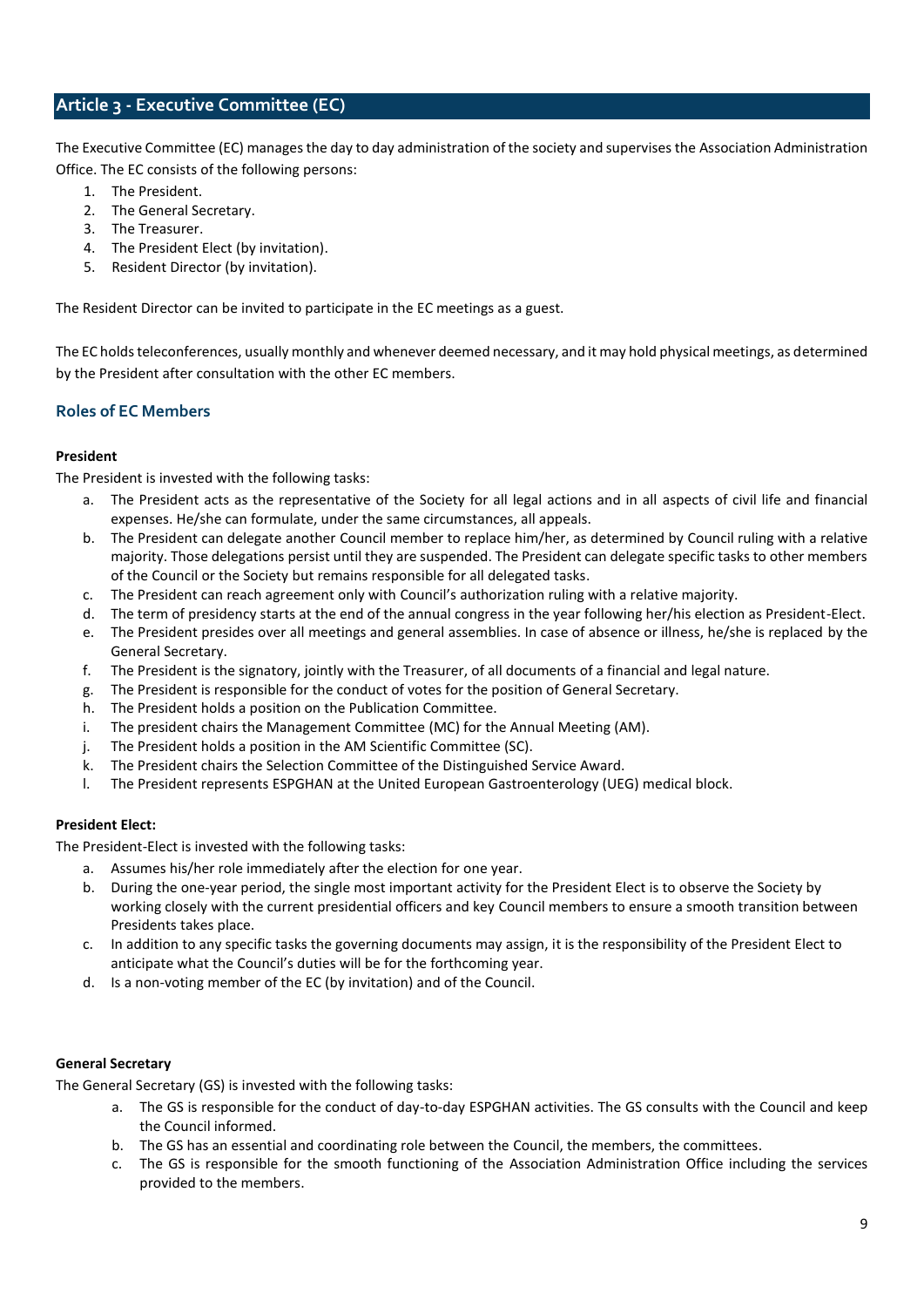- d. The GS is responsible for the conduct of votes for the Council positions, other than for the position of General Secretary itself, for which the President is responsible. The GS will receive nominations and in conjunction with the Association Administration Office will organise the ballot. The GS can delegate this task to another Council Member if there is a conflict of interest.
- e. The GS reviews the official reports of the AGM and of Council and, all writings concerning the operation of the Society, including the monthly newsletter, except for those concerning the accountancy.
- f. The GS prepares the agenda of the AGM.
- g. The GS prepares the agenda of Council Meetings and the logistics of Council Meetings in conjunction with the Association Administration Office.
- h. The GS receives the applications for the organisation of Annual Meetings.
- i. The GS liaises with the Association Administration Office to collect membership applications and present them to the Council twice a year.
- j. In the absence of the President, the GS shall preside at all meetings and shall perform such other duties as may be assigned to him/her by the president or the Council members.
- k. The GS is responsible for the coordination of all society publications.
- l. The GS holds a position in the MC for the AM.
- m. The GS, along with Association Administration Office, will be responsible for storing and archiving all relevant documents.

#### **Treasurer**

The Treasurer is invested with the following tasks:

- a. The treasurer is responsible for the finances of the Society including the collection of membership subscription fees.
- b. The treasurer ensures that the budget is respected and keeps a regular accountancy of all operations carried out.
- c. Submits a detailed budget to the Council for the upcoming year Council at the Autumn Meeting, annual accounts of the preceding year Council at the Winter Meeting and year-to-date reports of the ongoing year at the Summer Meeting.
- d. Reports at the AGM and requests approval for the budget and annual accounts.
- e. The treasurer checks and carries out the financial analysis of all requests from committees and other ESPGHAN related groups.
- f. The treasurer carries out any payment and receives any sum due to the Society.
- g. The treasurer chairs the Finance & Investment Committee.
- h. The treasurer holds a position on the Publication Committee.
- i. The treasurer holds a position in the Management Committee for the AM.

#### **Resident Director**

The Resident Director is invested with the following tasks:

- a. Ensures the society can function administratively from Switzerland
- b. Holds signatory authority in Switzerland and will execute, on behalf of ESPGHAN, administrative and/or legal undertakings in Geneva on written request from the Executive Committee.

The Resident Director will form a part of the Executive Committee, upon invite. In the case of invitation to attend Council Meetings, the Resident Director would have non-voting status.

<span id="page-9-0"></span>Changes to tasks in all above ESPGHAN EC positions can be approved by the President.

# **Article 4 - Council**

ESPGHAN shall be governed by a Council in accordance with decisions reached by the General Assembly at the AGM. The Council has extended power for the managing and processing of the business of the Society and is authorized to carry out any action which is not reserved to the General Assembly or the President by the Statutes. The Council interprets and applies the Constitution.

In addition to the functions and powers mentioned below, the Council shall also have the power to:

- a. Formulate and propose policies for approval at the AGM in order to promote ESPGHAN objectives.
- b. Set priorities, adopt pro-active plans and final positions; -.
- c. Co-ordinate the work of main committees and groups.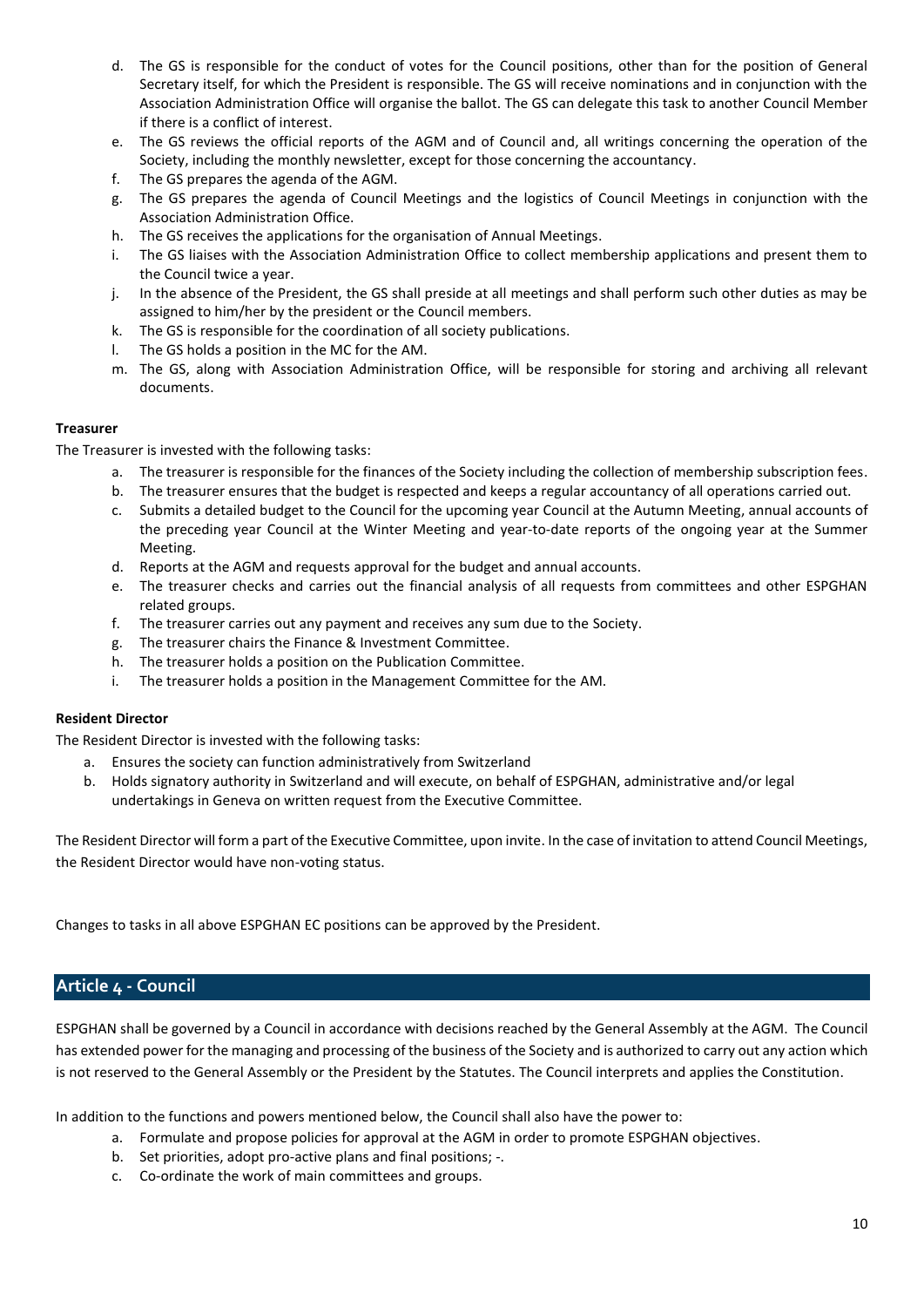The Council of the Society consists of the following persons:

- 1. President
- 2. General Secretary
- 3. Treasurer
- 4. President Elect (non-voting)
- 5. Nine Council members including
	- a. Gastroenterology Committee Chair
	- b. Hepatology Committee Chair
	- c. Nutrition Committee Chair
	- d. Young ESPGHAN Committee Committee for Trainees and Young Investigators Chair
	- e. Allied Health Professionals Committee Chair
	- f. Education Secretary
	- g. Scientific Secretary
	- h. International Affairs Representative
	- i. Organiser of the next AM (non-voting)

# <span id="page-10-0"></span>**4.1 Roles of Council Members**

# **Education Secretary**

The Education Secretary is invested with the following tasks:

- a. Coordinate the curriculum from the Committees with the aim of harmonising training requirements for Paediatric Gastroenterology, Hepatology and Nutrition (PGHN). throughout Europe and establishing clearly defined standards of knowledge and skill for tertiary PGHN.
- b. The Education Secretary in consultation with the EC is in charge of assembling the educational events / Education Partner Programme (EPP) to be submitted to Council for approval.
- c. Be the link person for developing training throughout Europe in collaboration with other Societies.
- d. He/she will interact directly with the UEG on educational initiatives and e-learning
- e. Will act as Chair of the Education Committee for their tenure on Council.

# **Scientific Secretary**

The Scientific Secretary is invested with the following tasks:

- 1. The scientific programme for the ESPGHAN AM.
	- a. Chair the AM Scientific Committee (SC), the other members being the local organiser and the chairs of the Gastroenterology, Hepatology, Nutrition, Young ESPGHAN and AHP Committees and the President. The President Elect is invited to attend as a non-voting guest. The Scientific Secretary shall coordinate proposals from the local organiser (state of the art lecture), from the Gastroenterology, Hepatology, and Nutrition Committees (keynote lectures, symposia and working group meetings), from Council and from other society members. With the assistance of the congress organiser (PCO), the Scientific Secretary shall obtain suggestions from the local organiser and from the Committees nine months before the meeting, at the latest.
	- b. The Scientific Secretary shall submit all proposals to the Council at the Autumn Council meeting.
	- c. The Scientific Secretary shall present to the Council, in agreement with the local organiser, the names of the proposed chairpersons for the sessions at the ESPGHAN AM.
	- d. The Scientific Secretary shall receive confirmation before the Autumn Council Meeting from the Committee Chairs on the Working Groups (WG) and the Special Interest Groups (SIG) who wish to meet during the ESPGHAN AM.
	- e. The Scientific Secretary shall coordinate satellite symposia, review their programmes, encourage that chairs of satellite symposia are not employed by industry.
	- f. The Scientific Secretary shall prepare sessions of oral presentations/posters (approved by the Council at the Winter Council meeting) and ensure that adequate room and attention is provided to abstract presentations, without undue interference of other parallel activities.
	- 2. Will act as Chair of the Research Committee for their tenure on Council.
	- 3. Liaise with the PCO to inform them of Council decisions and ensure Compatibility between the programme and venue.
	- 4. Other meetings
		- a. Coordinate ESPGHAN's scientific contribution at other meetings to which the Society is invited, based on suggestions from the Committee chairs.
		- b. Act as liaison for the United European Gastroenterology Week (UEGW) programme.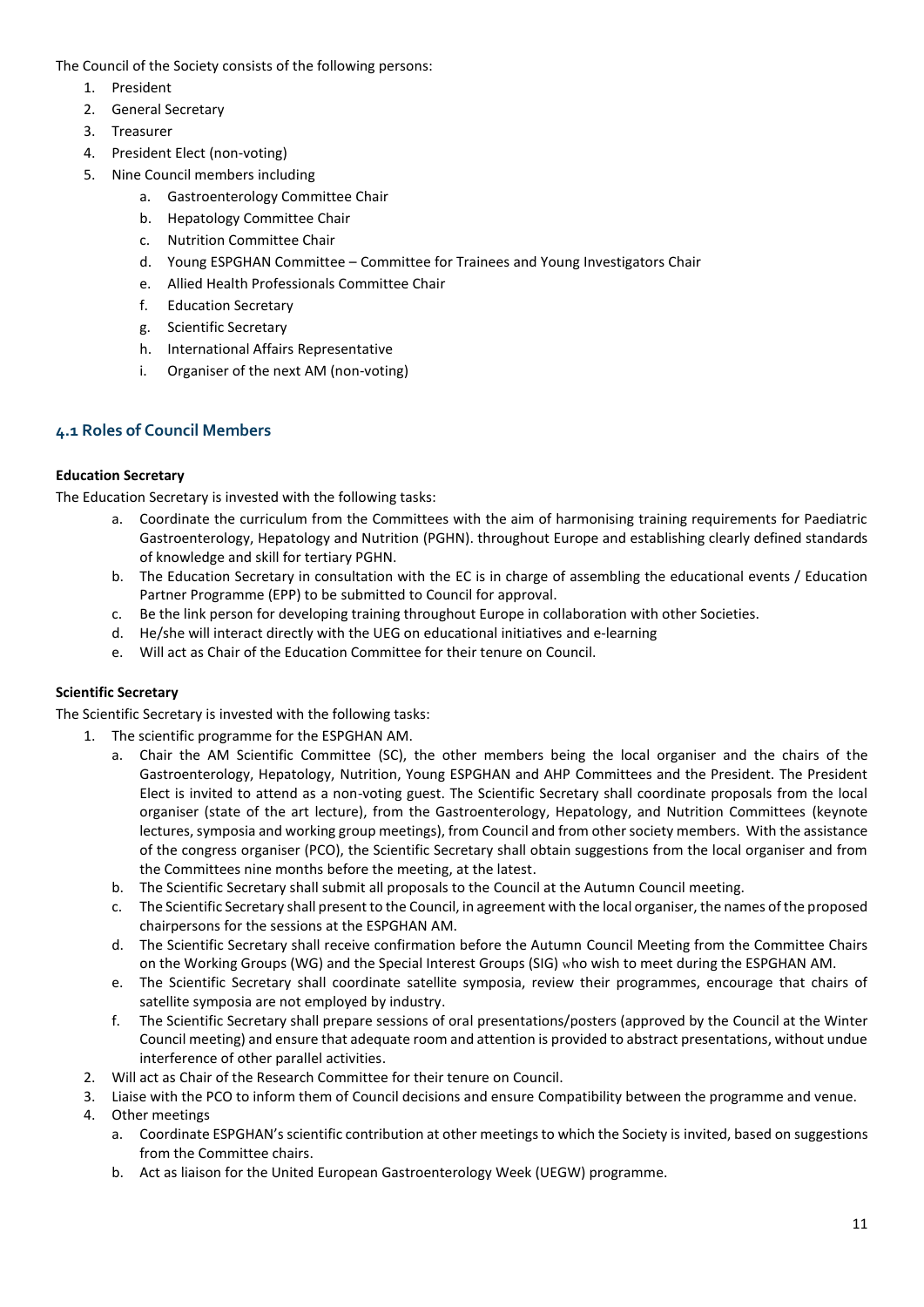# **International Affairs Representative**

The International Affairs Representative is invested with the following tasks:

- a. Be in charge of the development of ESPGHAN's international strategy to be discussed and approved by Council.
- b. Prepare the European Regional Schools and International School Scientific programmes together with the local organisers, which includes (but is not limited to):
	- i. Working with the local organiser to prepare an application (including a proposed programme and budget) for such events within the ESPGHAN Education Partner Programme.
	- ii. Being the ESPGHAN contact person for the local organisers.
- c. Be the liaison person in Council for the National Societies.

# **Committee Chairs**

The Committee chairs are invested with the following tasks:

- 1. Coordinate all activities planned and completed by the committees and their associated WG's / SIG's.
- 2. Be the responsible contact person for Council and EC for all matters concerning the respective committee.
- 3. Attend Council meetings and provide reports on behalf of the committee.
- 4. Attend the SC meetings for the annual meetings.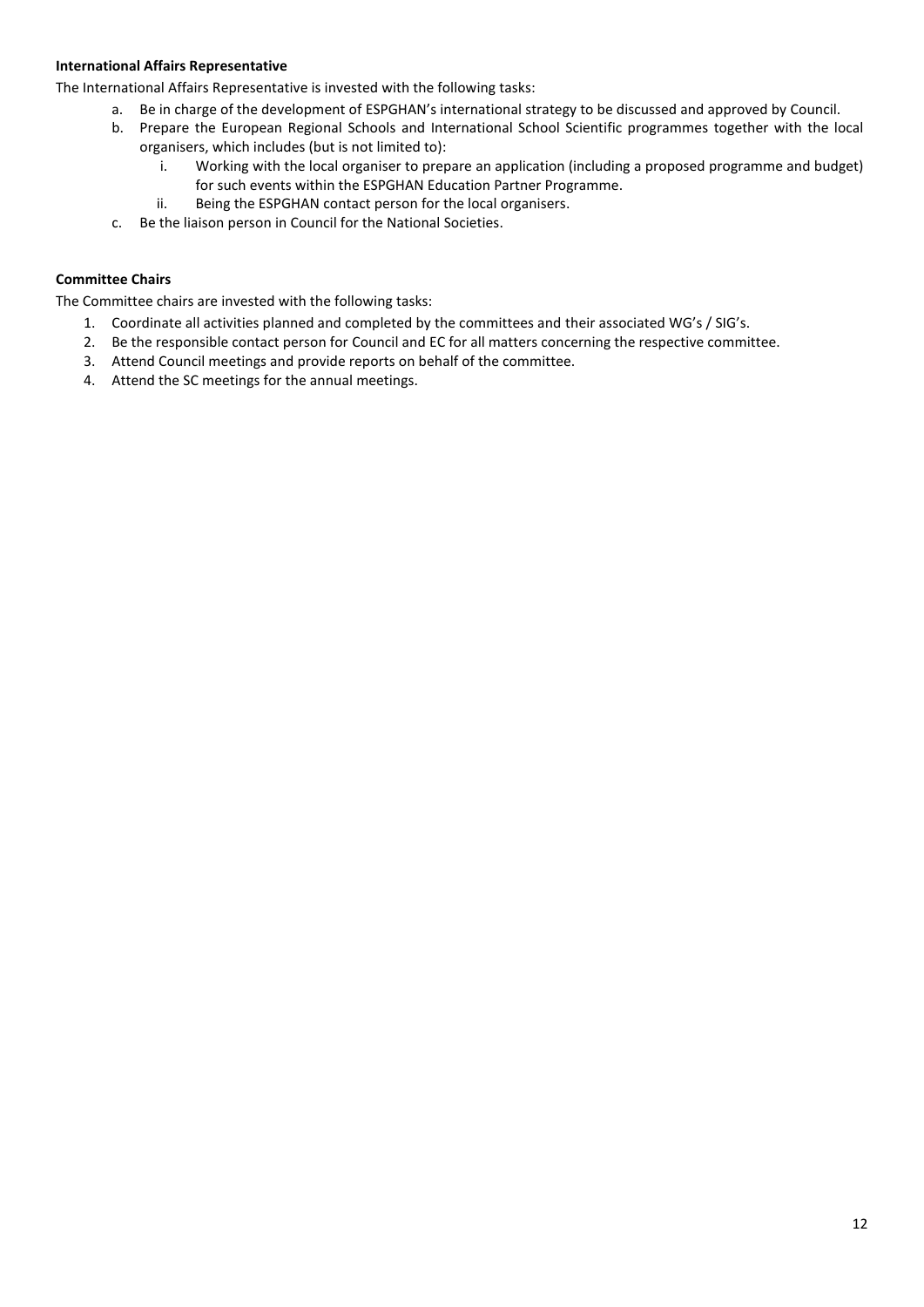# **4.2 Council Meetings**

#### <span id="page-12-0"></span>The Council will convene at least three times per year:

| Winter Council Meeting (2nd Weekend in February, Geneva)                  |                 |       |                                                                              |                                                                                                             |
|---------------------------------------------------------------------------|-----------------|-------|------------------------------------------------------------------------------|-------------------------------------------------------------------------------------------------------------|
| day 1 - Thursday                                                          | $08:30 - 18:00$ | 10.5h | Abstract Selection Meeting / SC Meeting                                      | SC, PCO, Association Administration Office                                                                  |
| day 2 – Friday                                                            | $07:00 - 09:30$ | 2,5h  | <b>MC</b> Meeting                                                            | EC, Scientific Secretary, Local Organiser, PCO, Office                                                      |
| day 2 – Friday                                                            | $10:00 - 18:00$ | 8h    | Strategy Day*                                                                | EC, Council, WG/SIG Chairs, Opinion Leaders e.g. Past<br>Presidents, PCO, Association Administration Office |
| $day 3 - Saturday$                                                        | $08:00 - 18:00$ | 10h   | <b>Council Meeting</b>                                                       | EC, Council, PCO, Association Administration Office                                                         |
| day 4 – Sunday                                                            | $08:00 - 14:00$ | 6h    | <b>Council Meeting</b>                                                       | EC, Council, Association Administration Office                                                              |
|                                                                           |                 |       | * Every third year to be held by President Elect                             |                                                                                                             |
|                                                                           |                 |       |                                                                              |                                                                                                             |
|                                                                           |                 |       | Summer Council Meeting (May, before Annual Meeting, venue of Annual Meeting) |                                                                                                             |
| $08:00 - 18:00$<br>10h<br><b>Council Meeting</b><br>day 1 - Tuesday       |                 |       |                                                                              | EC, Council, Association Administration Office                                                              |
|                                                                           |                 |       |                                                                              |                                                                                                             |
| Autumn Council Meeting (October, before UEG Week, city/venue of UEG Week) |                 |       |                                                                              |                                                                                                             |
| day 1 - Friday                                                            | $08:00 - 13:00$ | 5h    | <b>SC Meeting</b>                                                            | SC, PCO, Association Administration Office                                                                  |
| day 1 - Friday                                                            | 14:00 - 19:00   | 5h    | <b>Council Meeting</b>                                                       | EC, Council, PCO, Association Administration Office                                                         |
| day 2 - Saturday                                                          | $08:00 - 18:00$ | 10h   | <b>Council Meeting</b>                                                       | EC, Council, Association Administration Office                                                              |

Other Council meetings may be convened at the request of the President of the Society, including Council transition meetings when new Council members have been elected.

#### **Logistics and Organisation**

The Winter Council Meeting is held in Geneva. The Summer Council Meeting is held at the venue of the AM and the Autumn Council Meeting is held in conjunction with the UEGW. The meeting room, hotel and all other logistics are organised by the Association Administration Office, in conjunction with the GS.

Logistics for all Geneva based meetings are organised by Geneva Head Office.

#### **Refund of Expenses**

#### Winter Council Meeting:

The Society will cover the costs of flight (economy fare), hotel and meals for the Council members and guests from the evening before the meeting takes place until the morning of the day following the meeting. Should the total costs be less expensive for a member to fly home on the Sunday rather than the Saturday, the Society will cover the extra night at the hotel.

#### Summer Council Meeting:

Meeting room, hotel and all other logistics are organised by the Association Administration Office in conjunction with the PCO. The Society will cover the registration fee, costs of flight (economy fare) and hotel for the Council members from the evening before the Council meeting takes place until the morning of the day following the end of the AM

#### Autumn Council Meeting:

Should the Council member be an invited guest to the UEGW, the UEGW will cover the travel, registration and hotel costs. If not, the Society will cover the costs of flight (economy fare), hotel and meals for the Council members and guests from the evening before the meeting takes place until the morning of the day following the meeting. Should the total costs be less expensive for a member to fly home on the Sunday rather than the Saturday, the Society will cover the extra night at the hotel.

#### UEG Week:

Should any Council Member be interested in attending UEG Week in its entirety, ESPGHAN will cover the costs of registration, hotel costs and meals for the duration of the week. This reimbursement is subject to the Council Member attending the entire scientific programme schedule during the Congress.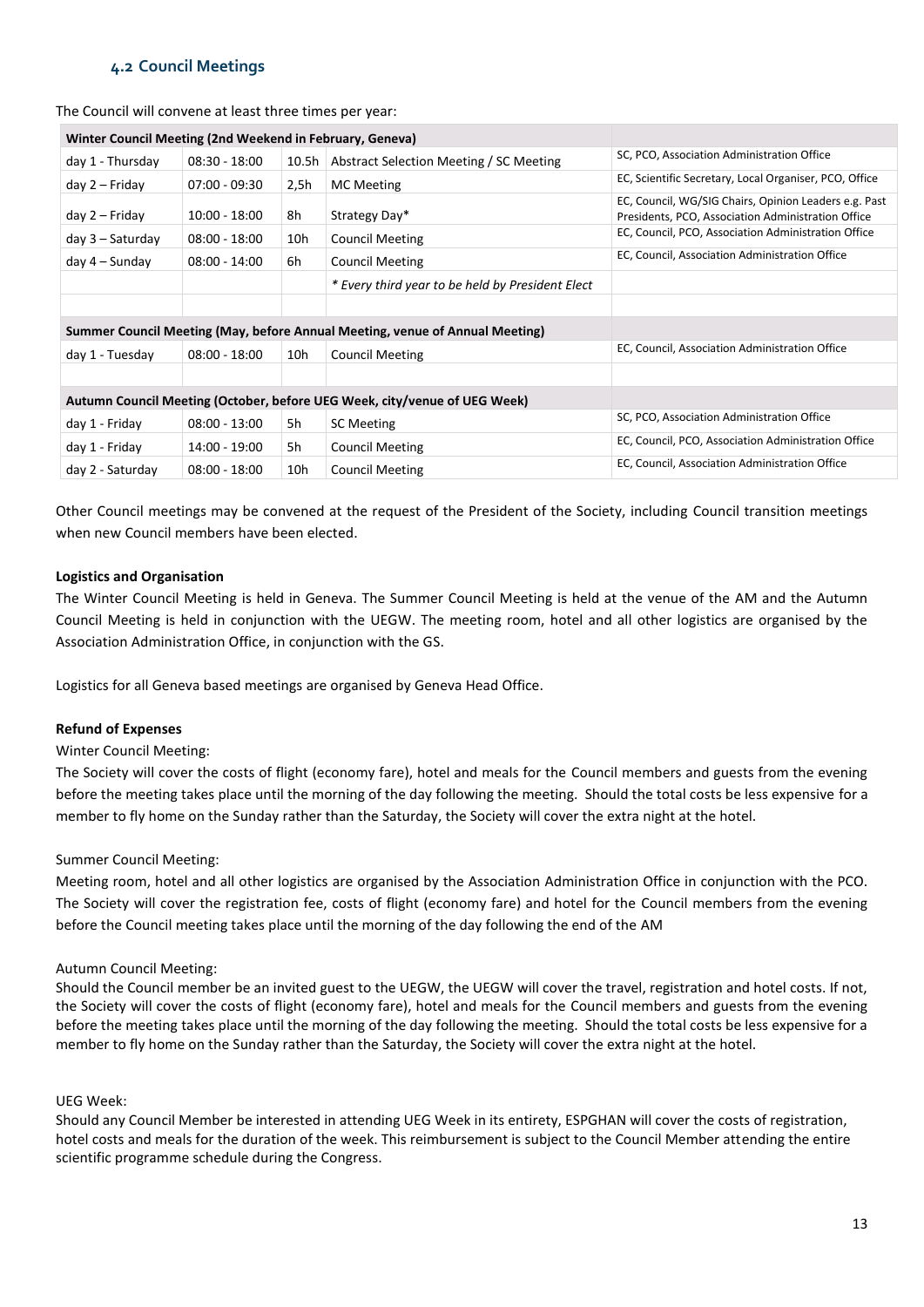# **Attendance of Council/Committee Meetings**

The term of Office of Council members who do not attend two consecutive meetings will have their Council member/Committee member status rescinded by the President. In cases of exceptional circumstances, the case will be assessed and will be at the discretion of the President.

The Council Meetings should focus on the topics as detailed below:

|                       | <b>Winter (February)</b>                      |     |              | <b>Summer (May)</b>                  |     |              | <b>Autumn (October)</b>                |      |         |  |
|-----------------------|-----------------------------------------------|-----|--------------|--------------------------------------|-----|--------------|----------------------------------------|------|---------|--|
| <b>FOCUS</b>          |                                               |     | reports      |                                      |     | reports      |                                        |      | reports |  |
|                       | previous year                                 |     | oral written | current year                         |     | oral written | upcoming year                          | oral | written |  |
|                       |                                               |     |              |                                      |     |              |                                        |      |         |  |
|                       |                                               |     |              | > year to date budget                | yes |              | > year to date budget                  | yes  | yes     |  |
| finances              | > year to date budget                         | yes | No           | > financial report on previous year  | yes | yes          | > budget outlook upcoming year         | Yes  | yes     |  |
|                       |                                               |     |              |                                      |     |              |                                        |      |         |  |
|                       |                                               |     |              |                                      |     |              |                                        |      |         |  |
|                       |                                               |     |              |                                      |     |              | > outlook EPP upcoming year            | yes  | no      |  |
|                       | > EPP report on previous year                 | yes | yes          |                                      |     |              | > discussion on suggested non EPP      |      |         |  |
|                       | > report on non EPP events from previous year | yes | yes          | > year to date EPP                   | yes | no           | events                                 | Yes  | no      |  |
| education             | > e-learning report on previous year          | yes | yes          | > year to date e-learning            | no  | no           | > outlook e-learning                   | Yes  | no      |  |
|                       |                                               |     |              |                                      |     |              |                                        |      |         |  |
| committees            | > committee end of year reports               | yes | yes          | > committee progress year up to date | yes | yes          | > committee outlook upcoming year      | Yes  | no      |  |
|                       |                                               |     |              |                                      |     |              |                                        |      |         |  |
| constitution          | > if applicable                               |     |              | > if applicable                      |     |              | > if applicable                        | Yes  | no      |  |
|                       |                                               |     |              |                                      |     |              |                                        |      |         |  |
|                       | > report on previous year's Annual Meeting    | yes |              |                                      |     |              |                                        |      |         |  |
| Annual                | > update upcoming one(s)                      | yes | no           | > update current one                 | yes |              |                                        | Yes  | no      |  |
| <b>Meeting</b>        | > bids for future congresses (if applicable)  | yes |              | > update upcoming one(s)             | yes | no           | > update upcoming one(s)               | Yes  | no      |  |
|                       |                                               |     |              | > update on membership applications  | yes |              |                                        |      |         |  |
|                       | > applications for positions within ESPGHAN   | yes |              | > review AGM agenda                  | yes |              | > update on membership applications    |      | no      |  |
|                       | > DSA Award Applications                      | yes |              | > DSA Award Winner                   | yes |              | > upcoming available ESPGHAN positions |      | no      |  |
| <b>Society</b>        | > R&R Update (if applicable)                  | yes |              | > R&R Update (if applicable)         | yes |              | > R&R Update (if applicable)           | Yes  | no      |  |
| Management            | > Ad Hoc Topics                               | yes | yes          | > Ad Hoc Topics                      | yes | yes          | > Ad Hoc Topics                        | Yes  | no      |  |
| <b>Society</b>        |                                               |     |              |                                      |     |              |                                        |      |         |  |
| <b>Publications</b>   | > update                                      | yes | yes          | > update                             | yes | yes          | > update                               | Yes  | no      |  |
|                       | > report on previous year                     | yes |              | > report on previous year            | yes | no           |                                        |      |         |  |
| <b>Public Affairs</b> | > outlook upcoming year                       | yes | yes          | > outlook upcoming year              | yes | yes          | > progress report year to date         | no   | yes     |  |
| <b>JPGN</b>           | > report on previous year                     | yes | no           |                                      | yes | yes          |                                        | no   | no      |  |
| International         |                                               |     |              |                                      |     |              | > Summary on progress & outlook        |      |         |  |
| Affairs rep.          | > report on previous year                     | yes | yes          | > progress report year to date       | yes | no           | upcoming year                          | yes  | no      |  |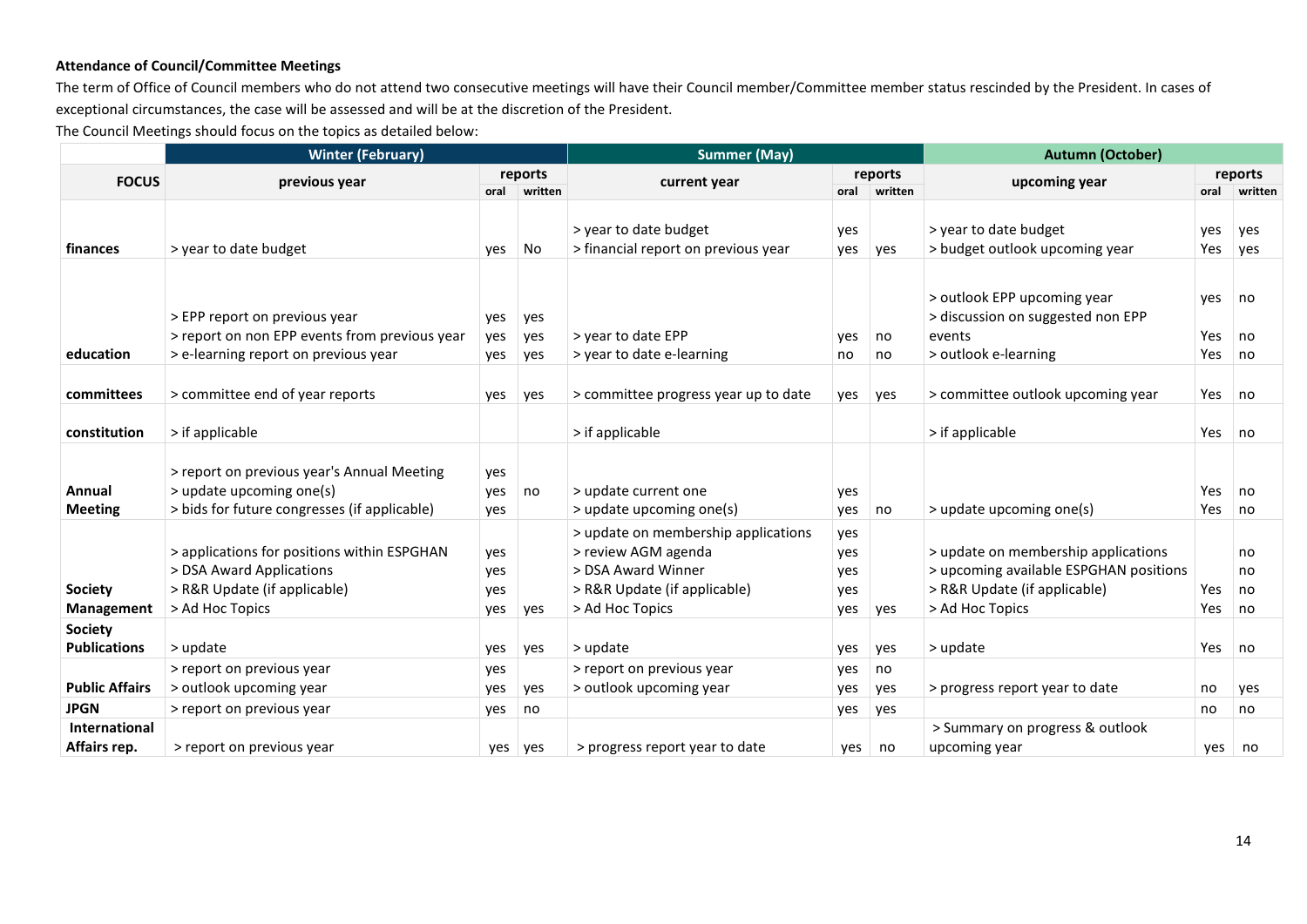| written<br>reports<br>(annual<br>report) | End of year reports: GIC, NUT, HEP, AHP, Young,<br>Education Secretary (incl. E-learning), Scientific<br>Secretary, International Affairs Rep., JPGN |  | Ethics, National Societies, PAC,<br>Publication<br>Summarised Update: GIC, NUT, HEP,<br>AHP, Young |  | Summarised Update: GIC, NUT, HEP,<br>AHP, Young incl. Budget expenditure so<br>far and budget requests for coming year |
|------------------------------------------|------------------------------------------------------------------------------------------------------------------------------------------------------|--|----------------------------------------------------------------------------------------------------|--|------------------------------------------------------------------------------------------------------------------------|
|------------------------------------------|------------------------------------------------------------------------------------------------------------------------------------------------------|--|----------------------------------------------------------------------------------------------------|--|------------------------------------------------------------------------------------------------------------------------|

Written reports for all Council Meetings need to be submitted to the Association Administration Office at the latest two weeks prior to the respective Council meeting.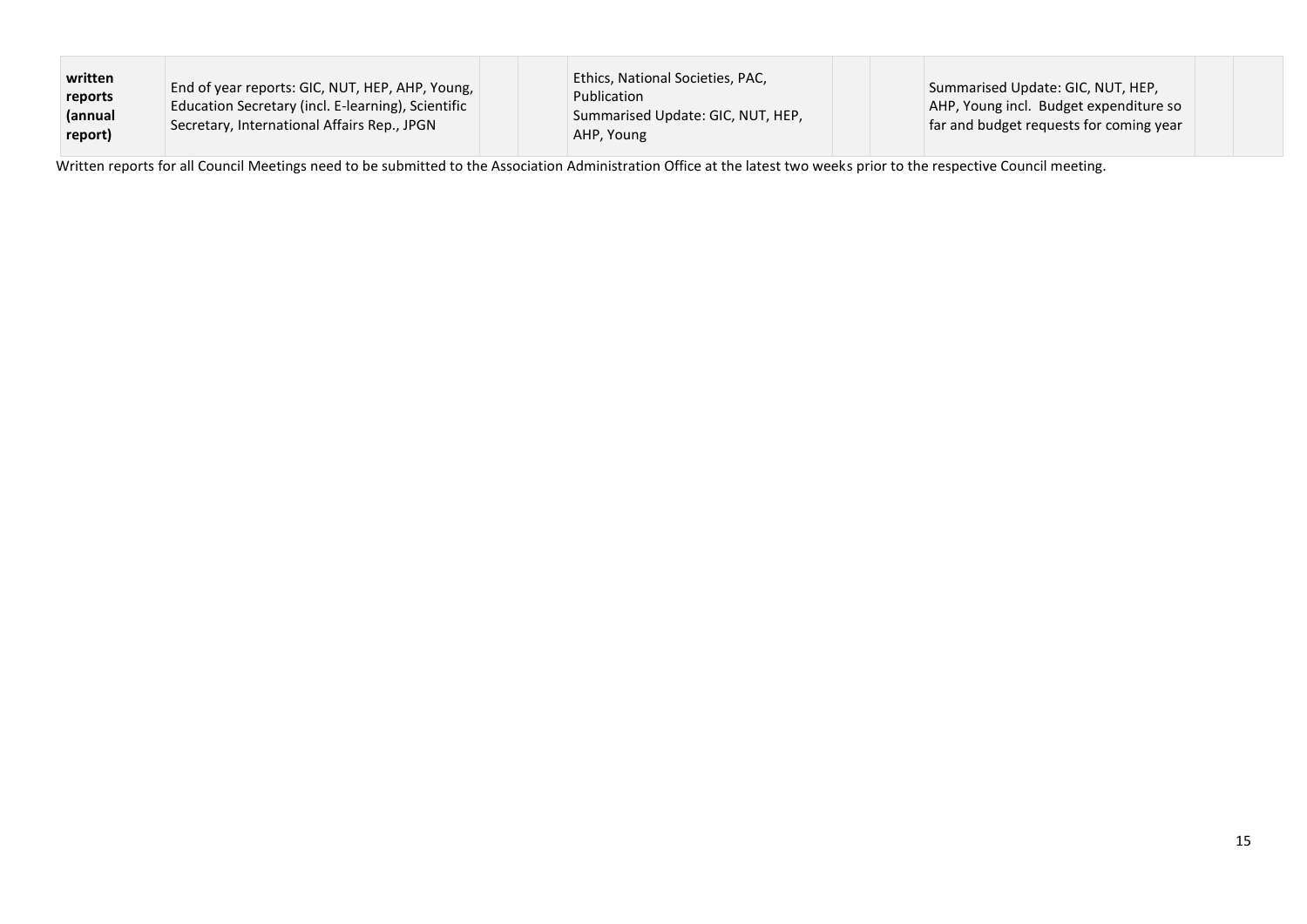# <span id="page-15-0"></span>**4.3 Expenses and Rules for Financial Compensation**

Council members, as well as any other member of the Society, cannot receive any salary as a compensation for their work within the Society.

Reimbursement of expenses is possible on the production of acceptable invoices. As a general rule, only economy fares will be refunded, and officers are asked to look for the cheapest possible fare. Travel Expenses for the attendance of meetings related to one's role within ESPGHAN will generally be refunded up to the following maximum amounts:

| <b>Travel Refund</b>            |          |
|---------------------------------|----------|
| Attendees within same country*  | 300,00   |
| Europe                          | 500,00   |
| Middle East                     | 700,00   |
| USA / Canada East Coast         | 1.500,00 |
| USA / Canada Midwest            | 1.500,00 |
| USA / Canada West Coast         | 2.000,00 |
| Asia                            | 2.000,00 |
| Australia                       | 2.000,00 |
| North Africa                    | 1.000,00 |
| <b>Central and South Africa</b> | 1.500,00 |

\*No travel refunds and accommodation costs covered for local attendees living at the city of the meeting.

Claims need to be submitted within 30 days after the meeting in order to be refunded. All members holding a position within ESPGHAN need to submit their annual Declaration of Interest form in order to be eligible to receive refunds for expenses related to their position.

ESPGHAN meetings need to be registered with the Association Administration Office prior to the meeting in order for expenses to be covered by ESPGHAN. Expenses for travelling to non-ESPGHAN meetings related to one's role within ESPGHAN need to be announced to the office prior to the meeting.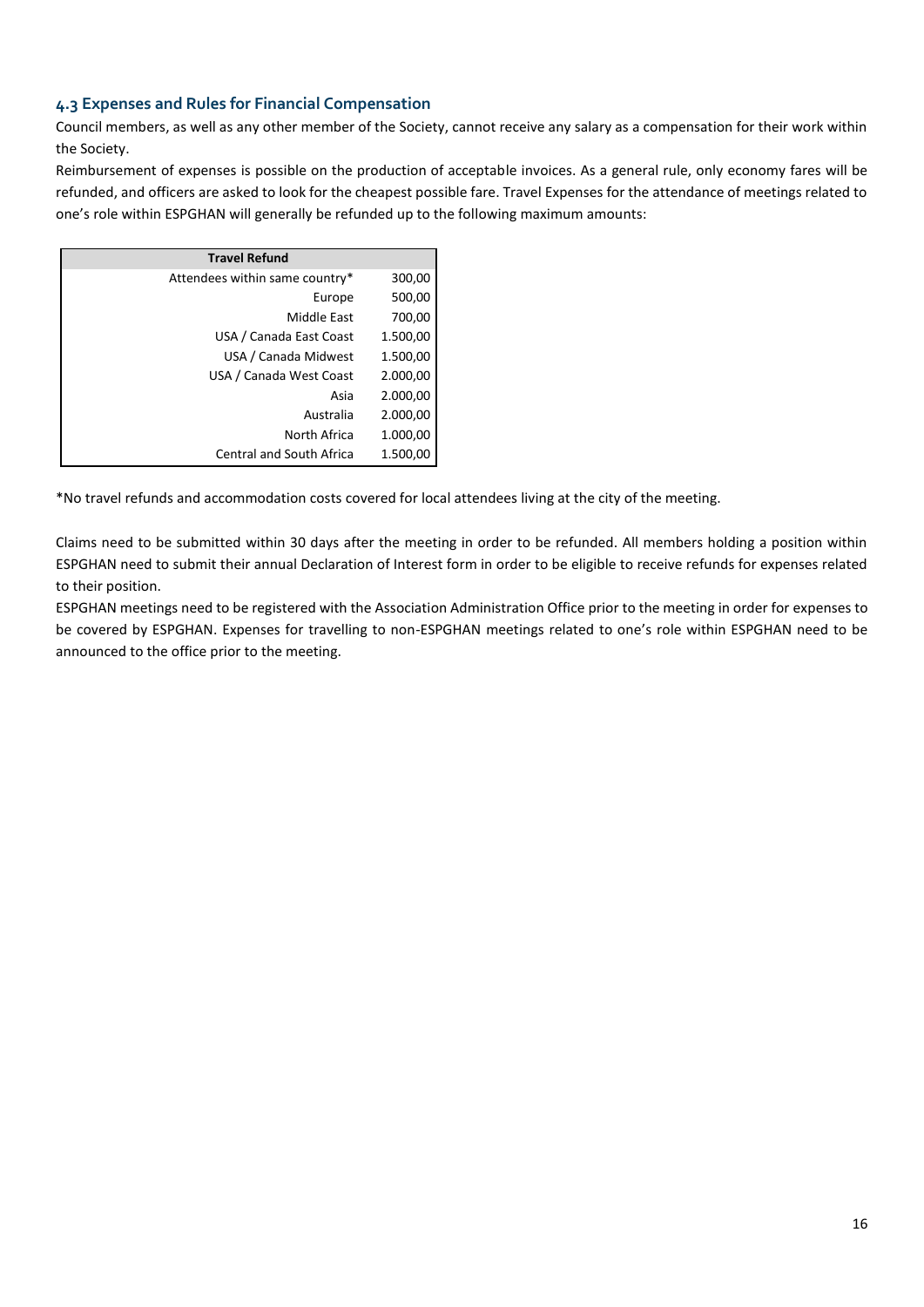# <span id="page-16-0"></span>**Article 5 - Committees**

<span id="page-16-1"></span>All committees will act in accordance with the Missions and Rules set out for each respective Committee.

# **5.1 Committees on Gastroenterology / Hepatology / Nutrition**

# **Mission**

The Committees on Gastroenterology / Hepatology / Nutrition are standing committees of the Society. The work of the Committees aims at promoting child health by:

- a) Writing and publishing authoritative commentaries of clinical and scientific relevance on pertinent questions in the area of Paediatric Gastroenterology, Hepatology and Nutrition (PGHN).
- b) Providing advice on matters related to PGHN to ESPGHAN and other scientific societies, regulatory bodies, nongovernmental organisations, industry and other interested parties.
- c) Contributing to the exchange of scientific information, and to promote high quality research and training in paediatric gastroenterology, by organising workshops and scientific meetings, training courses, and other suitable approaches;
- d) Providing guidance on teaching in PGHN, on the organisation of practice in care and education, practical approaches to diagnosis and treatment and other questions of relevance.

The strength and authority of the ESPGHAN Committees depend on their unbiased and independent decision making. The comments and actions of the Committee are led only by scientific arguments and by its best understanding of the interests of children.

The Committees are part of ESPGHAN and are answerable to the Council of the Society with regard to its membership, publications and other activities. The rules and standing orders of ESPGHAN, and its Council, supersede all the Committees might wish to impose. The Committees aim at close interaction with the other activities, the other Committees, Council, and the membership of ESPGHAN.

#### **Committee Members**

The Committees are composed of a chairperson, a secretary and up to ten additional members, i. e. a total of up to twelve members.

The Allied Health Professional Committee (AHP) and the Young ESPGHAN Committee each propose one member to be approved by voting (majority decision) of all other members of the Committee.

Open positions on the committee need to be advertised to all members via the monthly electronic newsletter five months before the term of office commences and at least twice. Candidates for appointment as new members of the Committees should be full ESPGHAN members and are required to submit a CV and a list of scientific publications to the Committee. Individuals considered for appointment will be chosen by the committees and proposed to the Council of ESPGHAN by the acting chair of the committee. Appointments of all Committee members need to be confirmed by the ESPGHAN Council.

**For the Committee of Gastroenterology**; The Committee will consist of a minimum of six core members plus one representative of AHP and one representative of Young ESPGHAN.

Up to four positions will be open to the Working/Special Interest Groups for direct representation on the Committee. Applications from nominees of WG/SIGs must be accompanied by a letter of support from the chair of the WG/SIG (or if the WG/SIG chair is applying, from another member of the WG/SIG) confirming the nomination has occurred by consensus of the members of the WG/SIG. Serving GIC members will vote on these applications based on importance and priority for WG/SIG to have direct representation. If no consensus is found, the positions will be eligible for an open call to all ESPGHAN members.

Officers and members of the Committee are required to submit a written declaration on potential conflicts of interest upon joining the Committee and again at the beginning of every calendar year, and to declare any potential new conflicts of interest as they may arise. These written declarations will be kept by the Association Administration Office for reference.

All members of the committee have full voting rights.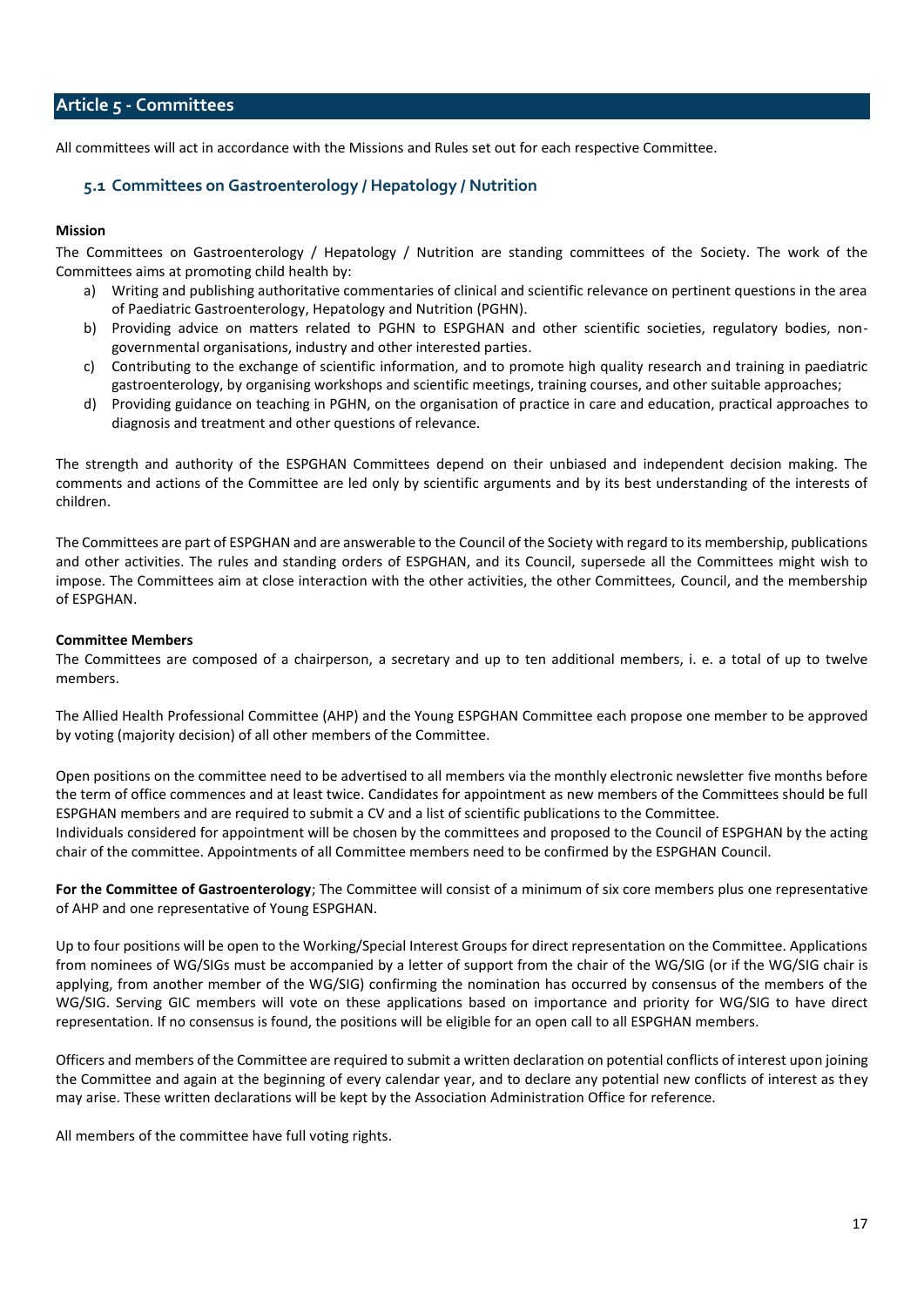The Committee may, on an ad hoc basis, call on the services of experts in particular areas. These experts would not become full members of the Committee.

The members of the Committee and all ad hoc experts involved in the activities of the Committee are obliged to respect full confidentiality of discussions and all written material exchanged. No material and no oral information shall be distributed outside of the committee membership unless expressively agreed to by the chairperson.

Manuscripts will be regarded as strictly confidential until accepted for publication, unless expressively agreed otherwise by the chairperson.

#### **Chairpersons and Secretaries**

The chairpersons of the Committees are nominated by the Committees, approved by the Council of ESPGHAN and confirmed by ballot by the ESPGHAN membership for a period of three years and will represent the committee as a Council member. A reelection after the three years is not possible.

Nominations need to be announced to the Association Administration Office until the  $1<sup>st</sup>$  of February of the respective year in order to be put forward to the Council during the Winter Council Meeting. Candidates for committee chairs should be put forward not later than until the end of their fourth year of membership in the committee. The online ballot should usually be open for 4 weeks until 15 days before the next AGM, with the new Council members announced during that AGM.

.

The chairperson will carry final responsibility for all decisions and actions of the committee. The chairperson will act as the spokesperson of the Committee in interactions with third parties, unless agreed otherwise. Although the Committee will generally act based on consensus or majority decision, in exceptional circumstances the chairperson's action might need to be taken.

After consultation with the Committee, the Chairperson proposes to the ESPGHAN Council a secretary to be appointed for a period of three years. The secretary will act as the vice-chairperson and take over the chairperson's function in the event that the chair is unable to fulfil her/his duties, until the chair can resume her/ his responsibilities, or a new chairperson is appointed.

The secretary will keep minutes and other relevant records of the activities of the Committee and, at the end of his term of office, hand these documents over to the next secretary. Copies should be sent to the Association Administration Office for archiving purposes. The Secretary will support the Chairperson to produce all relevant reports as outlined in Article 4.2 to be lodged with the Association Administration Office.

#### **Officer Terms**

The term of office for all committee members is three years and runs from AGM to AGM. Every officer can be re-elected once. This means that the maximum term of each individual officer is six years.

For AHP and Young ESPGHAN representatives the term of office is generally limited to three years max to facilitate more rapid turn-over and exposure of more AHP and Young ESPGHAN members to this position. If no replacement can be found after three years an exceptional re-election is possible.

If the chair or secretary reaches a period of 6 years membership in the committee during their mandate, they should continue as chair or secretary until the three-year term of the respective position ends. The chairperson and the secretary will stay in office until their successors have been appointed, even if their term has expired, unless the EC nominates an interim officer.

If an officer has stepped down for a period of three years, he/she may postulate again. An officer that has to step down from one committee can postulate to become an officer in another committee.

#### **Meetings**

The committee will usually meet three times per year, with one of these meetings to be held at the Annual Meeting. If a Committee is to hold a Strategy Day, this should take place in Geneva, Switzerland. The secretary will be responsible for sending out invitations, a proposal for the agenda, and for writing minutes. The minutes will be approved at the following Committee meeting and signed as a true record upon approval. The costs of the meetings and attendance will be covered from the budget allocated by the Council to the Committees. Failure to attend two consecutive meetings in full will constitute a breach of Committee responsibilities and as such, the membership of the Committee should be revoked. Exceptions can be considered, and the outcome will be determined by a Committee vote.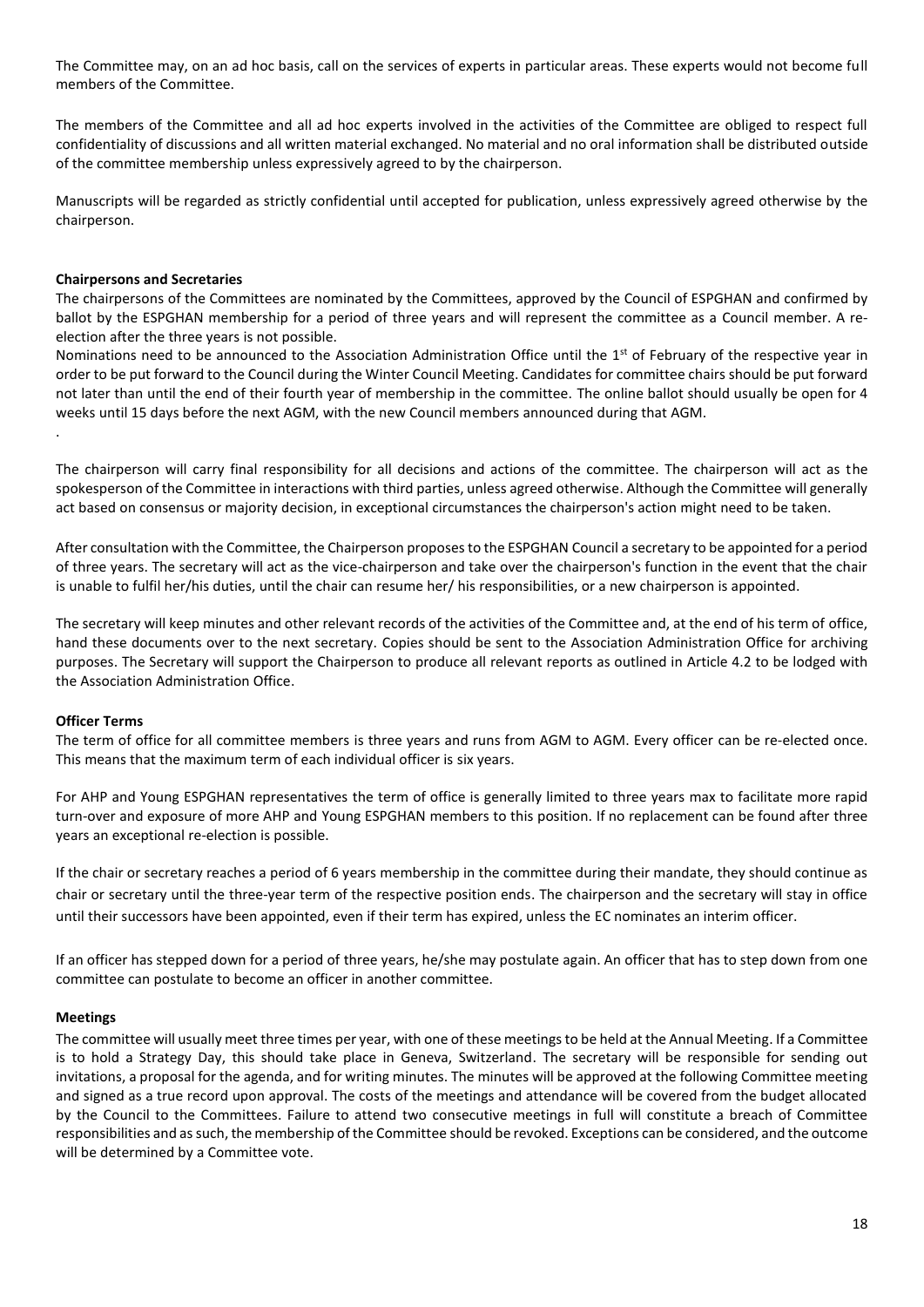# **Finances**

The Committee will accept donations and sponsorship only on the condition that its independence is conserved, and no conflicts of interest are anticipated.

The committees are asked to submit their planned annual budget for the upcoming year until the 1st of October of the preceding year. The finances of the Committee will be administered by the treasurer of ESPGHAN together with the Association Administration Office. The treasurer of ESPGHAN together with the Association Administration Office will provide a report on the Committee's finances on an annual basis.

# **Reporting**

Please see article 4.2

# <span id="page-18-0"></span>**5.2 Young ESPGHAN - Committee for Trainees and Young Investigators**

# **Mission**

The Young ESPGHAN Committee is a standing committee of the European Society of Paediatric Gastroenterology, Hepatology and Nutrition (ESPGHAN). The work of the Committee aims to:

- Contribute to the exchange of scientific information, and to promote high quality research and training in PGHN, by organising workshops, scientific meetings, training courses and disseminating any other suitable resources and opportunities for trainee members in collaboration with the education committee.
- b. To represent the interests of trainees within the Council and society.
- c. Provide advice on matters related to trainees and training within the fields of PGHN to ESPGHAN in liaison with the education secretary.
- d. Shortlist and propose to the Council trainee representatives in the ESPGHAN scientific committees (Gastroenterology, Hepatology, Nutrition) as well as in the ESPGHAN education committee as necessary. These trainee representatives should actively participate in the activities of the relevant committees and report annually to the trainee committee.
- e. Work closely with the education committee to improve training and organize and participate in educational resources and events.
- f. Contribute where appropriate and encourage suitable trainee members to be involved with WG's.

The Young ESPGHAN Committee is part of ESPGHAN and is answerable to the Council of ESPGHAN with regard to its membership, publications and other activities. The Committee aims to have close interaction with the other activities and the overall membership of ESPGHAN.

The Young ESPGHAN Committee will encourage trainee members to present research at ESPGHAN, UEG Week and World Congress meetings in order to qualify for, and progress to, full membership of ESPGHAN.

In collaboration with the Association Administration Office, the Young ESPGHAN Committee will keep a register of trainees and the length of their membership and will remind trainee members of the term of their membership.

#### **Members**

The Young ESPGHAN Committee is composed of a chairperson, a secretary and up to three additional members, i.e. a total of up to five members. The Committee members should be represented in the three disciplines of PGHN and should be multiprofessional.

Open positions on the Young ESPGHAN Committee need to be advertised to trainee members at least 5 months before the term of office commences and at least twice. Candidates for appointment as members of the Young ESPGHAN Committee are required to submit an expression of interest and a supporting statement to the chair of the Young ESPGHAN Committee. The Individuals considered for appointment will be chosen by the committees and proposed to the Council of ESPGHAN by the acting chair of the committee. Appointments of all Committee members need to be confirmed by the ESPGHAN Council.

Officers and members of the Young ESPGHAN Committee are required to submit a written declaration on potential conflicts of interest upon joining the committee and again at the beginning of every calendar year, and to declare any potential new conflicts of interest as they may arise. These written declarations will be kept by the Association Administration Office for reference.

All members of the committee have full voting rights.

The Young ESPGHAN Committee may, on an ad hoc basis, call on the services of experts in particular areas. These experts would not become full members of the committee.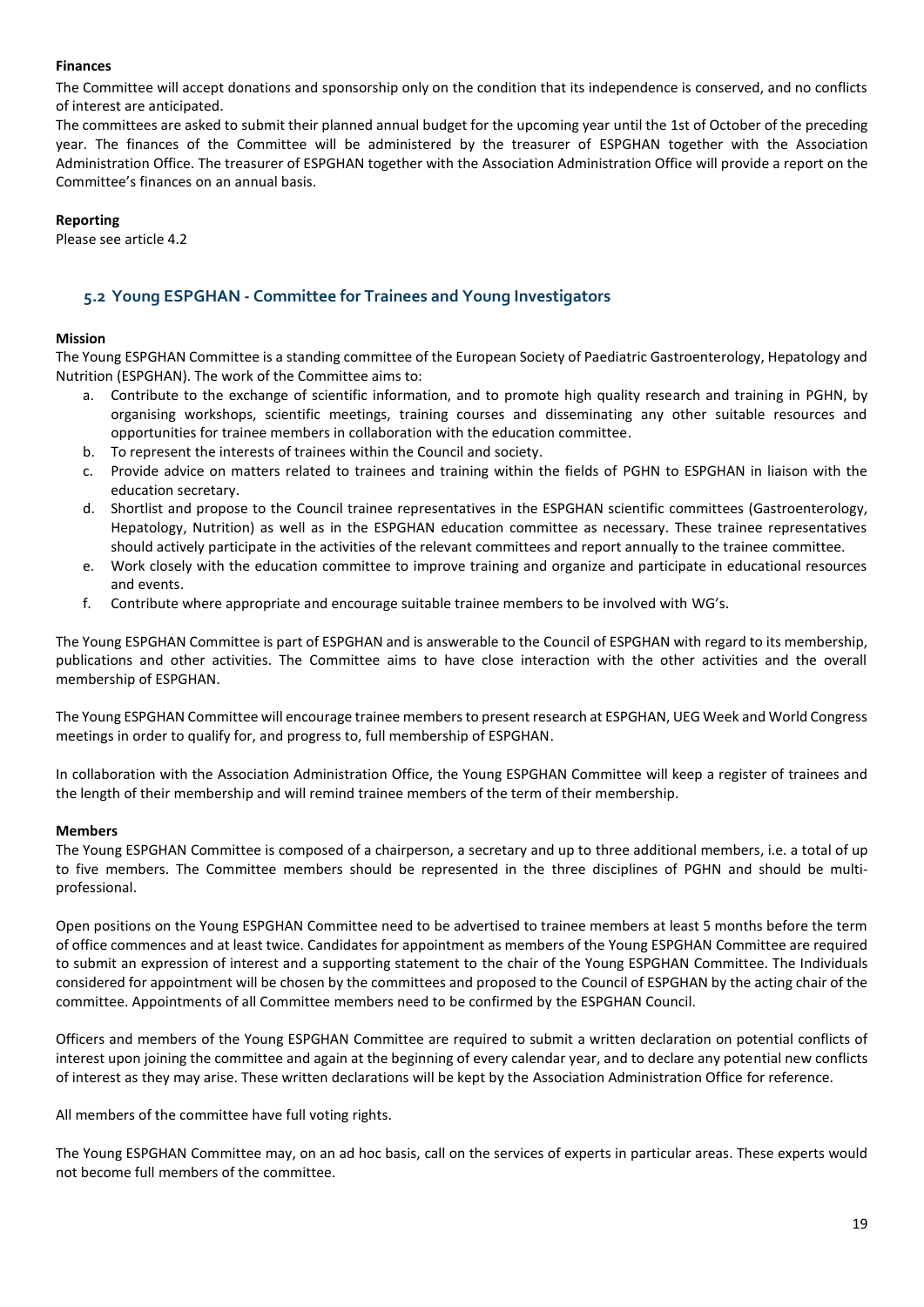The members of the Committee and all ad hoc experts involved in the activities of the Committee are obliged to respect full confidentiality of discussions and all written material exchanged. No material and no oral information shall be distributed outside of the committee membership unless expressively agreed to by the chairperson.

Manuscripts will be regarded as strictly confidential until accepted for publication, unless expressively agreed otherwise by the chairperson.

#### **Chairperson and Secretary**

The chairperson of the Young ESPGHAN Committee is nominated by the committee and approved by the Council of ESPGHAN and confirmed by ballot by the ESPGHAN membership for a period of three years and will represent the committee as a Council member. A re-election after the three years is not possible.

Nominations need to be announced to the Association Administration Office until the 1<sup>st</sup> of February of the respective year in order to be put forward to the Council during the Winter Council Meeting. The online ballot should usually be open for 4 weeks until 15 days before the next AGM, in accordance with the ESPGHAN constitution, with the new Council members announced during that AGM.

The chairperson will carry final responsibility for all decisions and actions of the committee. The chairperson will act as the speaker of the Committee in interactions with third parties, unless agreed otherwise. Although the Committee will generally act based on consensus or majority decision, in exceptional circumstances the chairperson's action might need to be taken.

After consultation with the Young ESPGHAN Committee, the chairperson proposes to the Council a Secretary to be appointed for a period of three years which may be renewable once. The Secretary will act as the vice-chairperson and take over the chairperson´s function in the event that the chair is unable to fulfil her/ his duties, until the chair can resume her/ his responsibilities, or a new chairperson is appointed.

The Secretary will keep minutes and other relevant records of the activities of the Young ESPGHAN Committee and, at the end of his/her term of office, hand these documents over to the next secretary. Copies should be sent to the Association Administration Office for archiving purposes. The Secretary will support the Chairperson to produce all relevant reports as outlined in Article 4.3 to be lodged with the Association Administration Office.

#### **Officer Terms**

The term of office for committee members is three years and runs from AGM to AGM. Every officer can be re-elected once for an additional term of three years. This means that the maximum term of each individual officer is six years.

If the chair or secretary reaches a period of six years during their mandate, they should continue as chair or secretary until the three-year term of the respective position ends. The chairperson and the secretary will stay in office until their successors have been appointed, even if their term has expired, unless the EC nominates an interim officer.

If an officer of the Young ESPGHAN Committee reaches the five-year limit on his/her trainee membership within ESPGHAN in general the transition to full member will not affect his/her position on the committee.

An officer that has to step down from one committee can postulate to become an officer in another committee.

#### **Meetings**

The Young ESPGHAN Committee will usually meet at least once yearly, preferably twice yearly, with one of those meetings usually held at the AM of ESPGHAN. The Secretary will be responsible for sending out invitations, a proposal for the agenda, and for writing minutes. The minutes will be approved at the following Committee meeting and signed as a true record upon approval. The costs of the meetings and attendance will be covered from the budget allocated by the Council to the Committees.

#### **Finances**

The Committee will accept donations and sponsorship only on the condition that its independence is conserved, and no conflicts of interest are anticipated.

The committees are asked to submit their planned annual budget for the upcoming year until the 1st of October of the preceding year. The finances of the Committee will be administered by the treasurer of ESPGHAN together with the Association Administration Office. The treasurer of ESPGHAN together with the ESPGHAN office will provide a report on the Committee's finances on an annual basis.

#### **Reporting**

Please see article 4.2.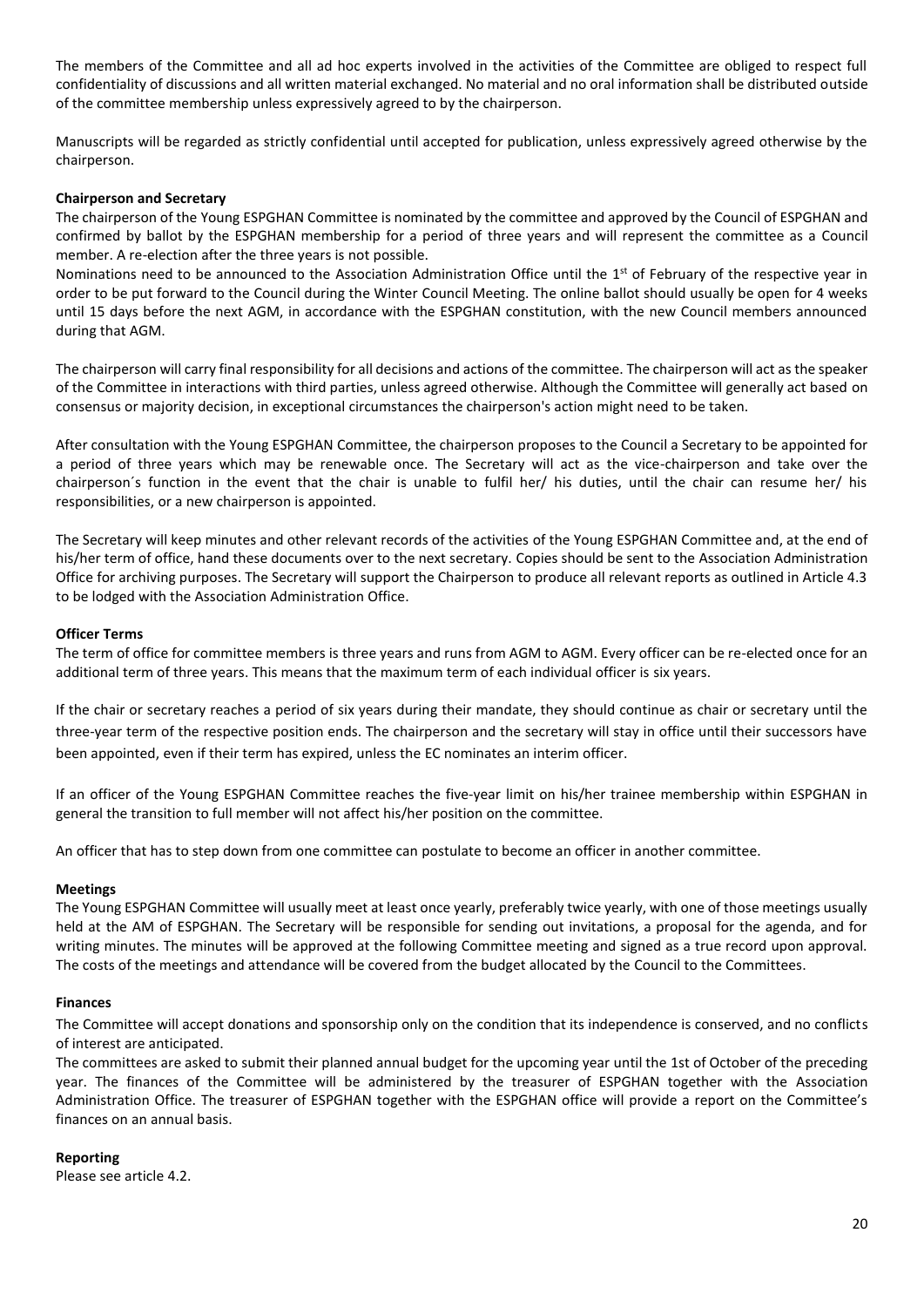# <span id="page-20-0"></span>**5.3 Allied Health Professionals (AHP) Committee**

# **Mission**

The AHP Committee is a standing committee of ESPGHAN. The work of the Committee aims at promoting high quality practice in the field of PGHN by:

- a. Contributing to the exchange of scientific information and promoting high quality research and training in PGHN, through the organisation of workshops, scientific meetings, training courses and any other suitable approaches and resources identified for AHP's.
- b. Providing advice on matters related to Allied Health within the field of PGHN to ESPGHAN and other scientific societies, regulatory bodies, non -governmental organizations, industry and other interested parties.
- c. Contribute to writing and publishing authoritative commentaries of clinical and scientific relevance on pertinent questions in the area of PGHN.
- d. Shortlisting and proposing AHP members to the Chairs of the ESPGHAN Committees of Gastroenterology, Hepatology, Nutrition and Education for their selection as AHP representative, every three years. AHP representatives will contribute and be actively involved in the work of the Committees and where appropriate identify expert AHP members to be involved with specific ESPGHAN working groups.

The strength and authority of the ESPGHAN AHP Committee depends on its independence. The comment and actions of the Committee is led only by scientific arguments and by its best understanding of the interest of children.

The AHP Committee is part of ESPGHAN and is answerable to the Council of ESPGHAN with regard to its membership, publications and other activities. The rules and standing orders of ESPGHAN, and its Council, supersede anything which the Committee might wish to emplace. The Committee aims for close interaction with the other activities and the membership of ESPGHAN.

#### **Members**

The AHP Committee is composed of a chairperson, a secretary and three additional members, i.e. a total of up to five members. The Committee members should represent the three disciplines of PGHN and should be multi-professional. Additional Committee members may be required, as AHP membership within ESPGHAN increases, after approval from Council.

Open positions on the committee need to be advertised to all AHP members at least five months before the term of office commences and at least twice. Candidates for appointment as new officers or members of the AHP Committee are required to submit an expression of interest and a supporting statement to the chair of the AHP Committee. Individuals considered for appointment will be chosen by the committee and proposed to the Council of ESPGHAN by the acting chair of the committee. Appointments of all Committee members need to be confirmed by the ESPGHAN Council.

Except in exceptional circumstances, only two Committee posts will usually be advertised and appointed to in any one year, so as to maintain continuity of the Committee.

Officers and members of the AHP Committee are required to submit to the AHP Committee a written declaration on potential conflicts of interest upon joining the committee and again at the beginning of every calendar year, and to declare any potential new conflicts of interest as they may arise. These written declarations will be kept by the ESPGHAN Administration Office for reference.

All members of the committee have full voting rights.

The AHP Committee may, on an ad hoc basis, call on the services of experts in particular areas. These experts would not become full members of the Committee.

The members of the Committee and all ad hoc experts involved in the activities of the Committee are obliged to respect full confidentiality of discussions and all written material exchanged. No material and no oral information shall be distributed outside of the committee membership unless expressively agreed to by the chairperson.

Manuscripts will be regarded as strictly confidential until accepted for publication, unless expressively agreed otherwise by the chairperson.

#### **Chairperson and Secretary**

The chairperson of the AHP Committee is nominated by the committee and approved by the Council of ESPGHAN and confirmed by ballot by the ESPGHAN membership for a period of three years and will represent the committee as a Council member. A reelection after the three years is not possible.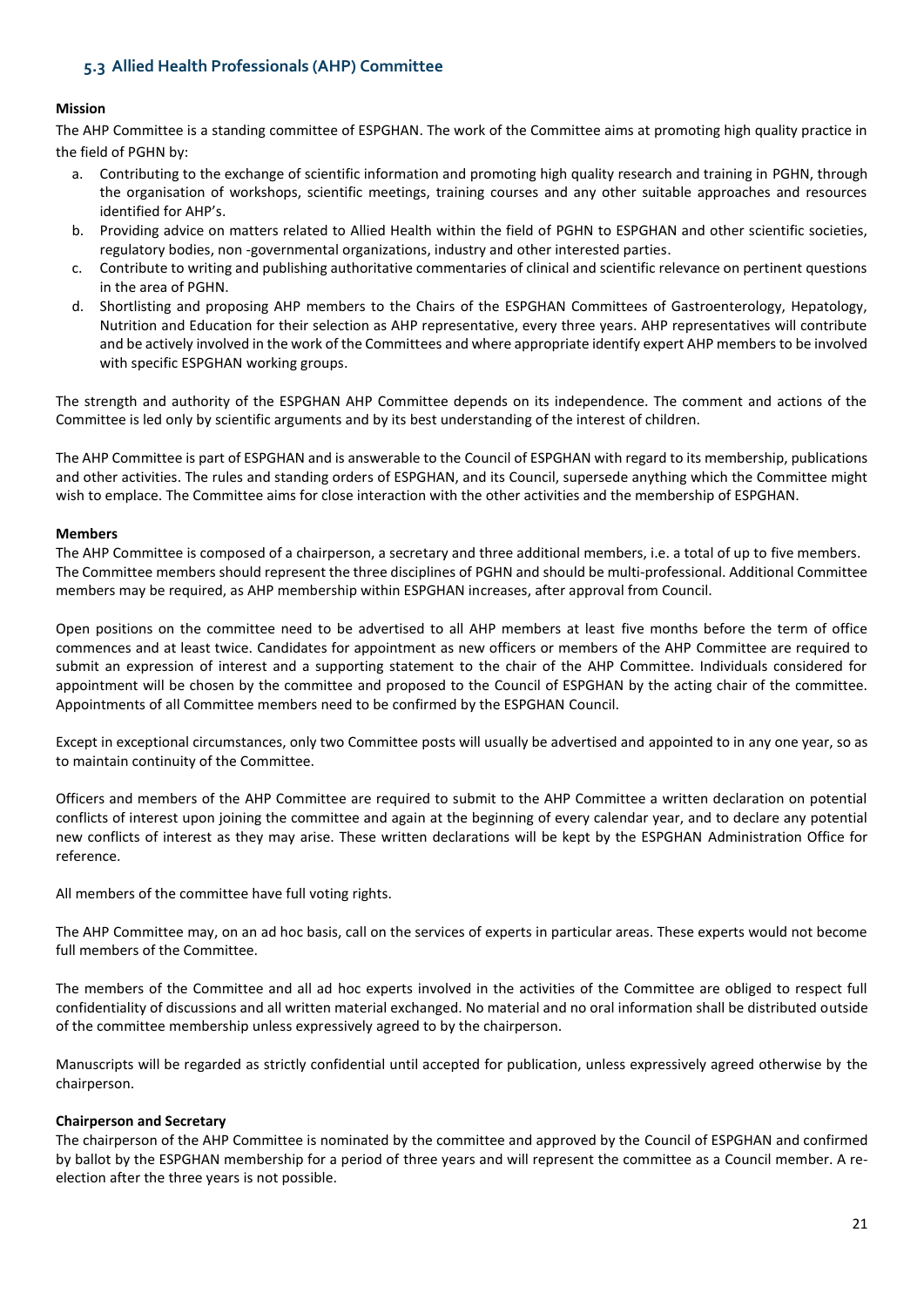Nominations need to be announced to the office until the  $1<sup>st</sup>$  of February of the respective year in order to be put forward to the Council during the Winter Council Meeting. The online ballot should usually be open for 4 weeks until 15 days before the next AGM, in accordance with the ESPGHAN constitution, with the new Council members announced during that AGM.

The chairperson will carry final responsibility for all decisions and actions of the committee. The chairperson will act as the speaker of the Committee in interactions with third parties, unless agreed otherwise. Although the Committee will generally act based on consensus or majority decision, in exceptional circumstances the chairperson's action might need to be taken.

After consultation with the AHP Committee, the chairperson proposes to the Council a Secretary to be appointed for a period of three years, which may be renewable once. The Secretary will act as the vice-chairperson and take over the chairperson´s function in the event that the chair is unable to fulfil her/ his duties, until the chair can resume her/ his responsibilities, or a new chairperson is appointed.

The Secretary will keep minutes and other relevant records of the activities of the AHP Committee and, at the end of his/her term of office, hand these documents over to the next secretary. Copies should be sent to the EPSGHAN Administration office for archiving purposes. The Secretary will support the Chairperson to produce all relevant reports as outlined in Article 4.3 to be lodged with the ESPGHAN Administration Office.

#### **Officer Terms**

The term of office for all committee members is three years and runs from AGM to AGM. Every officer can be re-elected once for an additional term of three years. This means that the maximum term of each individual officer is six years.

If the chair or secretary reaches a period of six years during their mandate, they should continue as chair or secretary until the three-year term of the respective position ends. The chairperson and the secretary will stay in office until their successors have been appointed, even if their term has expired, unless the EC nominates an interim officer.

The Chair will remain on the Committee for a further twelve months after the end of their three-year term of office to provide continuity during this period of handover.

An officer that has to step down from one committee can postulate to become an officer in another committee.

#### **Meetings**

The Committee will usually meet at least twice yearly, with one of those meetings held at the AM of ESPGHAN where possible. The Secretary will be responsible for sending out invitations, a proposal for the agenda, and for writing minutes. The minutes will be approved at the following Committee meeting and signed as a true record upon approval. The costs of the meetings and attendance will be covered from the budget allocated by the Council to the Committees.

#### **Finances**

The Committee will accept donations and sponsorship only on the condition that its independence is conserved, and no conflicts of interest are anticipated.

The committees are asked to submit their planned annual budget for the upcoming year until the 1st of October of the preceding year. The finances of the Committee will be administered by the treasurer of ESPGHAN together with the Association Administration Office. The treasurer of ESPGHAN together with the Association Administration Office will provide a report on the Committee's finances on an annual basis.

#### **Reporting**

<span id="page-21-0"></span>Please see article 4.2.

# **Article 6 –Working Groups & Special Interest Groups**

# <span id="page-21-1"></span>**6.1 Working Groups**

A "working group" (WG) should be a forum of interactive discussion among ESPGHAN-members on a specific topic. A WG may also invite a limited number of non-ESPGHAN members where appropriate to support the goals and work of the WG.

The demand for creation should consist of a letter send by a "coordinating ESPGHAN-member" to the relevant Committee who should recommend the WG to Council for final approval.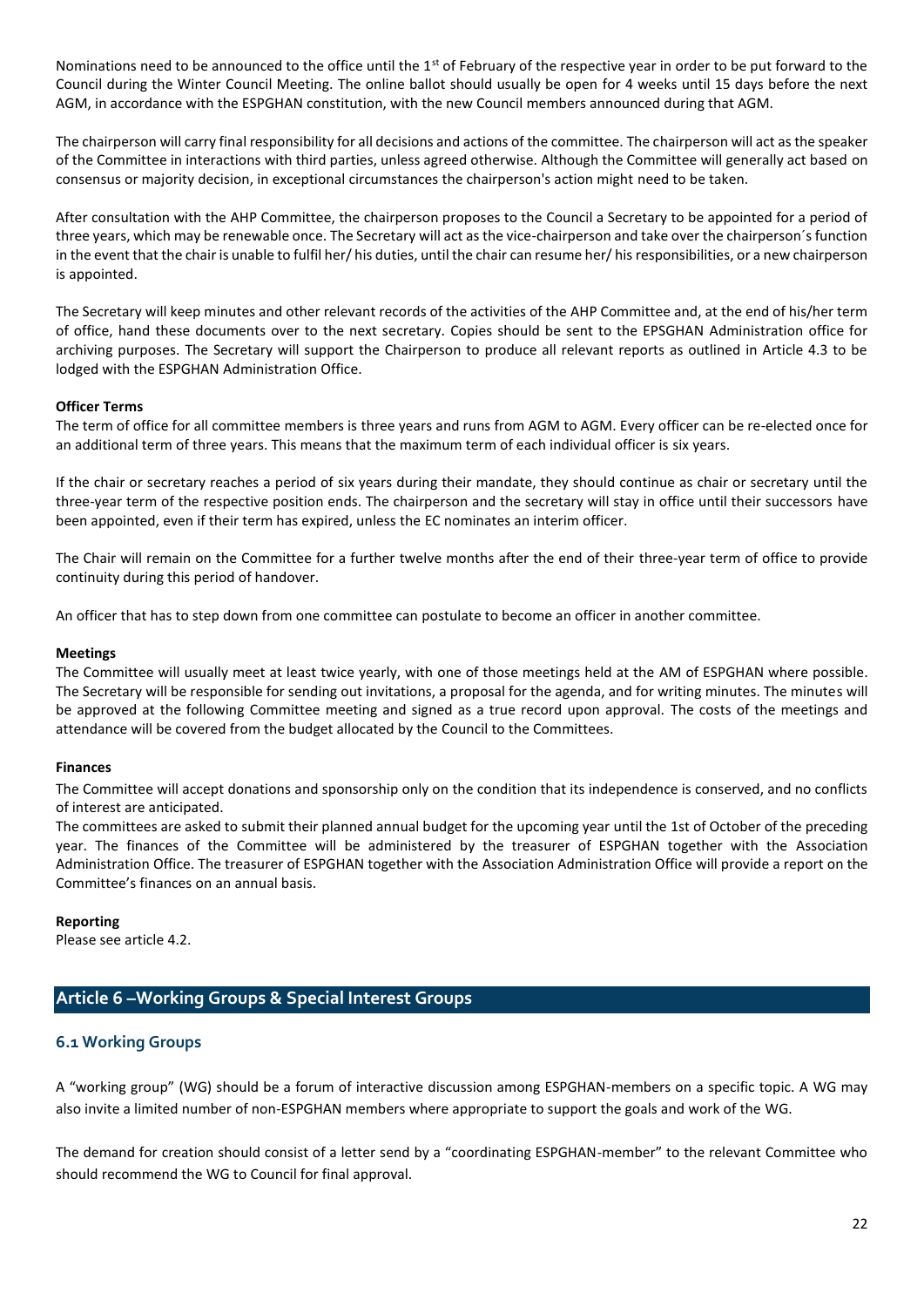The demand for the creation of a WG to the Committee should contain a plan of action:

- 1. Aim and objective of the WG
- 2. Methodology to be used.
- 3. Timeframe for WG to achieve the goal.
- 4. Expected number of members in the WG.
- 5. Expected number of meetings per year (meetings outside the AM are possible).
- 6. Reporting arrangements to Council.
- 7. Expected outcome.
- 8. Communication of outcome through the relevant Committee by preference by publication in JPGN.
- 9. All financial costs must be agreed in advance and will be financed via the relevant committee allowance.

The timeframe of a specific WG to achieve the "expected outcome" should ideally be restricted, and usually be no longer than three years, with a maximum of five years.

# **Reporting**

The coordinator should provide an annual written report to the relevant Committee chair, by September at the latest in the year preceding the ESPGHAN AM.

Within the framework of this document, the coordinator should also confirm if the WG would like to meet during the ESPGHAN AM. If the coordinator fails to do so, the WG will be considered as "not meeting during the next AM"

# **Outcomes**

Based on the report, the Committee chair will decide on whether the WG is productive or not, and reports to the Council at the Autumn Meeting (during UEG Week) about the progression of each of its WG's. The Committee Chair will advise Council and decide whether the WG should continue or not. If the WG is considered to be active, the Committee chair will inform the Scientific Secretary before the Autumn Council Meeting (during UEG Week) on the WG applications to meet at the AM. The final choice of the WG's at the AM is the responsibility of the Scientific Secretary.

# <span id="page-22-0"></span>**6.2 Special Interest Groups**

Special Interest Groups (SIG) address topics and issues that require work that extends for periods lasting longer than three years. Any ESPGHAN member with an interest in the respective topic may join a SIG.

- A SIG will be proposed by one or more interested members to the Committee to which the topic is related. The Committee will review the proposal and provide a suggestion to Council for decision.
- The SIG will have a Coordinator or a Steering Committee.
- The SIG will report to the relevant Committee.
- Several project based WG's may operate within a SIG.
- The SIG may establish relations with external bodies, with the agreement of the relevant Committee and of the Council.
- The SIG may develop educational activities, in agreement with the Education Secretary and the Council.
- The SIG may contribute to the Scientific Program of the AM (through the relevant Committee Chair).
- The SIG coordinator should provide an annual written report to the relevant Committee chair, by September at the latest in the year preceding the ESPGHAN AM. Within the framework of this document, the coordinator should also confirm if the SIG would like to meet during the ESPGHAN AM. If the coordinator fails to do so, the SIG will be considered as "not meeting during the next AM".
- Based on the report, the Committee chair will determine on whether the SIG is productive or not, and reports to the Council at the Autumn Meeting (during UEG Week) about the progression of each of its SIGs. The Committee Chair will advise Council and decide whether the SIGs should continue or not. If the SIG is considered to be active, the Committee chair will inform the Scientific Secretary before the Autumn Council Meeting (during UEG Week) on the SIG application to meet at the AM.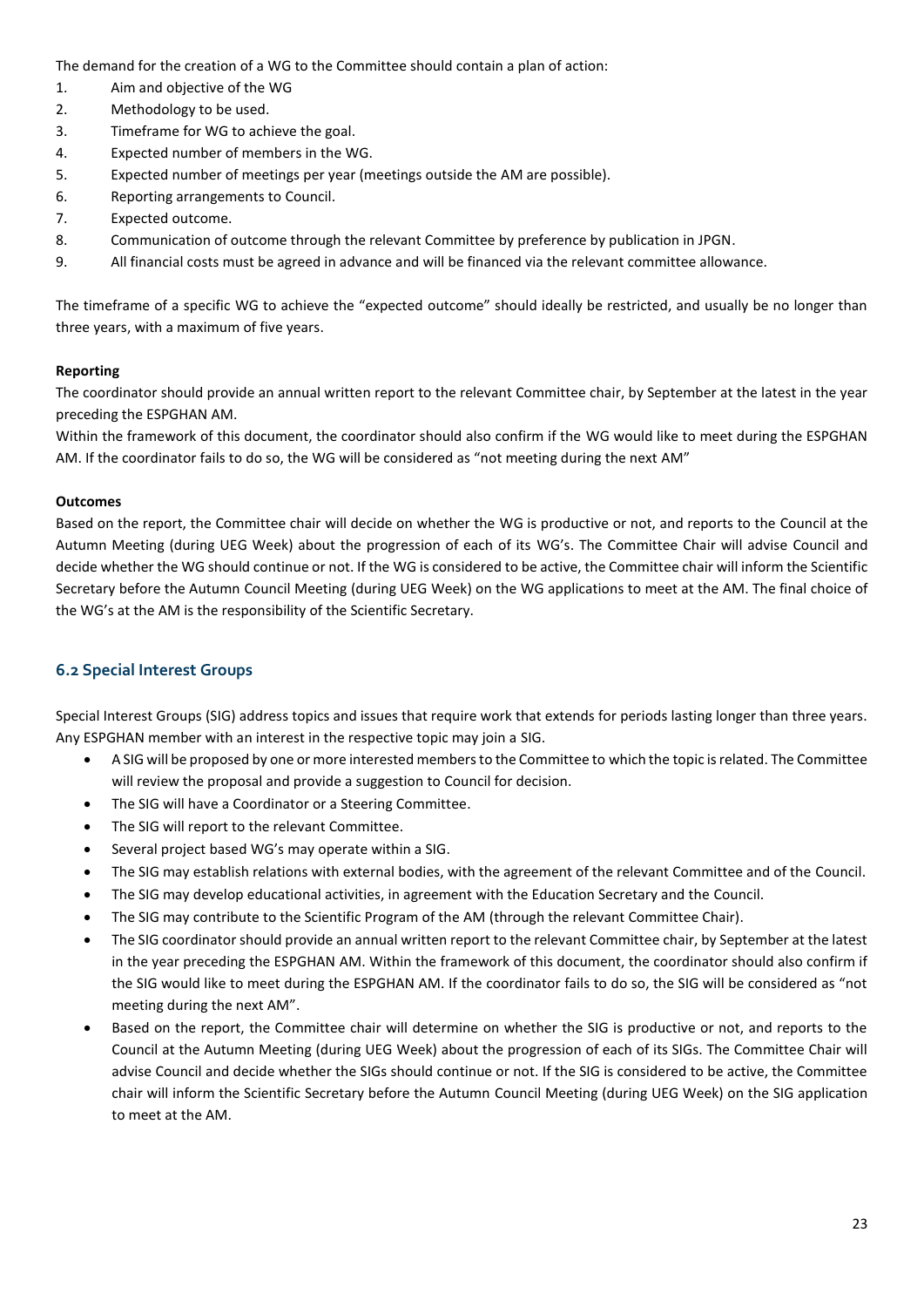# <span id="page-23-0"></span>**Structure:**

- 1. The Gastroenterology, Nutrition and Hepatology Committee will retain to have 'Working group's (WGs) and/or 'Special Interest Group's (SIGs). WGs are a forum of interactive discussion and are limited in time. SIGs are independent of time and they comprise a broader group of participants.
- 2. Members of the WGs/ SIGs must be members of ESPGHAN.
- 3. All WGs/SIGs should have terms of reference. They should be subject to an annual review process by the respective Committee under which they are functioning before January 1 (Nutrition and Hepatology) and 15th August (Gastroenterology) of each year. This will be facilitated by the annual report (financial and scientific report).
- 4. All WGs and SIGs decide on their own structure but must have at least a chair and secretary. Larger WGs/SIGs could consider the formation of a core 'active group'. WG's and SIG's cannot be chaired by members of the ESPGHAN Council.
- 5. All WG/SIG chairs and secretaries must step down after a maximum of six years (three years with potential re-election for a further term). WG chairs and secretaries may be elected by the WGs and SIGs themselves, after which the elected nominee will be proposed to, and ratified by, the respective Committee for formal appointment. Each annual report should contain the names, dates of entry, possible re-election and mandatory exit. Exceptions to prolong terms of WG/SIG chairs and secretaries are at the discretion of the Council, upon recommendation by the respective Committee chair.
- 6. All WGs/SIGs must have an open component, such as an open meeting at the annual conference. Non-Members may join these open meetings but will have no voting rights and will be encouraged to become ESPGHAN members.
- 7. Non-members may also be permitted to participate on a specific project, based on the contribution of specialist skills\knowledge, if cleared by the chair and the secretary of the WG/ SIG.
- 8. Proposals for new WGs and SIGs should be sent to the secretary of the respective Committee under which they propose to function (and copied to the administrative office) by July 1st. The respective Committee will then decide to recommend or not recommend the proposal to council at the autumn meeting for final approval.
- 9. Specific for Gastroenterology Committee (GIC): The chair (or secretary) for each WG/SIG will be expected to attend, as well as present on and discuss the past and future activities or requests of the group, at the annual strategy day in September each year. Other committees will have the freedom to organise any practical collaborations with the WG/SIG (such as invitation of the chair to a Strategy Day).
- 10. Specific for Gastroenterology Committee (GIC): Unless there is a representative of the WG/ SIG in the GIC, every WG/ SIG will have a responsible GIC member who will be the liaison between the GIC and the WG/SIG. The annual report should be sent to that responsible GIC member, the GIC Chair, the GIC Secretary, and the Association Administration Office before the 15th August.
- 11. After each annual ESPGHAN meeting, the website content of the WG/ SIG should be updated with new chairs, secretaries and members, as appropriate.

#### 12. **Working Group and Special Interest Group Budget Applications**

All SIGs and council approved WGs will receive €6,000 as an operational budget to make it possible to have one additional meeting per year.

**Specific for GI Committee:** budgets to be discussed during the annual GIC Strategy Day.

The following should not be included in Group applications for budgets and should adhere to the societal application processes as highlighted in Rules and Regulations.

#### *This refers, but is not limited to:*

- Guidelines and position papers
- Networking Grants
- Educational Events
- Large Research proposals

#### 13. **Creation of New WG/SIG Procedures**

For the creation of a new group, a written request must be sent to the Chair of the respective Committee. The Committee will then assess the relevance of the group in accordance with the current needs and demands within ESPGHAN. The request will then be brought to Council for further discussion and a final decision on the formation of the group. In the case of a positive Council decision, the newly formed group will be designated a room for the inaugural meeting during the Annual Meeting within the first year, with no further funding allocated. Upon assessment of the group's activity/functionality within their first year by the respective Committee, further funding may be granted.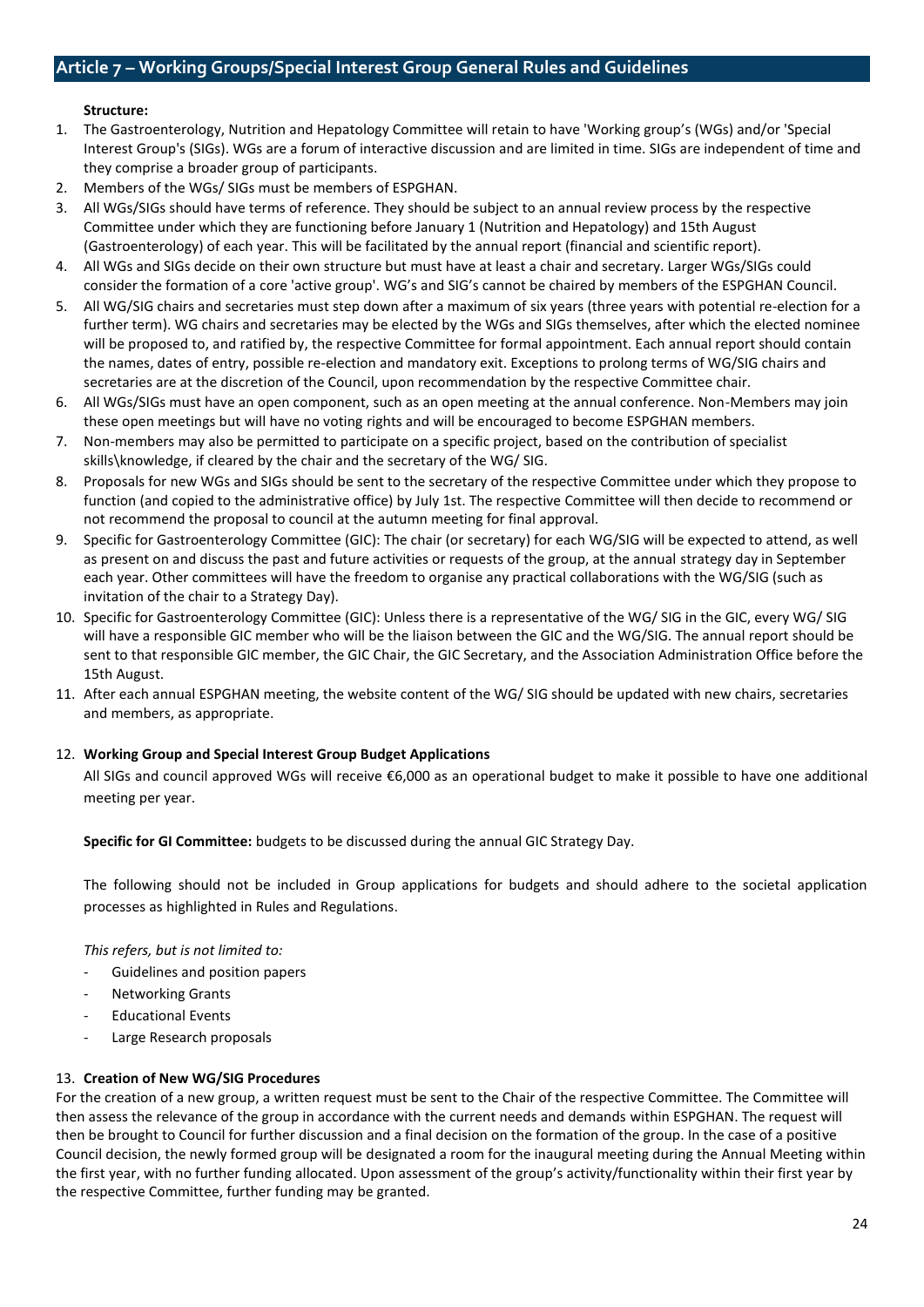# <span id="page-24-0"></span>**Article 8 – Other Committees**

The function of the Committees not part of Council is to advise ESPGHAN on all matters within the scope of their mandate. The Committees work on referrals from any member, officer, committee member via their Secretary and also to proactively identify issues and priorities.

They meet on an ad hoc basis but at least once a year, preferably at the AM, and report, in writing to the Council.

# <span id="page-24-1"></span>**8.1 Ethics Committee**

#### **Function and purpose**

The Ethics Committee is to advise ESPGHAN on all matters pertaining to the ethical aspects and implications of the ESPGHAN constitution, and its scientific, educational and advocacy activities (for example conflicts of interest, relations between ESPGHAN members and external organisations). The Committee will work on referrals from any member, officer, committee member via the Secretary. It will meet ad hoc but at least once a year and report, in writing, to the Council.

The Ethics Committee's function and purpose are:

- To advise the membership through the Council on all ethical issues relating to the field of PGHN.
- To consider specific ethical issues raised by the members of ESPGHAN or at the request of the Council.
- To prepare position statements on ethical issues on behalf of the society.
- To initiate and inform debate on ethical issues within the society.
- To liaise with outside agencies at the request of the Council.

#### **Members, Chairpersons and Terms**

The Committee is composed of a chairperson and four additional members (to include one representative from AHP Committee and one representative from the Young ESPGHAN Committee), i.e. a total of up to five members.

Open positions on the Ethics Committee need to be advertised to members at least 5 months before the term of office commences and at least twice. Candidates for appointment as members of the Ethics Committee are required to submit an expression of interest and a supporting statement to the chair of the Ethics Committee. The Individuals considered for appointment will be chosen by the committee and proposed to the Council of ESPGHAN by the acting chair of the committee. Appointments of all Committee members need to be confirmed by the ESPGHAN Council.

Officers and members of the Ethics Committee are required to submit a written declaration on potential conflicts of interest upon joining the committee and again at the beginning of every calendar year, and to declare any potential new conflicts of interest as they may arise. These written declarations will be kept by the Association Administration Office for reference.

The term of office for all Committee members is three years and runs from AGM to AGM. Every officer can be re-elected once for an additional term of three years. This means that the maximum term of each individual officer is six years.

The chairperson of the Ethics Committee is nominated by the Committee and approved by the Council of ESPGHAN.

The chair shall have tenure for three years commencing from the date of election and will be eligible for re-election for a period of three years.

If the chair reaches a period of six years during their mandate, he/she should continue as chair until the ongoing three-year term of the respective position ends.

In order to prepare for succession planning, a vice chair will be appointed a year before the term of office of the chairman, who will then become chair. Nominations need to be announced to the Association Administration Office until the 1<sup>st</sup> of February of the respective year in order to be put forward to the Council during the Winter Council Meeting.

The chair shall have authority to invite or co-opt other members of the society or individuals outside the society to advise the committee on specific issues within their field of expertise.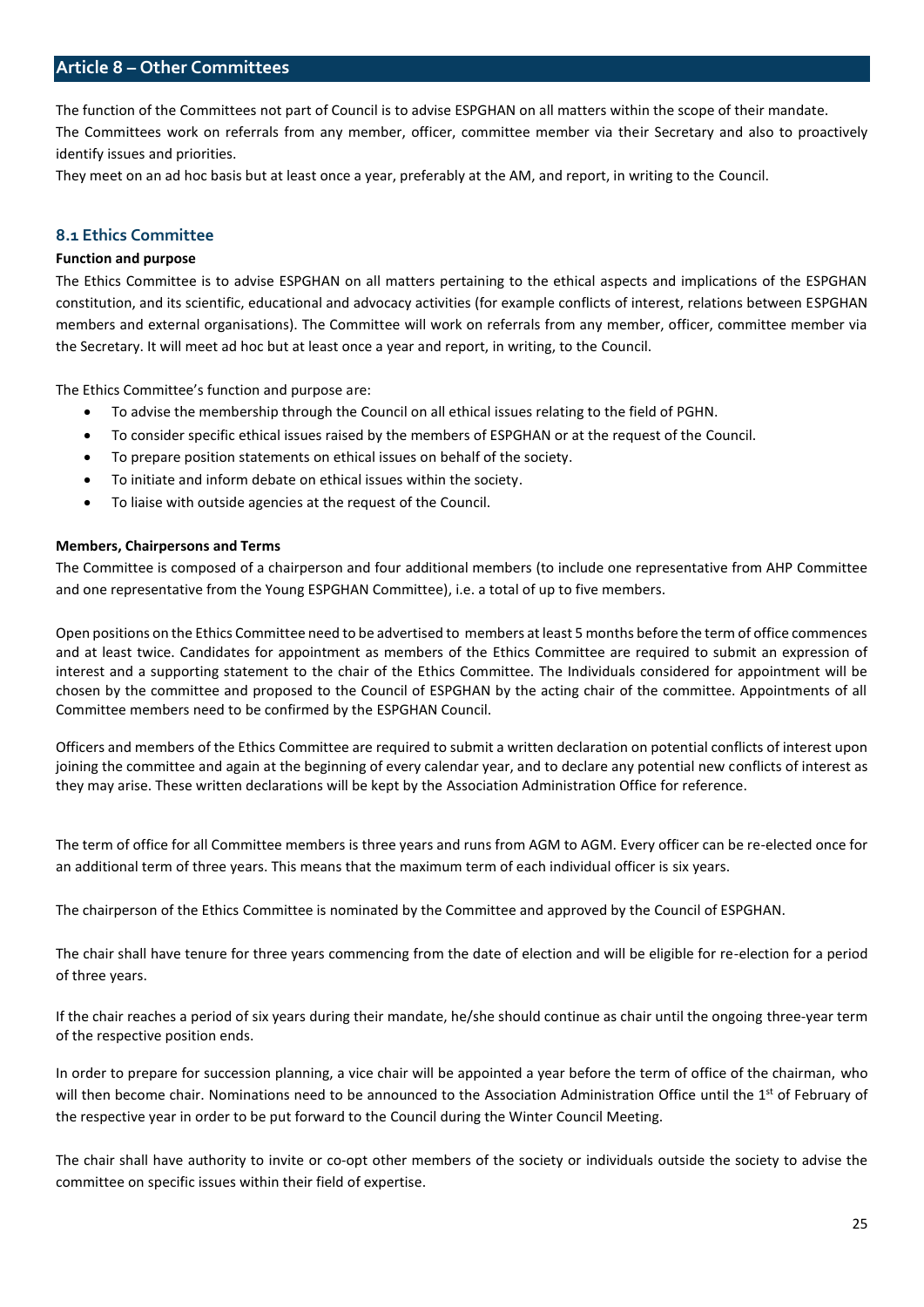Additional members may also be co-opted such as to recognise the broad representative balance of specialist interests of the society. Co-opted members will normally serve a term of three years, renewable for a single further term of three years by agreement with the chair.

# **Finances**

All committees are asked to submit their planned annual budget for the upcoming year until the 1st of October of the preceding year. The finances of the committees will be administered by the treasurer of ESPGHAN together with the Association Administration Office. The treasurer of ESPGHAN together with the Association Administration Office will provide a report on the committee's finances on an annual basis.

#### **Reporting**

Please see article 4.2.

# <span id="page-25-0"></span>**8.2 Finance and Investment Committee**

# **Function and purpose**

This Committee has the following tasks:

- To be informed of as well as comment on the annual financial report of the Treasurer (except the Home Secretary, who advises on aspects of Swiss Law). These comments must be presented to Council by the Treasurer in his/her report.
- To be informed of the overall financial situation of the Society.
- To advise the Treasurer about general plans for investment of financial assets which are not required for the daily activity of the Society.
- To review financial matters as requested by the executive, Council or members.

#### **Members, Chairpersons and Terms**

- The Finance and Investment Committee is composed of:
- The Treasurer (chairs the Committee).
- The Home Secretary upon invite (Task description/mandate is outlined in the ESPGHAN Constitution)
- The Past Treasurer.
- One member proposed by the Council and to be approved by the membership via electronic voting for a period of three years (with one possible re-election).

The committee shall have the power to invite advisors if considered necessary.

Additional members may also be co-opted such as to recognise the broad representative balance of specialist interests of the society.

# <span id="page-25-1"></span>**8.3 Public Affairs Committee (PAC)**

The PAC coordinates the relations between ESPGHAN and public structures, international agencies, other scientific societies and any other stakeholder, with the aim to raise awareness and to contribute to the solution of problems related to PGHN.

#### **Function and Purpose**

Raising awareness among the public and relevant organisations of issues and challenges in the area of PGHN, in particular on child health, clinical practice and research. This is facilitated by interacting with:

- Medical and health journalists and international media outlets
- The European Commission, European Parliament and EU agencies
- International agencies and organisations operating in the healthcare space e.g. WHO, CODEX ALIMENTARIUS
- Patient Associations and other professional and scientific organisations

These interactions will always be discussed with and performed in agreement with the ESPGHAN EC.

#### **Members**

The committee will consist of thirteen core members including;

- Committee Chair
- **Secretary**
- The ESPGHAN President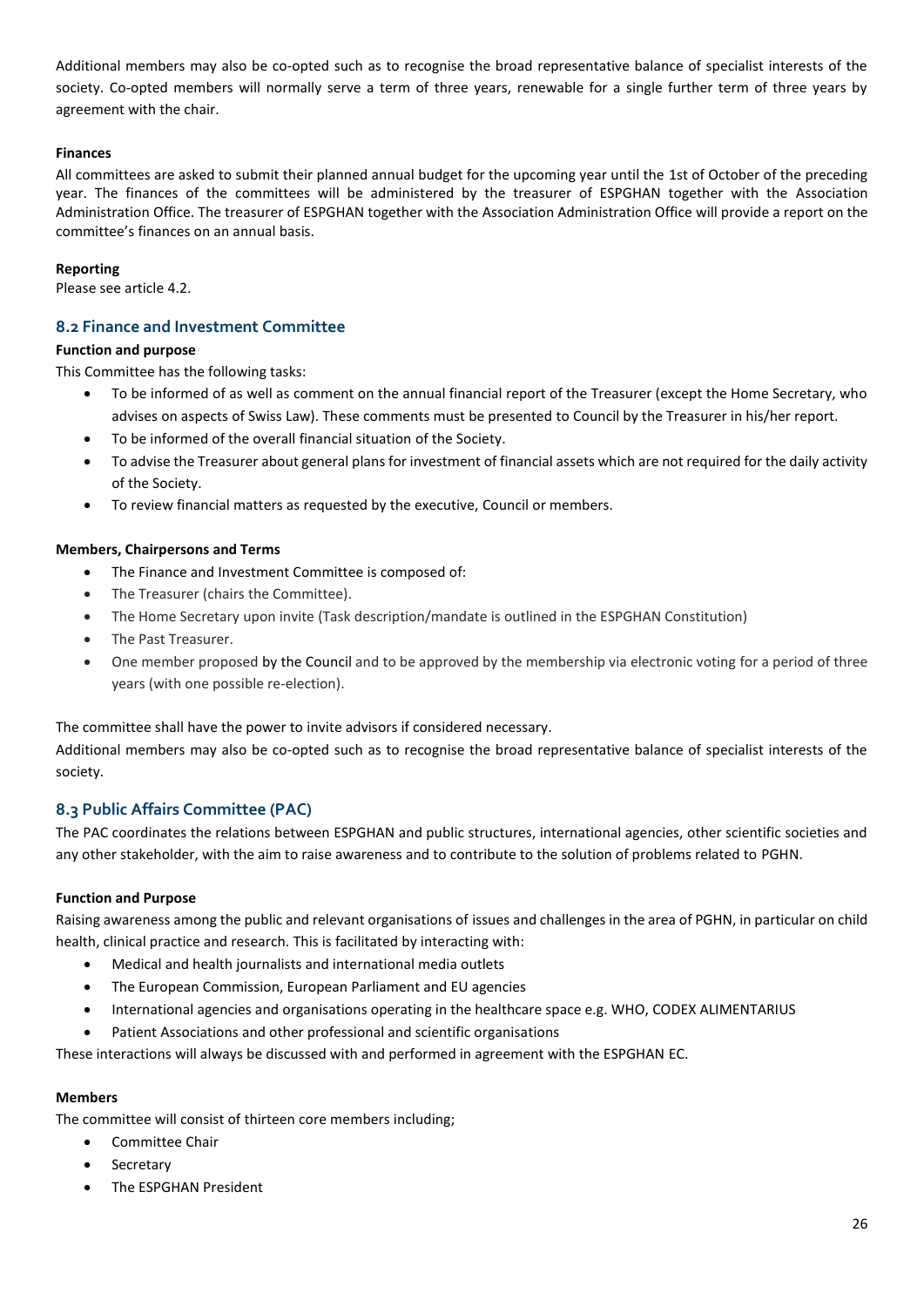- Additional one member of the EC.
- The ESPGHAN representative at the PAC UEG.
- The ESPGHAN representative to the European Medicines Agency
- The ESPGHAN International Affairs Representative
- A representative from the ESPGHAN-related Patient and Parent Association
- One representative from the ESPGHAN Committees (GIC, Hepatology, Young ESPGHAN, AHP, Nutrition) to act as liaison with the respective European institutions for each speciality and to represent the interests of each Committee.

Individuals with a particular expertise may be invited to participate on an "ad hoc" basis.

The Chair, and the secretary (acts as deputy chair), will be elected by the Committee members and need to be approved by Council.

The tenure of membership shall be three years from the date of election and is renewable once.

# **Meetings**

The PAC has face to face meetings at least twice a year, one at the AM and the other in Geneva. If necessary, the Chair may convene additional meetings during the year. Moreover, the PAC organises at least two teleconferences a year.

# **Finances**

The Committee will accept donations and sponsorship only on the condition that its independence is conserved, and no conflicts of interest are anticipated.

The committees are asked to submit their planned annual budget for the upcoming year until the 1st of October of the preceding year. The finances of the Committee will be administered by the treasurer of ESPGHAN together with the Association Administration Office. The treasurer of ESPGHAN together with the Association Administration Office will provide a report on the Committee's finances on an annual basis.

# **Reporting**

<span id="page-26-0"></span>Please see article 4.2.

# **8.4 Publication Committee**

The Joint Publication Committee is a joint committee with NASPGHAN. It includes, from ESPGHAN its the Past President, the President, the Executive Treasurer and the ESPGHAN Editor. The publication committee is co-chaired by the two Past Presidents of ESPGHAN and NASPGHAN. It meets once a year on the occasion of the JPGN strategy day.

# **Function and Purpose**

Its function is to:

- Define JPGN editorial policy in collaboration with the NASPGHAN publication committee.
- Define JPGN strategy in collaboration with the NASPGHAN publication committee.
- Approve the financial report from the ESPGHAN JPGN Editorial Office.
- Maintain relations with counterparts in the NASPGHAN Publication Committee.
- Maintain relations with the Publisher.
- Oversee the selection process and propose the name of the new Editor to the Council.
- Oversee the renewal of the JPGN publisher contract in collaboration with the NASPGHAN publication committee and present its recommendation to the ESPGHAN Council for approval.

#### **Meetings**

It meets at least once a year during the ESPGHAN AM together with a representative from the Publisher, and the NASPGHAN Editor if available.

#### **Reporting**

Please see article 4.2.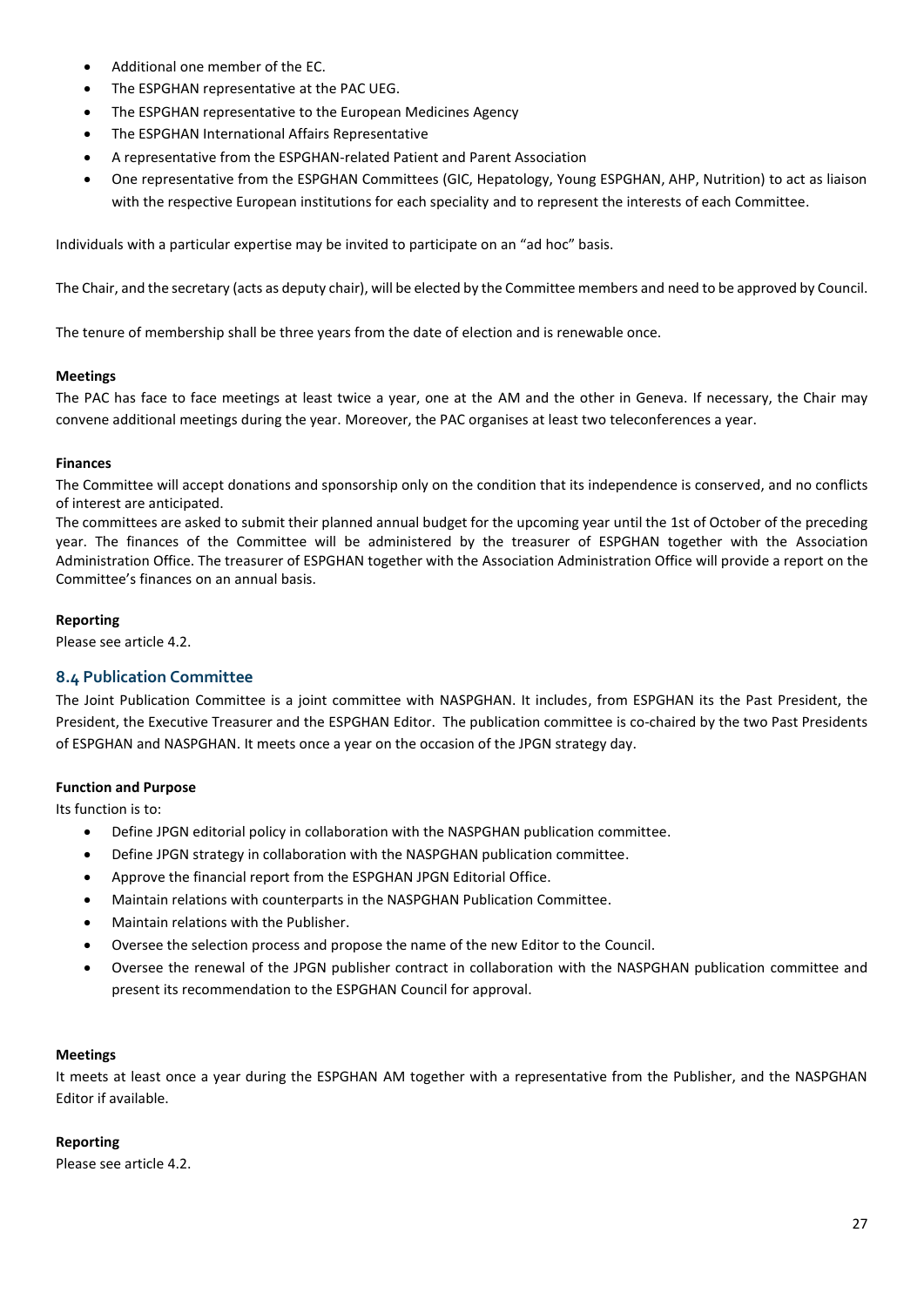# <span id="page-27-0"></span>**8.5 ESPGHAN Education Committee**

The overall aim of the Education Committee (EduCom) is to support ESPGHAN's aims with regards to education. This includes but is not limited to the support of the Syllabus update, assembling the educational events and web-based learning.

#### **Function and Purpose:**

The aim of EduCom is to advise, organize and facilitate the work on the educational activities within ESPGHAN coordinated by the education secretary including:

- Overview and pre-selection of educational activities upon their application
- Syllabus renewal/updates
- ESPGHAN education document maintenance and update
- Coordination and creation web-based learning including microsite and ESPGHAN passport
- Evaluation of educational activities
- Coordination of ESPGHAN training completion certificate
- Coordination of educational activities with other societies (eg. UEG)
- Other educational activities proposed by EduCom or Council and approved by Council

#### **Members**

The committee will consist of seven core members including:

- ESPGHAN Education Secretary (Chair, Council member)
- Gastroenterology Committee representative (proposed by GIC)
- Hepatology Committee representative (proposed by HepCom)
- Nutrition Committee representative (proposed by CoN)
- Young ESPGHAN representative (proposed by Young ESPGHAN)
- Additional 2 members selected by the Education secretary/EduCom after an open call to all members for application

The Education Secretary is a Council position elected by all ESPGHAN members for a period of 3 years and will serve as Chair of Committee during this tenure. The Chair position cannot be extended beyond the tenure on Council.

Committee appointed members are elected for a term of 3 years and can be re-elected if still within the terms of their Committee tenure.

Non-committee appointed members can extend for an additional term but must be re-elected by the Education Committee.

#### **Meetings**

EduCom will meet once per year on the day prior to the ESPGHAN Annual meeting; all other meetings will be organized as a teleconference. Other face to face meeting will be organized only if necessary and only after approval by the Council.

#### **Finances**

All committees are asked to submit their planned annual budget for the upcoming year until the 1st of October of the preceding year. The finances of the committees will be administered by the treasurer of ESPGHAN together with the Association Administration Office. The treasurer of ESPGHAN together with the Association Administration Office will provide a report on the committee's finances on an annual basis.

#### **Reporting**

The Committee will provide a bi-annual written report summarising its activities, suggestions and strategy to the Council. Following review this will be made available to all ESPGHAN members. The written report will be made available for the Winter Council Meeting and AGM.

# <span id="page-27-1"></span>**8.6 ESPGHAN Research Committee**

The overall aim of the research committee (ResCom) is to support ESPGHAN's aims with regards to research and science. This includes but is not limited to the administration of research grants, awards, and other funding streams.

#### **Function and Purpose:**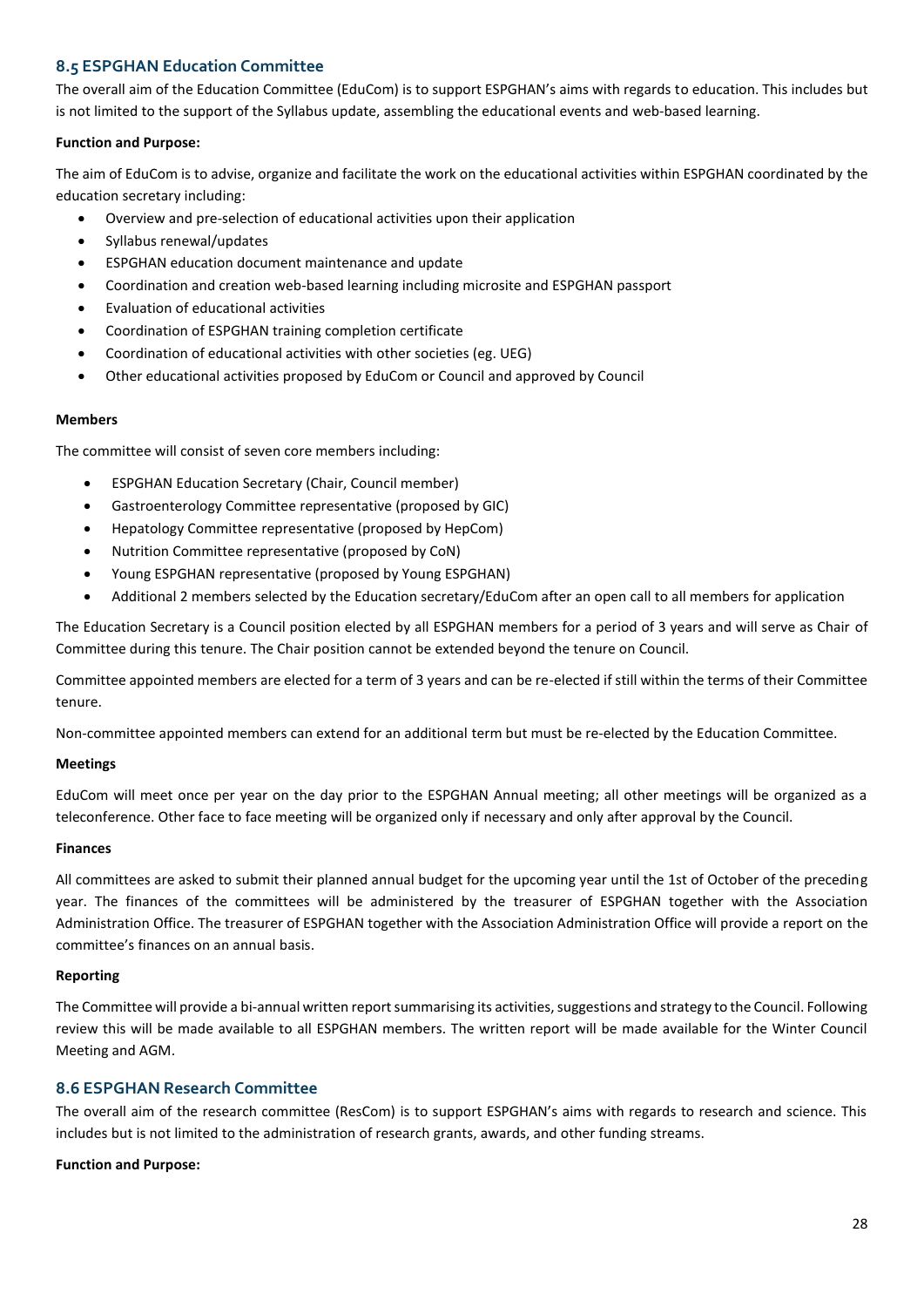The aim of the ResCom is to advise and support ESPGHAN with the distribution of funding streams in respect to research. Specific tasks include, but are not limited to the following

- Administration of ESPGHAN grants (i.e. research grants, networking grants, fellowships) including the organisation of a fair, objective, and transparent peer review process.
- Oversee funding streams and propose adjustments according to need, uptake and overall ESPGHAN strategy
- Ensure adequate accountability of ESPGHAN grant holders, such as provision of progress reports
- Support representation and publication of research activities during annual meetings as well as to the wider public
- Where appropriate liaise with other societies and/or funding bodies to improve and support ESPGHAN's strategy on research and science

#### **Members**

The committee will consist of 9 core members including:

- ESPGHAN Scientific Secretary (Chair, Council member)
- Gastroenterology Committee representative (proposed by GIC)
- Hepatology Committee representative (proposed by HepCom)
- Nutrition Committee representative (proposed by CoN)
- Young ESPGHAN representative (proposed by YEC)
- Additional 4 members to be selected by the Scientific Secretary/ResCom after an open call to all members for application

The Scientific Secretary is a Council position elected by all ESPGHAN members for a period of 3 years and will serve as Chair of Committee during this tenure. The Chair position cannot be extended beyond the tenure on Council.

Committee appointed members are elected for a term of 3 years and can be re-elected if still within the terms of their Committee tenure.

Non-committee appointed members can extend for an additional term but must be re-elected by the Scientific Committee.

#### **Meetings**

ResCom will meet once per year on the day prior to ESPGHAN Annual meeting. All additional meetings will be organized as a teleconference as required. Any additional face to face meeting will be organized only if necessary and only after approval by the Council.

#### **Finances**

All committees, including ResCom are asked to submit their planned annual budget for the upcoming year until the 1st of October of the preceding year. The finances of the committees will be administered by the treasurer of ESPGHAN together with the Association Administration Office. The treasurer of ESPGHAN together with the Association Administration Office will provide a report on the committee's finances on an annual basis. The budget for research grants and awards will not form part of the Committee Budget.

#### **Reporting**

The research committee acts on behalf of all ESPGHAN members and reports to the council.

The committee will provide a bi-annual report summarising its activities, suggestions, and strategy to the council. Following review this will be made available to all ESPGHAN members. The written report will be made available for the Winter Council Meeting and AGM. Activities including review and administration of ESPGHAN funding streams will be fully transparent to Council and members.

# <span id="page-28-0"></span>**Article 9 - Society Meetings & Meetings Registry**

All ESPGHAN Society Meetings (i.e. EC Meetings, Council Meetings, Committee Meetings, Sub-Committee Meetings, Face-to-Face Meetings for Society Publications etc.) need to be registered with the ESPGHAN Administration management Office. An according meeting registration form is made available on the ESPGHAN website. A list of all registered upcoming meetings will be published on the website.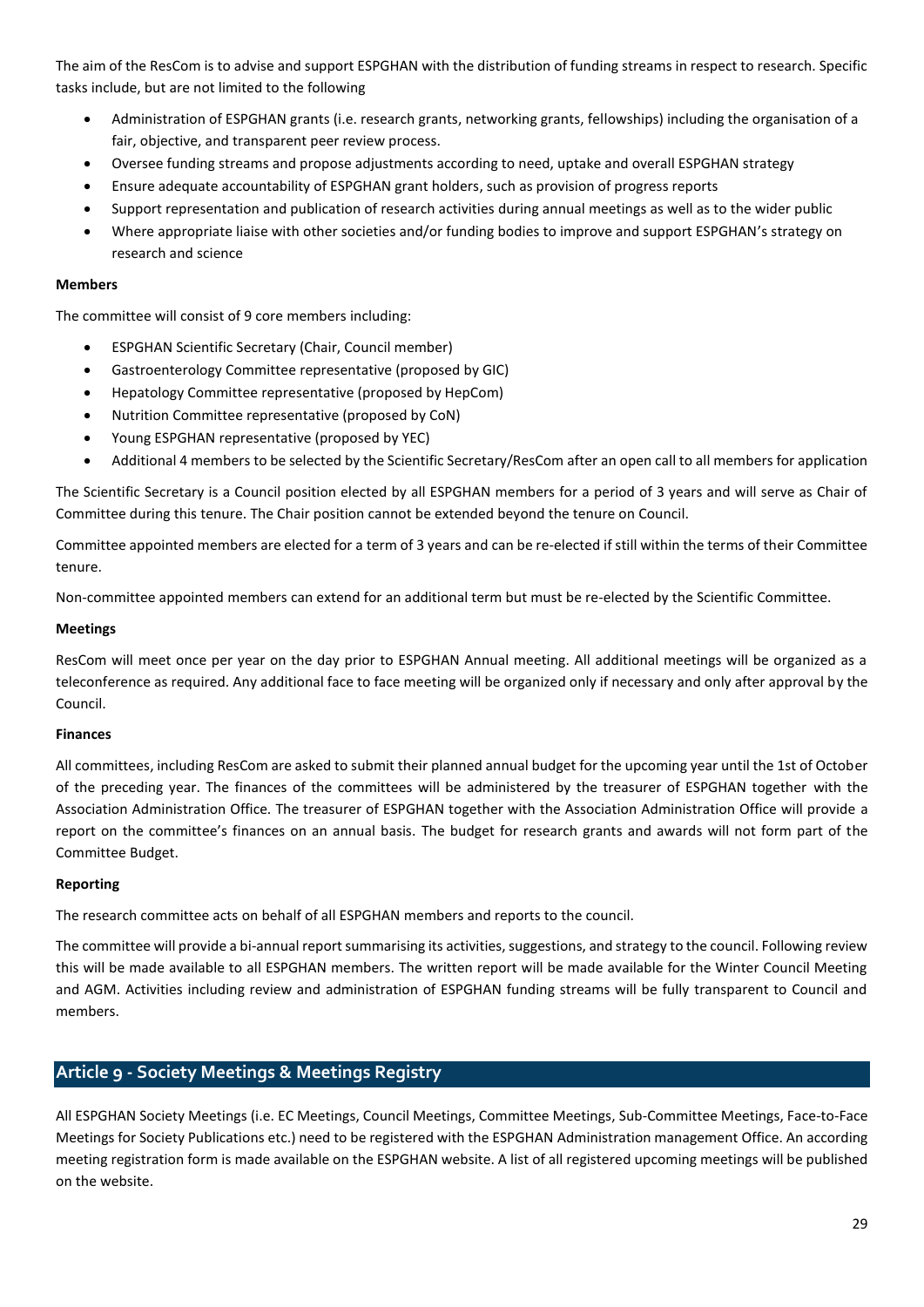<span id="page-29-0"></span>Travel expenses and other refunds will only be applicable to pre-registered meetings.

# **Article 10 – Affiliated Societies and ESPGHAN Representatives**

#### **Endorsement of non-ESPGHAN events**

This article concerns the organisation of scientific meetings initiated by members and International meetings under the Aegis of ESPGHAN or using the ESPGHAN logo.

No party, organization or society, foreign to ESPGHAN is allowed to use the ESPGHAN brand name or the ESPGHAN Logo for the organization of scientific meetings, educational materials or e-learning projects unless approved by the Council. Prior to any endorsement the Council will review the Scientific or Educational content and may request changes prior to agreeing endorsement. Any use of the ESPGHAN logo, independent of the ESPGHAN website, in conjunction with commercial interest is strictly prohibited.

- 1. All projects for scientific meetings under the aegis of ESPGHAN, and initiated by members, must be addressed to the Scientific Secretary at least nine months before the proposed event.
- 2. The program is proposed by the organisers.
- 3. Financial issues
	- a. To advertise meetings, insert links in the website, announce initiatives in the newsletter costs money and time to the Society. As both parties (organiser and ESPGHAN) become involved in the promotion and success of meetings it is reasonable that the Society may also have some benefit of the financial result of each endorsed meeting.
	- b. Therefore, for meetings from members' initiative, Council has approved that following acceptance of applications a fee proportional to the size of the expected meeting should be applied:
		- i. Meetings of expected attendance of less than five hundred participants: **Fee:** ten x Regular registration cost (minimum €2,000)
		- ii. Meetings of expected attendance of more than five hundred participants: **Fee:** fifteen x Regular registration cost
- 4. For International meetings by other societies the ESPGHAN logo can be used only if ESPGHAN is involved in the organisation of that meeting, is part of the scientific committee of the meeting and Council has approved.
- 5. Meetings organized primarily for commercial reasons, e.g. meetings organised by professional congress organizers without supervision and control of a reputable non-profit medical or scientific society, will not be endorsed by ESPGHAN.
- 6. The Scientific Secretary and relevant Committee Chairman (if appropriate) will make a recommendation to Council, based on the information provided, to be validated.
- 7. The Council will refuse the label ESPGHAN if the above conditions are not respected.
- 8. Requests of support pertaining to initiatives not event-related can be requested to the ESPGHAN Office, who will delegate to either the Education or Research Committees of ESPGHAN depending on the nature of the initiative, who will assess the relevance and quality of the project. If the project is deemed to be of sufficient scientific or educational quality, the project can be supported with the ESPGHAN logo, after approval of the respective Committee.

# **Promotion of non ESPGHAN events and non ESPGHAN endorsed events on ESPGHAN website**

ESPGHAN does not market any non-ESPGHAN or non-ESPGHAN endorsed events on its website except the World Congress and the UEG-Week.

#### **Endorsement of non-ESPGHAN publications**

ESPGHAN does not endorse or promote non-ESPGHAN publications on any of the society's communication channels, unless related to UEG or FISPGHAN.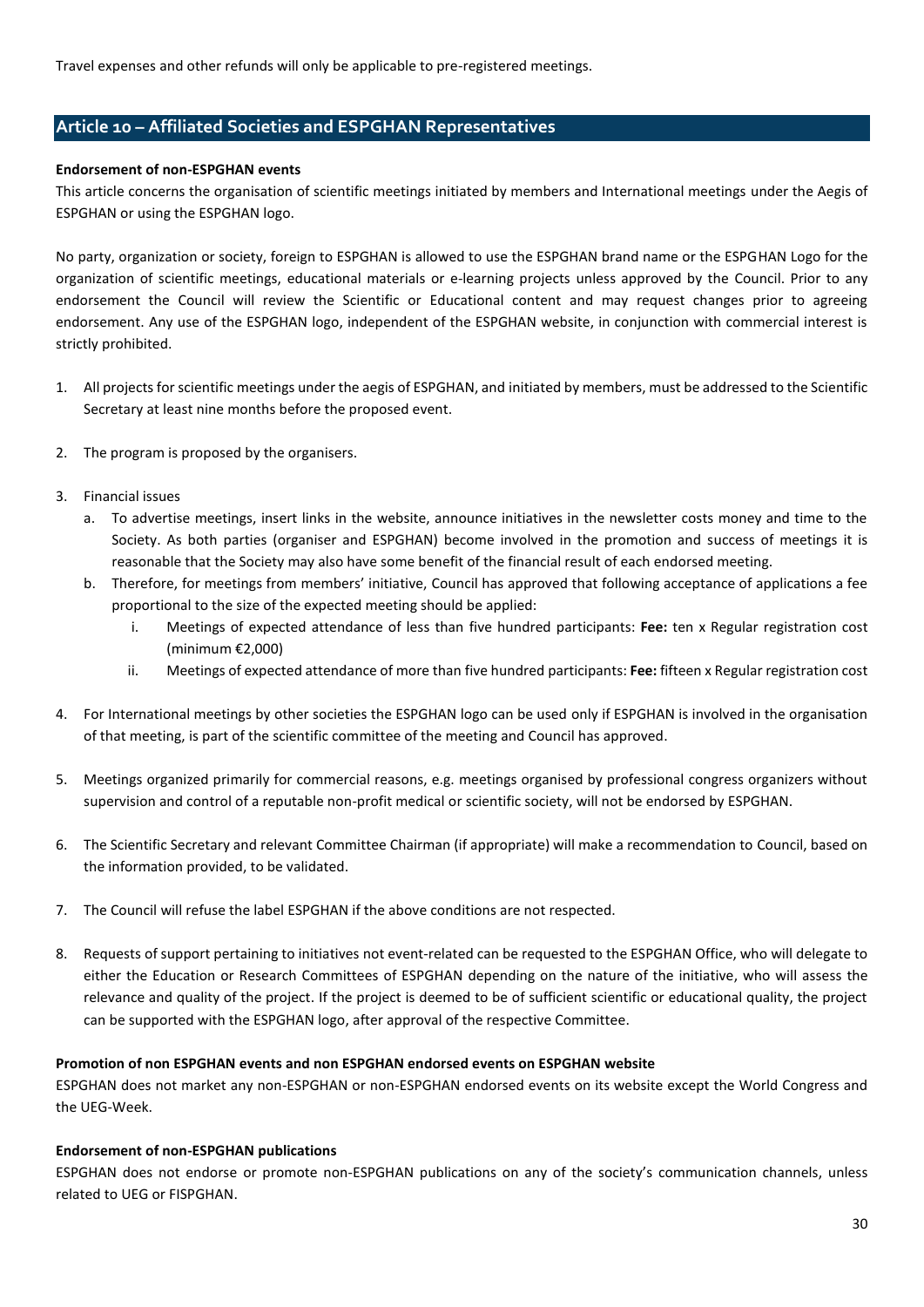#### **FISPGHAN and World Congress**

ESPGHAN is a founding and full member of Federation of International Societies for Paediatric Gastroenterology, Hepatology and Nutrition (FISPGHAN). According to FISPGHAN bylaws it is represented in the FISPGHAN Council by the President and by another member (the Past President if not decided differently).

ESPGHAN contributes to the FISPGHAN budget with an annual fee of currently USD 5,000.-.

ESPGHAN is represented in the SC of the FISPGHAN Congress by representatives from the GI Committee (two, one for endoscopy), Hepatology Committee and Nutrition Committee, and by a member designated to coordinate the presence of ESPGHAN in the WG's.

# **ESPGHAN Representatives**

The Council will appoint representatives of the Society to other organisations as deemed necessary, which may include the UEG, ECCO, EAP, CODEX ALIMENTARIUS, CESP, WHO, and others.

The Society will consider refunding reasonable expenses (economy transport, registration fees and accommodation as required for the appropriate level of representation) to these representatives unless their expenses can be covered from other sources. UEG representatives will be refunded for attending UEG meetings from the UEG.

# **National Societies**

ESPGHAN does not endorse or conduct meetings in collaboration with National Societies. Individual ESPGHAN members can be contacted directly and participate in sessions about ESPGHAN recommendations or guidelines at the initiative of the organisers but will not represent officially ESPGHAN. Therefore, ESPGHAN logo or name must not be used to advertise those events.

ESPGHAN will agree to share public documents, namely guidelines, position papers or Advice guides to any society interested in diffusing these materials among their members. However, translation of any of this material must be provided by that Society, translation should be validated by a National Scientific Society of that country and should bear the special disclaimer stating that the document is based on ESPGHAN guidelines but that ESPGHAN has no responsibility for any mistake occurring during the process of translation and adaptation.

# <span id="page-30-0"></span>**Article 11 - Finances & Annual Budget**

The treasurer together with the Association Administration Office will assemble the annual budgets.

All budget requests from committees / sub-committees / officers have to be submitted until the 1st of October of the preceding year. Budget requests need to be submitted by the chairs or editors of the respective committees, sub-committees or editorial boards.

The proposed annual budget will be discussed and approved during the Autumn Council Meeting. Exceptions to these rules are at the discretion of the EC. Allocated annual funds for committees that are not spent on the respective activity within the respective year cannot be used for any other activities within the respective year and cannot be transferred to the following year. The treasurer controls all financial transactions carried out in relation to ESPGHAN.

An annual audit of the finances of the previous year will be contracted to an external audit company and the results will be presented to the Council during the Summer Council Meeting.

The annual budget of the current year and the financial audit of the previous year will be presented to the membership during the AGM.

# <span id="page-30-1"></span>**Article 12 - Members**

**Membership procedures for admission to ESPGHAN**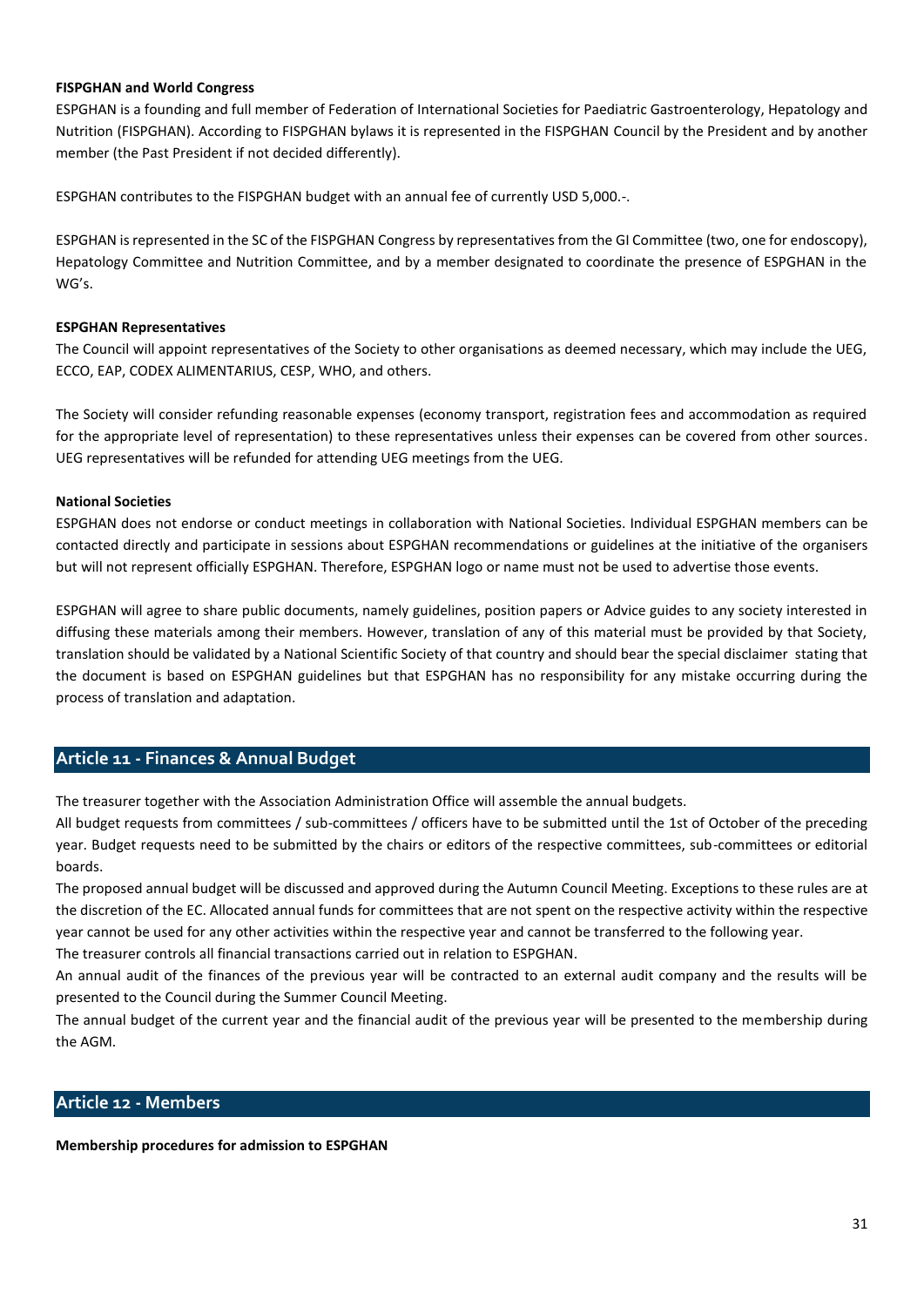Applications for all categories of membership as defined in the Constitution should be made in writing to the GS by  $31<sup>st</sup>$  of March or 30<sup>th</sup> of September. Any applicant to be considered for membership must have an active clinical and/or research interest in PGHN. The proposal should be supported in writing by a full or emeritus ESPGHAN member who is not serving at that time on the Council. Each proposal shall be accompanied by the curriculum vitae and list of publications and a meaningful documentation of clinical work in PGHN to an extent as defined by the constitution.

The Council will have the duty to consider the applications, and to give to the membership details of those candidates whom they recommend for membership. The membership has the final decision over the admission of a member by electronic ballot, without having to justify any refusal.

#### **Membership Criteria**

#### **Full Member:**

Full Members should have a significant track record in PGHN, have at least five years full time post-training experience/employment and must practice/reside within Europe\*. Only Full Members in good standing (i.e. having paid their dues) have voting rights at the Annual General Meeting (AGM) and are eligible for functions within the governing bodies of ESPGHAN such as Council and Committees (unless positions are specific to representation of Trainee or Allied Health Professional Members). The option to apply for Full Membership is open for all other Membership categories, upon request, provided that the above criteria are met. Transitions from other member types to Full Member will be subject to the same member voting procedure as all other applications.

From the adoption of this version (June 2021 onwards), existing Full members\*\* residing/practising outside Europe\*, including those who relocate to a country outside of Europe\*, will be converted to Corresponding Member status and will benefit from subsequent lower membership fee. Members can re-apply for Full Member status upon return to a country of residence/practice within Europe\*.

**Trainee Member:** Trainee members shall be members with less than five years' experience in PGHN and must practice/reside within Europe\*; trainee membership lasts up to five years; after that period, to remain in the Society, trainee members should apply for full membership. An age limit for applicants of forty years old will be applicable. Special dispensation will be given for applicants who began their training at a later stage. At the time of adoption of this version (June 2021 onwards), existing Trainee Members residing outside of Europe\*, including those who relocate, will be converted to Corresponding Membership status, and will benefit from lower registration fees\*\*.

**AHP Member**: Allied Health Professional (AHP) Members shall be members of medically related professions allied to PGHN and must practice/reside within Europe\*. This shall include, but not be limited to nurses, dietitians, researchers and another affiliated profession. At the time of adoption of this version (June 2021 onwards), existing AHP Members residing outside of Europe, including those who relocate, will be converted to Corresponding Membership status, and will benefit from lower registration fees\*\*.

**Corresponding Members:** Corresponding members may belong to other FISPGHAN-related societies and/or have an extensive background in Paediatric gastroenterology, hepatology, or nutrition, and/or related allied health profession. Corresponding Members shall fulfil the criteria of the respective Membership category but reside/practice outside Europe\*. Corresponding members may apply to the respective membership categories highlighted above, if they change residence/practice to a European country\*.

**Emeritus Members:** Emeritus membership is optional and available to members in good standing who have retired from active practice. They will be entitled to complimentary membership of the Society but will not have voting rights. Members may apply to become emeritus members in writing to the Secretary.

\*Within the structures of ESPGHAN, Europe will be defined as per the European Region list of the World Health Organisation: <https://www.euro.who.int/en/countries>

\*\* This rule will apply for a transition period of one year after the adoption of these changes to ensure an efficient process of conversion for all existing Members residing outside of Europe\* to Corresponding Member status.

#### **Membership Fees**

The membership fee amount is determined by the Council and approved by the members at the Annual General Meeting (AGM). The deadline for the payment of fees is the  $31<sup>st</sup>$  December of the respective year. Members applying before March 31 shall be asked to pay their membership fees at the beginning of July once their membership gets active. Those applying before September 30 shall be asked to pay their fees before the end of the respective year ( $31<sup>st</sup>$  December) once their membership gets active. Reminders for unpaid fees shall be sent out one and half months before the AM, and again two months before the end of the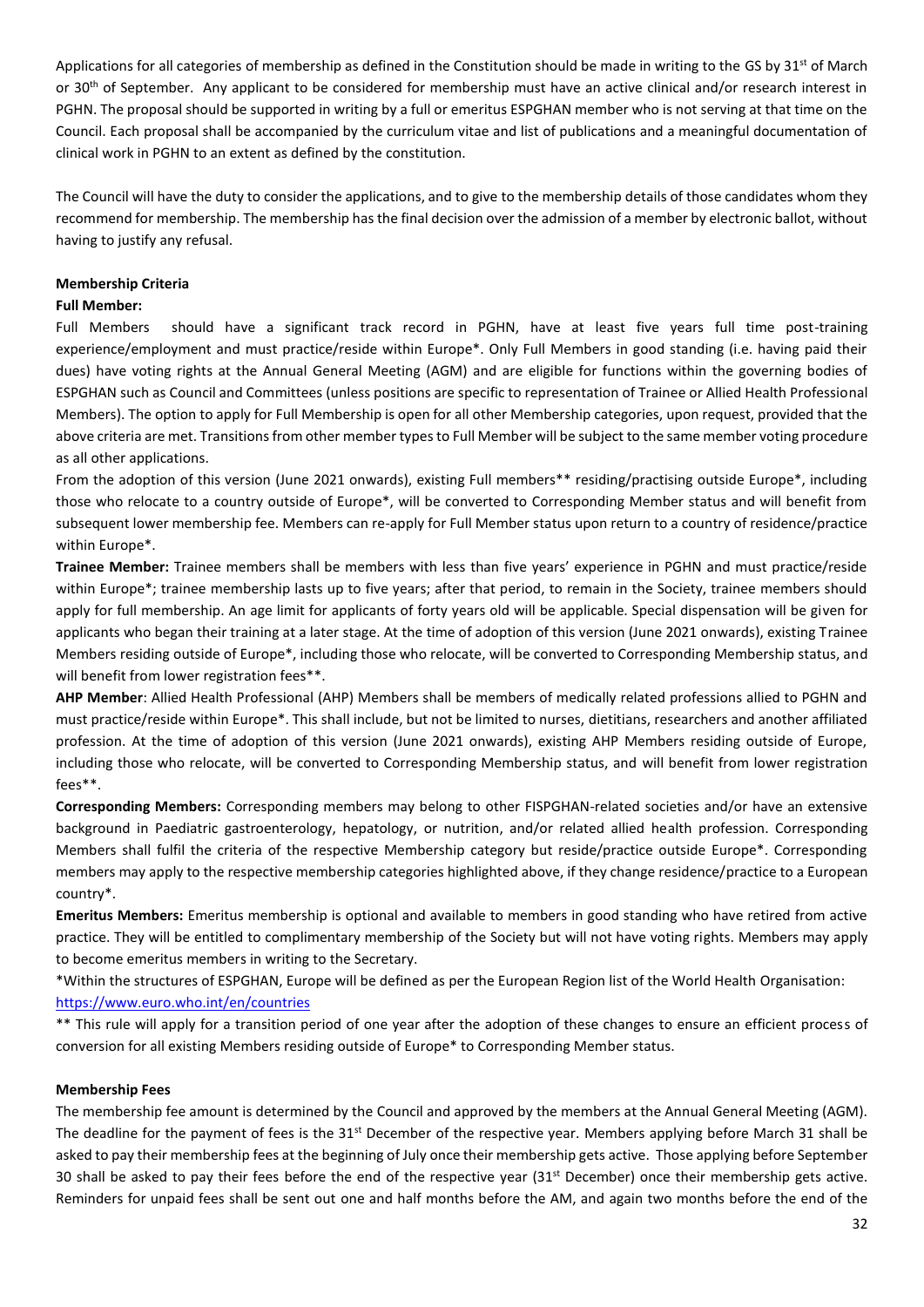year. This applies to all members regardless of the date their membership got active. Members who risk being barred from the Society (those owing three+ years of membership fees) will be sent individual letters signed by the President warning them of the situation and asking them to pay. Members who persist in not paying their annual fees will be debarred from the Society if agreed by Council. If a debarred Member wishes to re-join the society, all previous outstanding dues will need to be settled.

Annual membership fees are as follows:

- i. Full Membership including JPGN online and hard copies: €150.
- ii. Full Membership from Group B including JPGN online and hard copies: € 120. (information on Group B available on [http://www.who.int/hinari/eligibility/en/\)](http://www.who.int/hinari/eligibility/en/).
- iii. Allied-Health Professional Membership including JPGN online and hard copies: € 60.
- iv. Trainee Membership including JPGN online and hard copies: € 60.
- v. Corresponding Membership including JPGN online only: €60.
- vi. Corresponding Membership Group B receiving JPGN online only: € 60.
- vii. Emeritus Membership including JPGN online and hard copies: € 70.
- viii. Emeritus Membership not including JPGN: No Charge (optional JPGN online access € 45).
- ix. Special Cases requiring reduced fees will be reviewed by the Treasurer when necessary.

Half Term membership fees are currently as follows:

- i. Full Membership including JPGN online and hard copies: € 75.
- ii. Full Membership Group B including JPGN online and hard copies: € 60.
- iii. AHP Membership including JPGN online and hard copies: € 30.
- iv. Trainee Membership including JPGN online and hard copies: € 30.
- v. Corresponding Membership including JPGN online only: € 30.
- vi. Corresponding Membership Group B including JPGN online only: € 30.
- vii. Emeritus Membership including JPGN online and hard copies: €35.
- viii. Emeritus Membership not including JPGN: no charge (optional JPGN online access € 25).

# <span id="page-32-0"></span>**Article 13 – Annual Meeting**

ESPGHAN AM's are organised at the initiative of ESPGHAN and approved by the AGM. The overall programme will be arranged by the organiser of the next meeting together with the Scientific Committee and in consultation with the Executive Council and the Council. An objective of the Society is to encourage the inclusion of recent and not necessarily completed research work at the annual scientific meeting.

Final profits from the AM must be split as follows: 90% to ESPGHAN and 10% to local organiser for a non-profit purpose in line with the goals of ESPGHAN defined in the ESPGHAN constitution, supporting either research, clinical or educational activities. The local organiser, after consultation with the LOC and the national PGHN society, should determine an organisation with a documented non-profit status to which the 10% share can be transferred. The 10% will be transferred after a letter signed by the local organiser and the president of the national PGHN has been approved by ESPGHAN Council. The local organiser will be personally responsible that the use of the funds for non-profit purposes following the ESPGHAN constitution is documented and reported to ESPGHAN by the end of the calendar year.

# <span id="page-32-1"></span>**13.1 Bidding for Organisation of the Annual Congress**

Proposals for organising the annual scientific meeting and the local organiser should be made in writing, to the congress organising Office (PCO) by the 1st of November following a call for proposals for a specific year published by the society. The application should be approved by the relevant national society. An agreement between the LOC Chair and the local/national society in relation to the 10% surplus payment must be included as part of the application process. The PCO will screen applications based on venue size, accessibility to both the venue city and the venue itself, hotel rooms available etc. in an application form provided by the PCO. Only applicants deemed appropriate will be contacted to bid. A shortlist of potential destinations shall be given to the GS by the 7<sup>th</sup> of January. All bids will be handled and assessed by the PCO and the assessment and suggestions will be provided to Council and voted by ESPGHAN members at the AGM.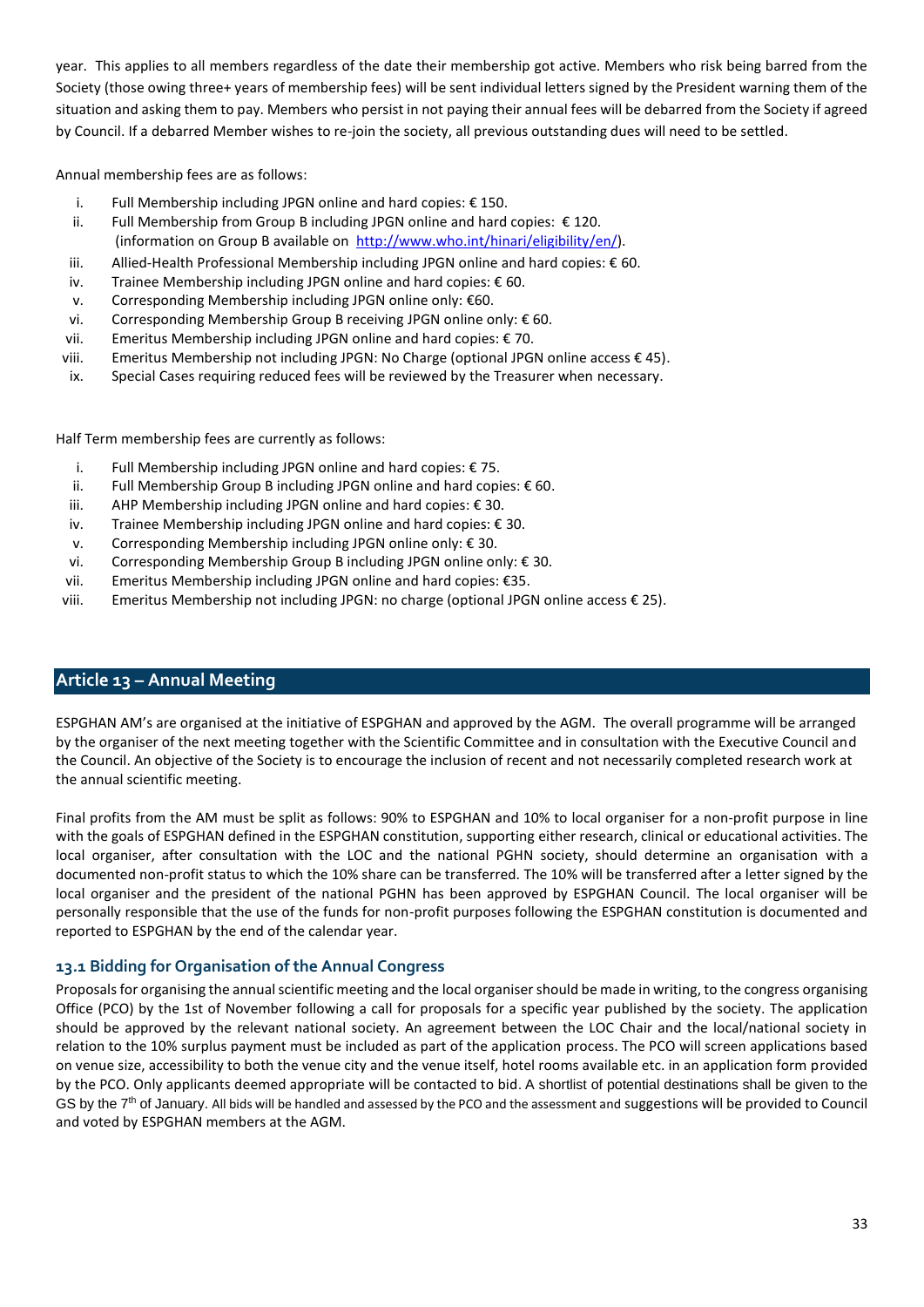# <span id="page-33-0"></span>**13.2 Reimbursement of Faculty Members during the ESPGHAN AM**

ESPGHAN will invite speakers to present state-of-the-art lectures, keynote lectures and presentations at Post Graduate Courses and Symposia. Financial support will be provided from the AM budget as detailed below and the following rules apply:

# **Travel Expenses for Invited Speakers - AM & AHP or Postgraduate Courses**

Refund of travel expenses as detailed below:

| Country                | Max. travel refund for economy flight |
|------------------------|---------------------------------------|
| Local speakers*        | 300,00€                               |
| Europe                 | 500,00€                               |
| Middle East            | 700,00€                               |
| US/Canada East Coast   | 1.500,00€                             |
| US/Canada Midwest      | 1.500,00€                             |
| US/Canada West Coast   | 2.000,00€                             |
| Asia                   | 2.000,00€                             |
| Australia/New Zealand  | 2.000,00€                             |
| North Africa           | 1.000,00€                             |
| Central & South Africa | 1.500,00€                             |

\*No travel refunds and accommodation costs covered for local speakers living at the congress city destination.

Keynote and State of the art Speakers from overseas (outside Europe) will be reimbursed for an economy or business class flight up to 3.000 € max.

In order to receive a refund of travel expenses claims need to be submitted to ESPGHAN within thirty days of the event.

# **Additional Financial Support - Invited Speakers – AM, AHP and Post Graduate Course**

- Complimentary registration to the respective course and the AM.
- Up to three nights' accommodation (single occupancy) at the headquarters hotel.
- Invitation to the President's Dinner.

#### **Additional Financial Support - Invited Speakers - AM & AHP or Postgraduate Courses**

- Complimentary registration to the respective course and the AM.
- Up to four nights' accommodation (single occupancy) in the headquarters hotel.
- Invitation to the Presidents' Dinner.

#### **Financial Support - Chairpersons – Annual Meetings**

- No travel expenses are refunded.
- No complimentary registration to the AM.
- No accommodation at headquarters hotel.
- Invitation to the President's Dinner.

#### **Financial Support - Chairpersons – AHP or Postgraduate Courses**

- No travel expenses are refunded.
- Complimentary registration to the respective course.
- No accommodation at headquarters hotel.
- Invitation to the President's Dinner.

#### **Financial Support – Learning Zone Tutors –**

# **One session**

- No travel expenses are refunded
- Complimentary registration to the Annual Meeting
- Two (2) night accommodation (single occupancy) in the headquarters hotel
- Invitation to the President's Dinner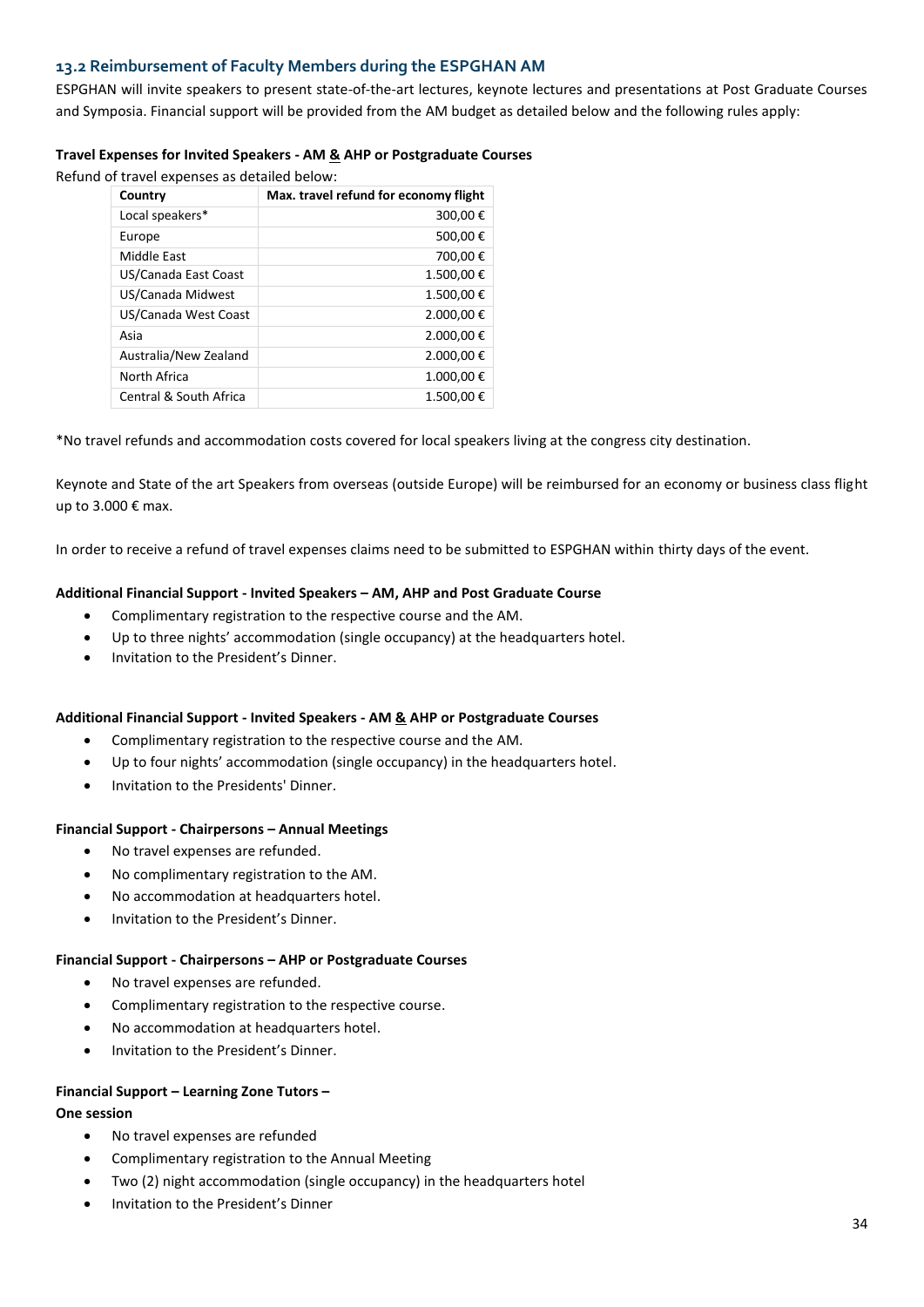#### **Two Sessions**

- Travel expenses
- Complimentary registration to the Annual Meeting
- Three nights' accommodation (single occupancy) in the headquarters hotel
- Invitation to the President's Dinner

# **Financial Support - Clinical Cases**

- Complimentary registration to the AM.
- Invitation to the President's Dinner.

# **Financial Support - Parents and Patients Association Symposium**

#### **Speakers**:

- Invitation to the Welcome/Opening reception
- No travel expenses are refunded
- No complimentary registration to the AM

# **Patient & Parent:**

- One complimentary registration to the AM
- Invitation to the Welcome/Opening reception.
- No travel or accommodation included

(Other benefits will include free exhibitor space for up to four people, one reduced Scientific badge at EUR 200.00)

# **Financial Support – NASPGHAN JPGN Editor:**

- Complimentary registration to the Annual Meeting
- Invitation to the Presidents Dinner

# **Financial Support – NASPGHAN President:**

- Complimentary registration to the Annual Meeting
- Invitation to the Presidents Dinner

# **Financial Support – FISPGHAN President:**

- Complimentary registration to the Annual Meeting
- Invitation to the Presidents Dinner

# **Financial Support – LASPGHAN President:**

- Complimentary registration to the Annual Meeting
- Invitation to the Presidents Dinner

# **Financial Support – APPSPGHAN President:**

- Complimentary registration to the Annual Meeting
- Invitation to the Presidents Dinner

# **Financial Support – Council Members:**

- Travel Expenses up to EUR 500.- (economy flights).
- Complimentary registration to the AM.
- Accommodation for all nights (double occupancy) at headquarters hotel.
- Invitation to the President's Dinner.
- One invitation to the Members' Dinner.

#### **Financial Support - Local Organizing Committee (LOC):**

- Ten complimentary registrations (for those who are not speakers).
- Ten invitations to the President's Dinner.

#### **Financial Support - LOC Chair of the following AM:**

• Complimentary registration to the preceding AM.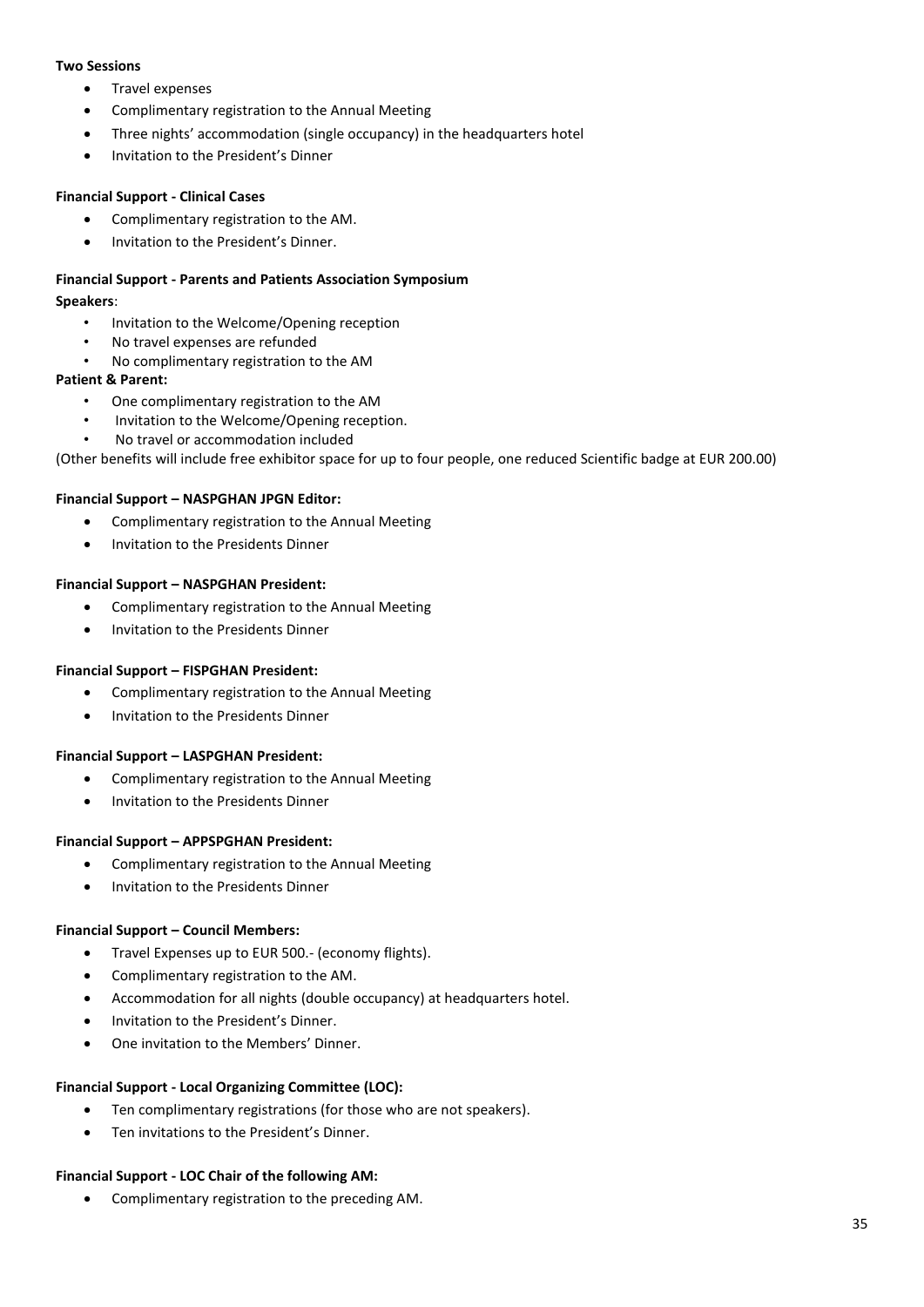- Invitation to the President's Dinner.
- One Invitation to the Members' Dinner.

# <span id="page-35-0"></span>**13.3 Organisation of Symposia at the Annual Congress**

At AM's, up to twelve symposia can take place.

The GI Committee will select the topics of five-six symposia, the Committee of Nutrition will select (one-three) and the Committee of Hepatology will select (one-three). The three committees will select and propose to the AM SC preferred topics from the suggestions of the ESPGHAN members. Council may also suggest topics for Symposia to the AM SC.

Members who would like to propose a symposium should send a letter or an e-mail to the chairman of the committee to which the topic is related, at least eleven months before the AM. The committees will select the topics and propose two chairpersons for each symposium, primarily based on the indications of the members putting forth the proposals. The list of symposia, as proposed by the committees will be considered by the AM SC and be given final approval by the ESPGHAN Council at the Autumn Council Meeting. Official invitations to speakers will be sent after the Autumn Council Meeting by the congress organiser of the AM.

The selected chairs of each symposium will interact, in cooperation with the AM SC, in order to determine the scientific program. Two hours will be allowed for each symposium.

# **Satellite Symposia**

The programme of a satellite symposium must be of general scientific content. The satellite symposium programme must be submitted to the organisers in advance of the event and approved by ESPGHAN (ESPGHAN president or a Council member assigned by the President, preferably the chair of the scientific committee).

The chairperson of the satellite symposium should not be employed by or otherwise dependent on the sponsoring company but be a health care professional or academician not employed by a company related to the symposium. This includes former or retired employees. The chairperson has a responsibility to oversee that the messages and conclusions presented during the symposium are based on available scientific data. The sponsor should inform the chairperson(s) of this responsibility. In addition, the holder of a satellite symposium and the chairperson are jointly responsible for adhering to the assigned time slot of the symposium.

# <span id="page-35-1"></span>**13.4 Rules for the Organisation of AHP & Postgraduate Courses in Connection with the Annual Congress**

AHP and Postgraduate Courses organised during the AM should follow the following rules:

- They should take place in the same venue as the AM.
- The scientific programme needs to be confirmed by the SC and the Council.
- The budget needs to be confirmed by the MC.
- The logistics (e.g. meeting rooms, AV, registration) will be handled by the PCO of the AM if no other agreements have been taken.

As a general rule, speakers for the post graduate courses should aim to have a 50/50 balance of speakers from the main programme and unique speakers. This will be dependent on topic and choice of speakers and will be reviewed upon submission of the respective programmes.

# <span id="page-35-2"></span>**Article 14- Relationship with Industry**

- 1. ESPGHAN accepts support from outside sources including industry, for educational, scientific and professional activities. Such support is subject to the principals outlined in this document.
- 2. ESPGHAN will not explicitly endorse any product or company.
- 3. The ESPGHAN logo may not be used in a way that indicates or suggests ESPGHAN endorsement of a particular product, brand or company or of a company's policies unless explicit consent is given by ESPGHAN.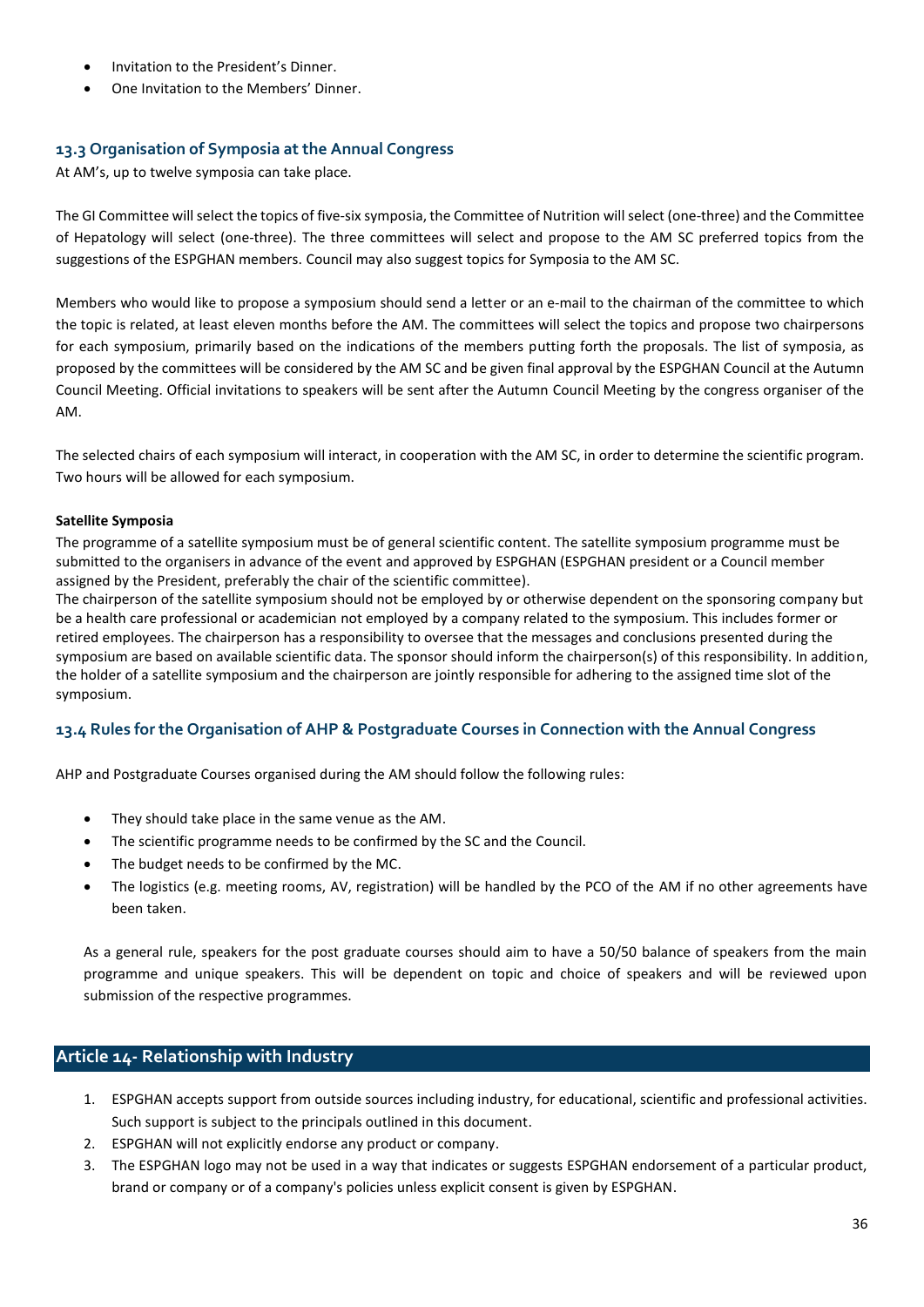- 4. ESPGHAN is responsible for deciding on its own educational, scientific and professional objectives, priorities and contents.
- 5. ESPGHAN is responsible for appointing any persons or organisations that may influence or evaluate its activities.
- 6. Any educational and scientific activity receiving commercial/industry support must have a clear and explicitly stated purpose in keeping with the Mission of ESPGHAN (article 3 of the Constitution) and be documented.
- 7. Acceptance by ESPGHAN of an unrestricted grant from industry does not imply that ESPGHAN will use its influence to support the company's interests beyond the specific arrangement itself.
- <span id="page-36-0"></span>8. ESPGHAN must sign an agreement defining the relationship, its duration and the responsibilities of the respective parties.

# **Article 15 - Education Partner Programme**

The ESPGHAN Education Partner Programme (EPP) was launched in 2015. Based on the 2015 adopted ESPGHAN Code of Conduct, the EPP has been developed and implemented to ensure the on-going evolution of an up-to-date, independent, high quality educational programme for health care professionals. The dedicated support and financial commitment from our founding partners helps in enhancing support for ESPGHAN's educational activities.

# **EPP Main Goals**

- The main goals of the partnership are to further develop and foster sustainable and trustworthy relationships between ESPGHAN and its key industry partners, who invest in and support public good and public trust.
- ESPGHAN aims to secure educational grants to support ESPGHAN's EPP activities such as Summer Schools, International Schools, Young Investigators Forum and Master Classes, with the aim to provide activities that are of high value to participating health care professionals and support best standards of paediatric health and medicine.
- It is the objective of ESPGHAN to deliver educational activities under conditions that protect the credibility and integrity of both ESPGHAN and its key industry partners.

# **Collaboration between ESPGHAN and EPP Partners**

Within the programme all EPP partners will be treated equally and transparently. Although the EPP will be affiliated to specific educational activities, no EPP partner will be permitted to control or influence the choice of organisers, the meeting venue, the content of programs, and the selection of the speakers and delegates or of candidates to receive educational support in the form of journal subscriptions or society membership.

Each EPP partner will pay to ESPGHAN an educational grant of €50.000 per EPP year. EPP partners will be invoiced by ESPGHAN before the end of the first month of the EPP year with a requirement of payment within one calendar month.

# **Meetings**

ESPGHAN will hold two EPP Meetings per year with all EPP Partners in Geneva. The first meeting will be held in late September and the second will be held in February.

# <span id="page-36-1"></span>**Article 16 - Rules for the Organisation of ESPGHAN Educational Events**

#### **Finances**

The Education Partner Programme provides the financial framework to organise educational events. The annual EPP budget will be decided during the Autumn Council Meeting. The ESPGHAN Council will decide which events should be included in the upcoming Education Partner Programme. In order to qualify for EPP the course chair needs to submit an event application to the Association Administration Office until the 12<sup>th</sup> of September of the preceding year. The course chairs will be informed on the approval of their application after the Autumn Council Meeting. Non-EPP events may be funded by ESPGHAN, pending Council approval.

The financial handling of all ESPGHAN educational events is supervised by the ESPGHAN treasurer and handled by the Association Administration Office. Any income generated from ESPGHAN educational events must be paid to ESPGHAN and all expenses related to ESPGHAN educational events will be paid directly by ESPGHAN. Any surplus generated by an ESPGHAN educational event will remain within the ESPGHAN Budget.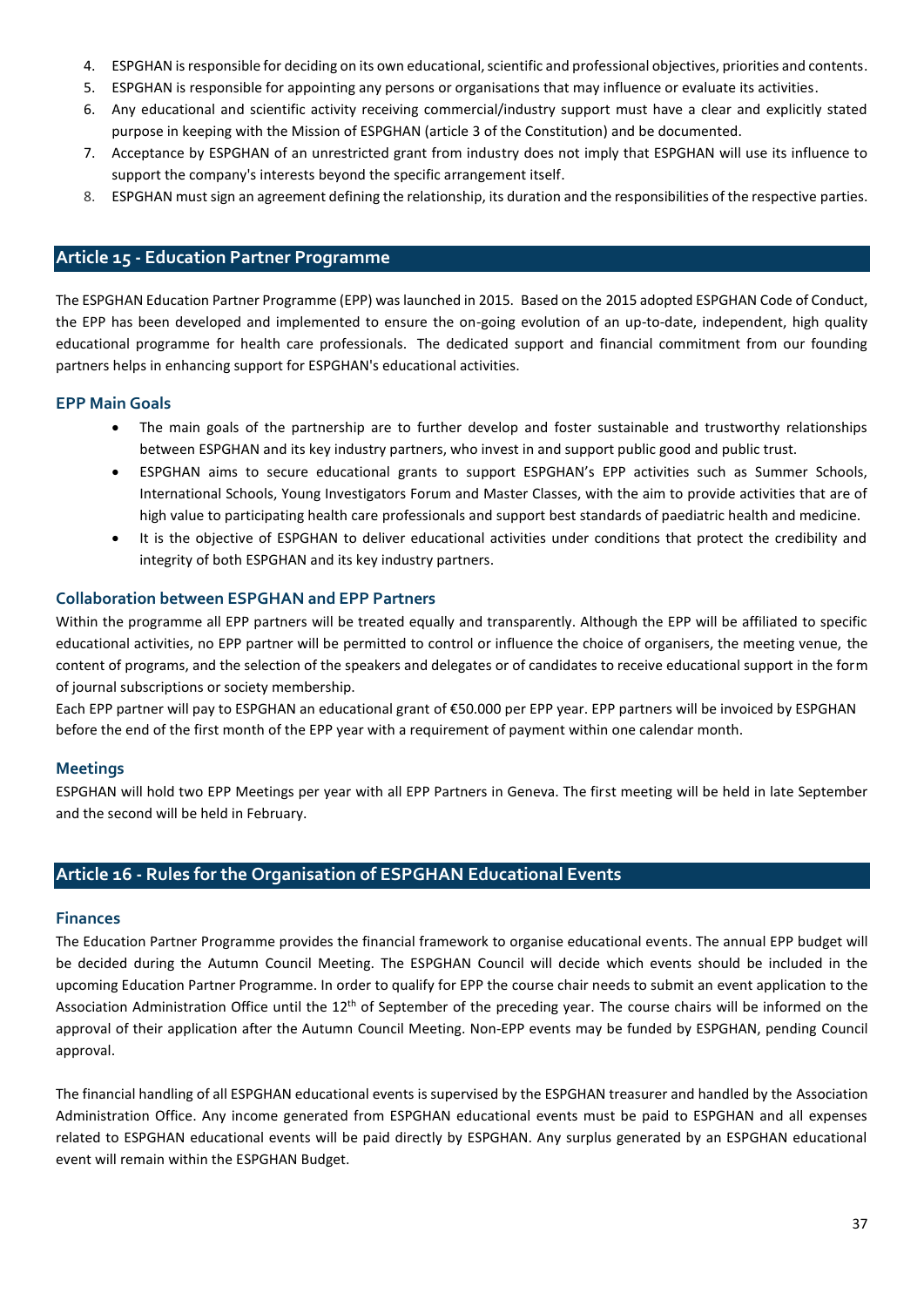ESPGHAN reserves the right to hold other Educational Events outside of the EPP. This may be in collaboration with one or all EPP Partners and/or other sponsors. These Educational Events must follow the ESPGHAN educational activities Code of Conduct. These additional events will be funded outside of EPP and the sources of funding will be acknowledged at the events. All payments and contractual agreements between additional sponsors relating to educational events must be made directly through, and handled by, the Administrative Office, and not through the local organiser.

For all ESPGHAN events, budgets for social/networking events should not exceed 10% of the entire budget allocated. Exceptions require Treasurer pre-approval. Course chairs can also apply to additional non-commercial/ public funding sources (e.g. UEG training support).

# **Scientific Programme**

The scientific programme will be drafted by the course chair / organiser and approved by Council. It is expected that a programme/syllabus put together by the faculty will be available for distribution to all participants at the time of the course.

# **Faculty and Course Chair**

- Each event should consist of five to seven Faculty members that are ESPGHAN Members.
- Faculty should not receive any honorarium for their teaching activities, nor should the organisers for their efforts.
- Faculty should be transparent about financial relationships that could potentially influence educational activities.
- *Exclusive to the Young Investigator Forum*: Faculty is fixed at four ESPGHAN Members, including Faculty Chair. Faculty Members can serve for a term of three years with an option of one extension (Max. six years). Open positions will be advertised in the ESPGHAN Newsletter and website, and new members will be chosen by the existing faculty. Faculty Chairs are chosen from within the existing faculty, and can serve one term of three years. Chair candidacies should be put forward no later than the fourth year of their second term.

# **Venue**

- Each Venue should be preferably within one hour driving distance from the airport.
- It should be hospital or university-based lecture halls, or Hotel based conference rooms, preferably in a residential environment in order to facilitate close relations between delegates and faculty members.
- Venues located within industry facilities related to infant food, medical food, or pharmaceutical or medical device companies should be avoided.

# **Cooperation with a Destination Management Company (DMC)**

A DMC must be appointed should the number of participants exceed 50 (excluding faculty). In case of a cooperation the tasks of the DMC will include but are not limited to:

- Research appropriate venue, hotel and social programme
- Draft a detailed and reliable cost break down for all services included
- Provide a detailed contract/agreement to the PM
- Work closely with the PM and the LOC on any financial and organizational aspect

The DMC admits to running all supplier contracts past the PM for approval.

# **Language**

All ESPGHAN Educational Events are held in English.

# **Event Application**

In order to apply for an ESPGHAN Educational Event the Course Chair needs to be an ESPGHAN Full Member.

- The Course Chair needs to be elected and approved by Committee/National Society/Working Group/SIG/YIF Faculty.
- The application process requires an application prior to each planned ESPGHAN Educational Event by the Course Chair before the 12<sup>th</sup> of September each year.
- The application needs to be submitted together with the application form, including a preliminary budget and programme draft.
- The application will be reviewed by the EC and presented to the Council during the Autumn Council Meeting. After final approval by the Council, the Course Chair will be notified by the Association Administration Office about Educational Event approval and Budget given by the ESPGHAN Council.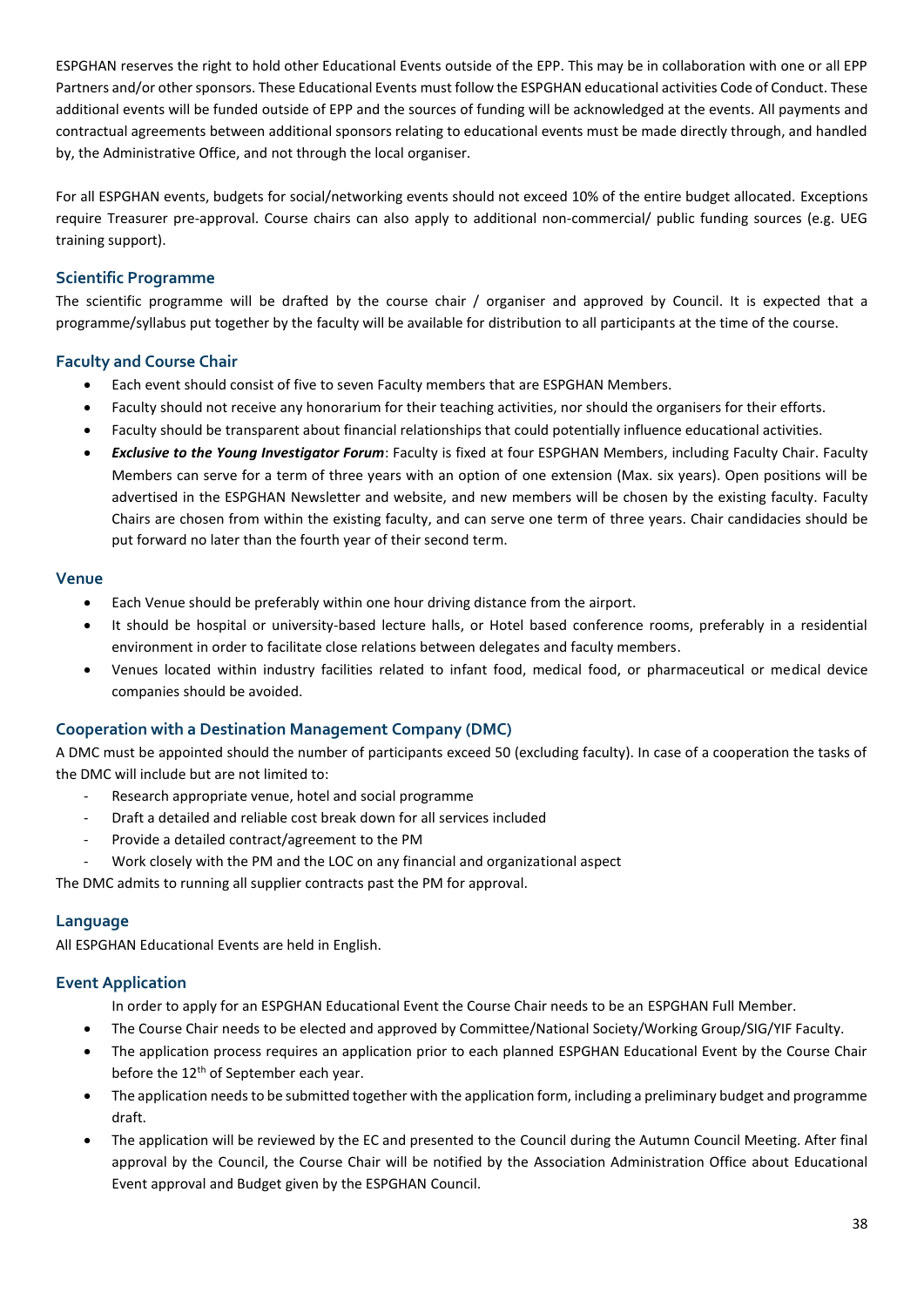- Ad hoc applications are generally not accepted, and all planned educational Events need to be submitted with the respective application and documents. Rare exceptions can be made, after consultancy with the treasurer.
- As a general rule, the following schools will take place annually: three x GI events (in addition to one endoscopy course and one IBD course), two x Nutrition events, two x Hepatology events, one x Young Investigator Forum, one x Eastern European School, one x Mentorship Programme and one x AHP event.
- Cost structures for application of budget will be as follows:

- the Summer Schools of Gastroenterology, Nutrition, Hepatology/Transplantation, Monothematic Conference Hepatology (annually), Masterclass IBD (annually), Endoscopy Masterclass or Summer School (annually) – up to €50.000 - for all other meetings the standard budget is up to 35k

Exceptions to this rule can only be asked for on specific grounds (such as related to length and/or number of participants) and are solely at the discretion of the Executive Committee.

• ESPGHAN will, as a general rule, place a registration fee of at least EUR 100 on all EPP events except for AHP schools and YIF (EUR 50.00). Registration fees for Members will be capped at EUR 200.00. Exceptions require a detailed explanation and Treasurer approval.

If the number of applications exceed budget, events will be selected and scored on criteria including (but not limited to):

- Topic/educational/scientific content (quality, relevance, demand).
- Accessibility of city/country (close to international airports).
- Venue (cost, location within airport transfer distance).
- Overall costs (including catering, social programme etc.).

# **Attendance of events by Members and Non-Members**

- ESPGHAN Members may attend two courses throughout the Educational Year. Any applications exceeding two events will be delegated to the EC for approval.
- The course chair will dictate the requirements for applicants. These may include a letter of support or recommendation, a letter of motivation for attendance or an abstract submission to ensure the target audience is adhered to.
- Priority for attendance at events will be given to ESPGHAN Members.
- Travel expenses will be reimbursed up to 300€ for Summer Schools, Young Investigator Forum, Eastern Summer Schools and Young ESPGHAN Mentorship Programme.
- For other educational events travel expenses will not be covered. However, if budget allows, attendees from lower income countries can be reimbursed. Justification must be included in the application process and approved by the Council.
- For Non-Members, priority will be given to European Delegates (incl. Israel and Turkey).
- Non-Members are limited to one event. If a non-member would like to attend future events, they must apply and be accepted as an ESPGHAN Member. One more event can be allowed during the process if an application has already been submitted.
- A member who subscribed but did not attend without justification will be banned from attending other courses.

# **Reporting**

It is the responsibility of the Education Secretary to report on all educational events at Council Meetings (See Article 4.2). Information for reports will be made available via the Association Administration Office and the Course Chair. Event reports will be available on the website in a designated event area. It is the responsibility of the Organiser of the event to ensure evaluation forms are submitted within two weeks, post event.

# <span id="page-38-0"></span>**Article 17 - Rules for Societal Publications (Guidelines & Position Papers)**

Societal publications are written by ESPGHAN Committees, or by Working groups / Special Interest groups, after approval of a proposal by Council (see below). They are published in the name of ESPGHAN. In accordance with the ESPGHAN Code of Conduct, Societal Publications should focus on scientific, clinical or public health issues, not on commercial products or services. All Societal publications should be published in JPGN and are posted on the ESPGHAN website. When other organisations are involved, publication in JPGN should be preferred or a joint publication with another journal representing the other organisations.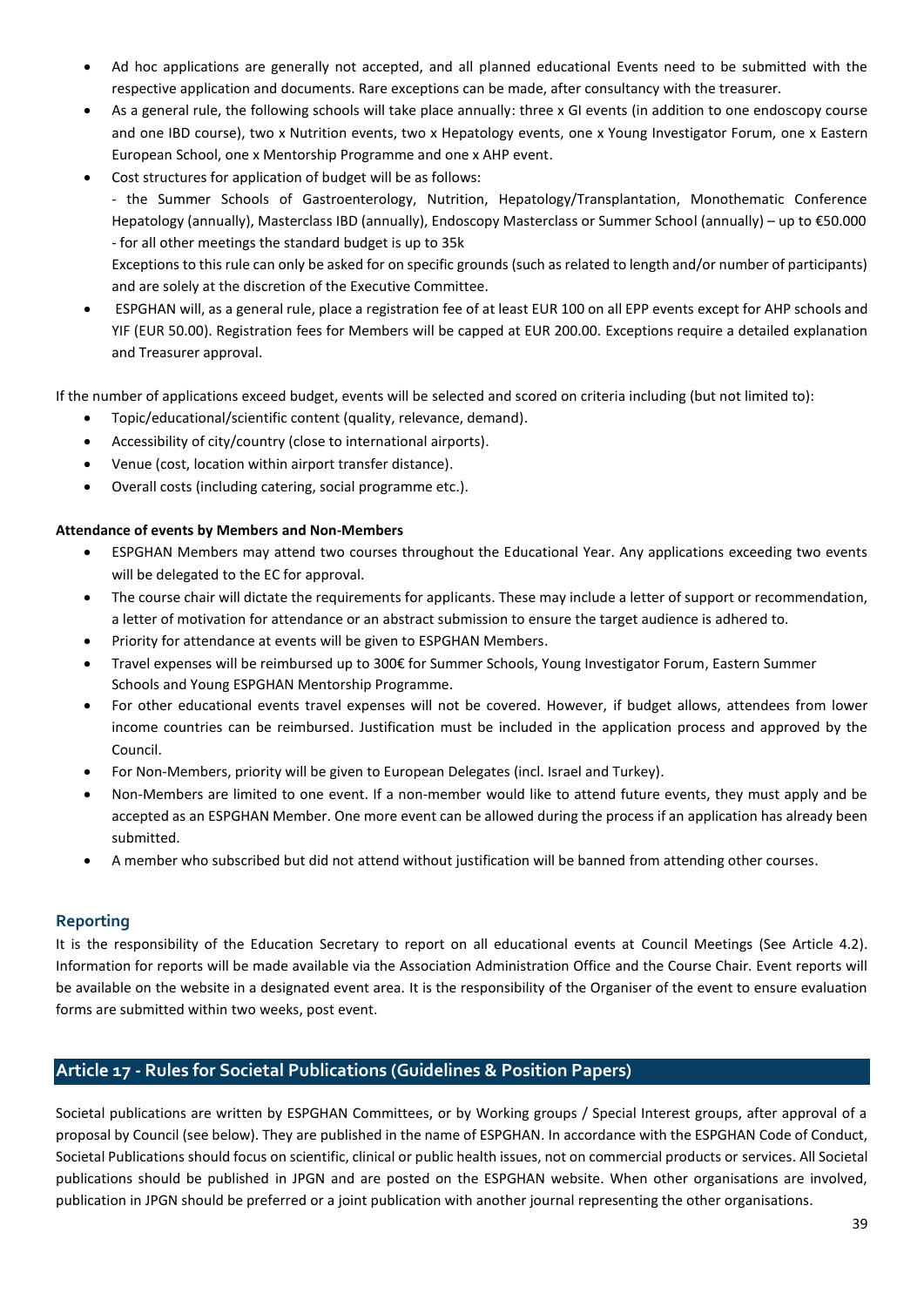Working groups/Special Interest Group (WG/SIG) may also develop manuscripts that report on their work/research, reviews of current information, or opinions. Such manuscripts are not considered "Societal Papers" and may be published under the responsibility of the authors, generally in the JPGN, but will not be posted on the ESPGHAN website. A disclaimer must be added to the publication stating that "Although this paper is produced by the ESPGHAN WG/SIG XXX it does not necessarily represent ESPGHAN policy and is not endorsed by ESPGHAN".

# **Definitions**

# **There are two types of Societal Publications:**

An *ESPGHAN Guideline* is a comprehensive document that addresses specific clinical research questions and abides by the rules of evidence-based medicine (EBM) for guideline development.

Public consultation will be provided for all societal guidelines. The manuscript will be made available on the ESPGHAN website to collate comments and suggestions for the respective paper. A link to the paper will be provided in the nearest Newsletter. The consultation process will be open to Member comments for ten days. The authors are not bound to make any changes based on this consultation.

An *ESPGHAN Position Paper* addresses a topic for which guidance is necessary but due to limited scientific evidence, the recommendations are based on expert consensus. Voting is encouraged when appropriate but is not a necessity.

ESPGHAN Guidelines and Position Papers are published on behalf of the Society, in the JPGN, are listed on the ESPGHAN website, and include the ESPGHAN name in the title. These represent the official position of ESPGHAN and are published after a detailed peer review and approval by ESPGHAN Council.

Societal Publications include the following disclaimer: *"ESPGHAN is not responsible for the practices of physicians and provides Guidelines and Position Papers as indicators of best practice only. Diagnosis and treatment are at the discretion of the health care provider".*

#### **Proposals for a Guideline or Position Paper**

Committees/WG/SIG intending to produce a Guideline or Position Paper should submit a proposal (see submission forms on the website) to the ESPGHAN Secretary, who will coordinate a review of the proposal by Council. Proposals of a WG/SIG should first be reviewed by the respective Committee Chair who may involve the Committee. The proposal should define the topic, the research questions addressed, the professionals involved, the literature search strategy, the method of consensus development, the proposed group(s) to be involved in the consensus process, the proposed journal for publication (preferably JPGN), any financial requirements. All proposed collaborators should upload a current declaration of interests (DOI) on the ESPGHAN website. The ESPGHAN office will check on the completeness of the DOIs so that they are available for Council review.

The Council's response will be within two weeks. This may include recommendations on refinement of the research questions or the involvement of other groups. However, if significant issues arise the review might take more time. Council approval of the proposal is mandatory if the name of ESPGHAN is to appear in the publication title.

Proposals for all societal papers will have a timeframe of two years from acceptance as a societal paper to submission for publication. If two years have expired and the paper has not been submitted for publication, Council will review the progress and circumstances and decide whether to continue with the papers development or terminate the proposal.

#### **Topics addressed**

ESPGHAN guidelines or position papers should address pertinent topics of high relevance for clinical practice, policy or research and should aim to arrive at conclusions that are helpful for practice. They should not focus on or promote commercial products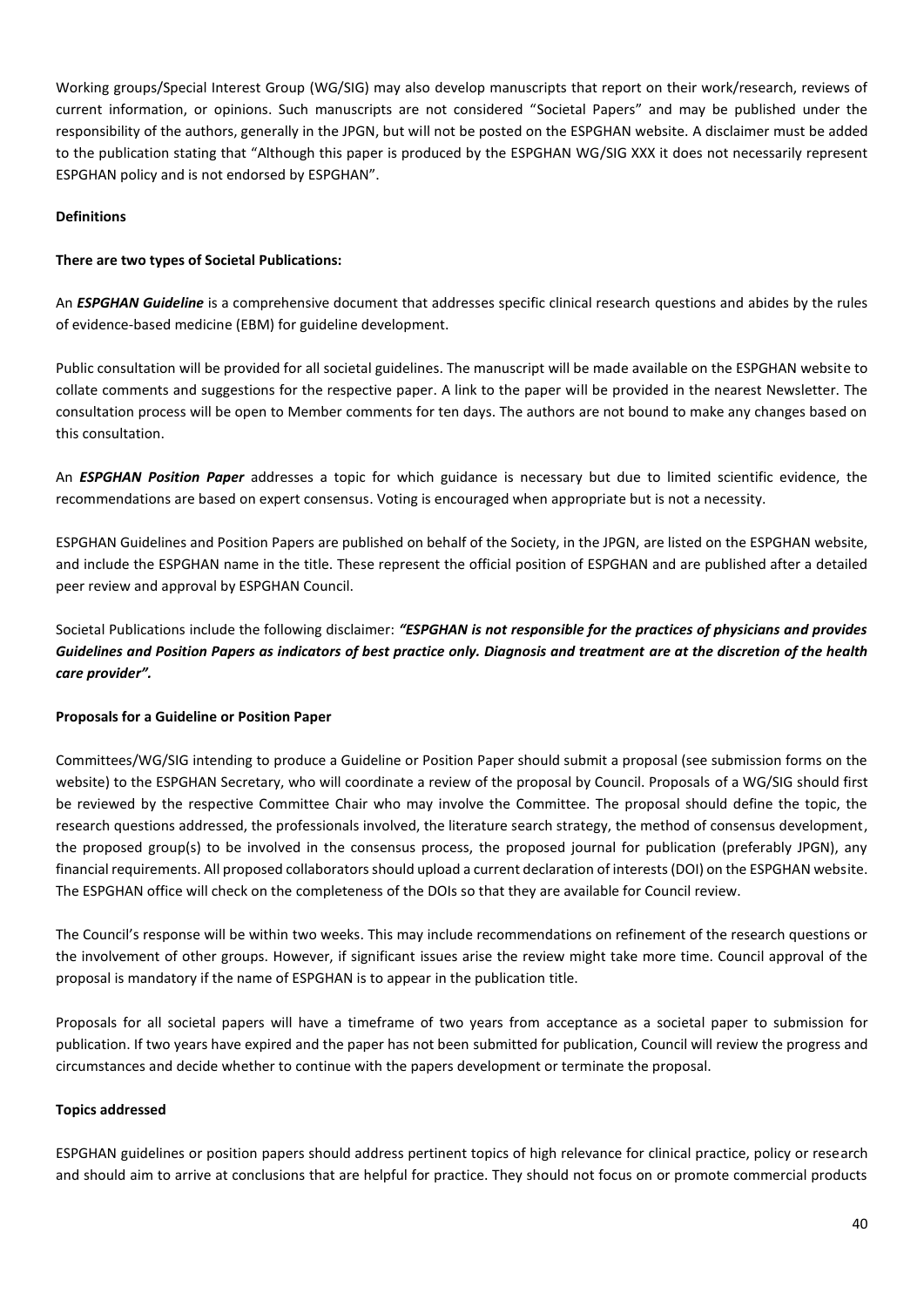or services and should avoid citing commercial brand names. A mere repetition of previously published information will usually not justify the publication of a Societal paper.

# **Selection of involved professionals**

The selection of involved professionals should be based on their qualification in the field to be addressed. A mixed composition with respect to area of expertise, gender, and geographic location is recommended.

# **Methodology**

For ESPGHAN Guidelines a systematic literature search in at least three databases is mandatory. ESPGHAN may agree to appropriate requests for funding external outsourcing of the literature search and data extraction in evidence tables. For ESPGHAN Position papers a systematic review of the literature published during the five preceding years in at least one database (e.g. PubMed), but preferably with more than one database, based on a predefined search strategy with key words is recommended. Key papers published prior to those five years which are cited in manuscripts retrieved or known to the experts involved should also be considered. At least two members of the lead authors should review all manuscripts considered. Guidelines should use the GRADE system to classify the level of evidence and the strength of recommendations.

#### **Consensus development**

For all Societal publications that include statements and recommendations, the authors should reach a consensus. For Guidelines, this can be done using the Delphi process. This can be done with an electronic platform provided by ESPGHAN (currently Clinical Guidelines Services, http://www.guideline-services.com). The results of the voting process should be disclosed in the manuscript (or as supplementary information). Only statements and recommendations reaching 80% agreement will be accepted.

#### **Review process**

The manuscript, once agreed upon and approved by the lead authors / GDG as well as the respective Committee/SIG/WG, should be submitted as a Societal paper on the JPGN platform. The General Secretary (GS) invites at least two anonymous reviewers who are experts in the field but have not been involved in the development of the respective manuscript. The reviews are shared with the authors who revise the manuscript.

The revised manuscript and external reviews are then submitted for Council review on the JPGN platform. This will be applicable also for joint documents published elsewhere. All Council members are requested to submit comments and vote either as "approve", "minor concerns raised", "major concerns raised", or "reject". Those without sufficient expertise in the area can declare that they abstain. Council should aim to complete the process within four weeks. No response from a Council member will be regarded as acceptance.

Authors will upload a revised manuscript on the JPGN platform, and the reviewers will be re invited to seek their approval.

If any Council member votes for "major concerns raised" or "reject", a discussion will be held (usually by telephone) to resolve the issue involving Council members who have not abstained. In the case of continuing disagreement, the President, GS and JPGN Editor will make a final decision. If the authors disagree with the review decision, they can submit the manuscript to another journal, but not as an ESPGHAN document i.e. the name ESPGHAN may not appear in the title.

When the manuscript is "approved" the manuscript is forwarded for publication, only after the Office has ensured that all DOI s are uploaded on the ESPGHAN website.

#### **Review of Joint ESPGHAN-NASPGHAN Societal papers**

**The ESPGHAN and NASPGHAN editors take turns as lead to coordinate the review of joint papers on the JPGN platform. The review process is similar and simultaneous for both societies (4 reviewers). All comments are forwarded to the authors for**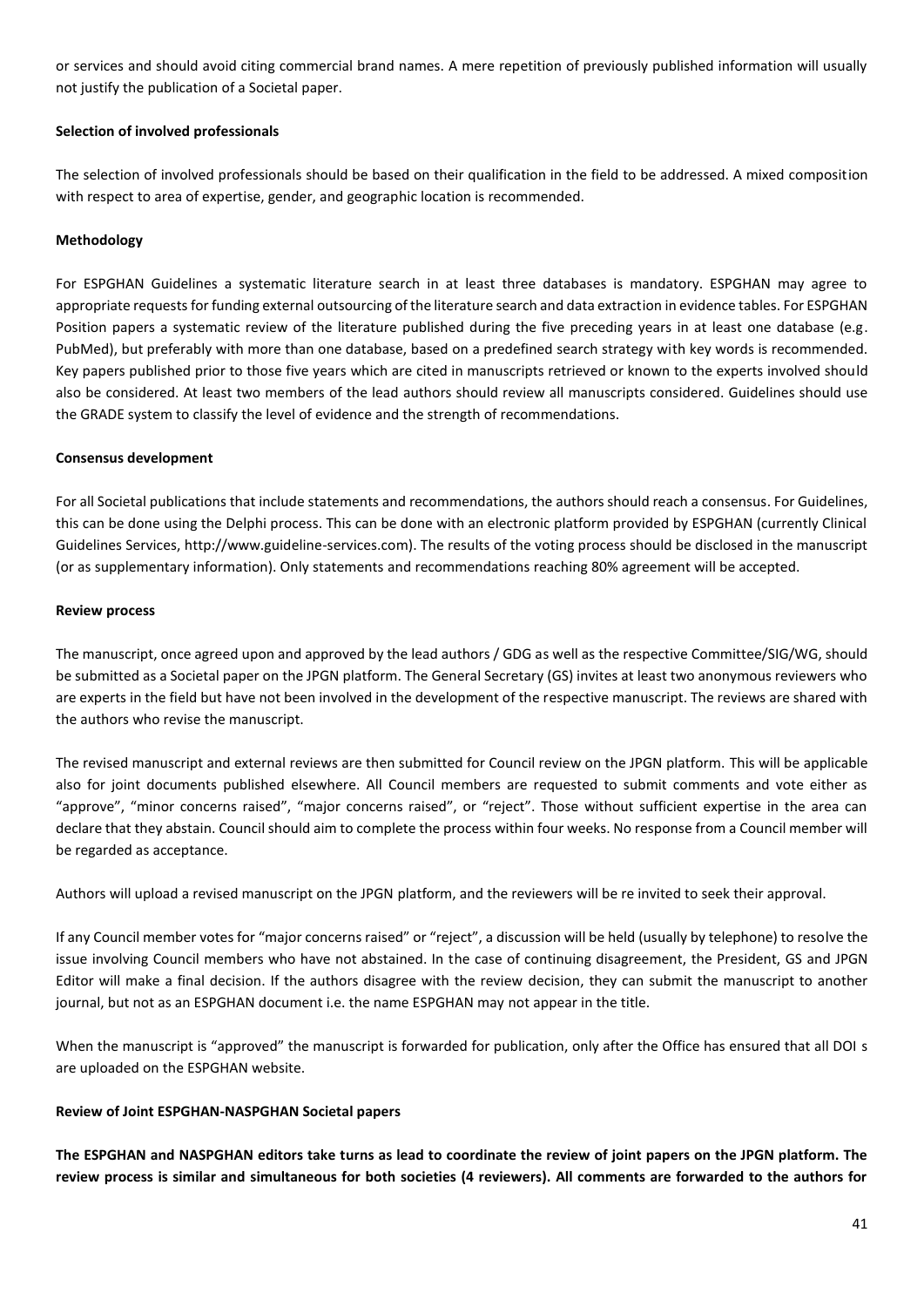**revision. According to NASPGHAN protocol, a joint publication will be advertised on the ESPGHAN website for membership consultation after acceptance by Council.** 

# **Recommendations for Authors**

ESPGHAN encourages the author group to take into account the following considerations:

- Inclusion of CME questions
- To summarise the main points of societal papers in bullet point form (recommendation of five) for translation by national Societies
- To notify Council if a certain guideline might be appropriate for public dissemination and if so, to provide a shortened, easily digestible summary of the main points to be adopted
- Authors are encouraged to consider practical aspects in lower income countries where guideline recommendations may not be applicable
- Inclusion of Patient and Parent Groups in the consultation and review processes of societal papers

The above points will be at the discretion of the authors, and preferences should be indicated on the application forms for societal papers.

# **Approval and funding of societal papers**

Each proposal for a societal paper, regardless whether it originates from a Committee, SIG, WG, or other group within ESPGHAN, needs to be first approved by either the GIC, the CoN or the HepCom. Thereafter, the proposal must be approved by the Council at the respective Council Meeting.

It is assumed that most societal papers are written without the need for special funding. If funding is needed, an application for funding can be sent to the chair of the responsible Committee (GIC, CoN or HepCom). This should be done only after the approval of a societal paper by the EC or Council.

The GIC has an annual budget of 30,000 Euro and the CoN and HepCom has a budget of 15,000 Euro each for the production of societal papers. The decision how to distribute this amount among the different proposed position papers will be made by the GIC/CoN and HepCom chair and secretary and communicated by them to both the applicants and the treasurer.

# <span id="page-41-0"></span>**Article 18 – JPGN**

The Society will edit a journal by an elected representative in order to further the purpose of the Society, i.e., the general policy of the Journal shall be decided by the Council. The Council shall elect an Editor for five years and he/she will not be eligible for reelection except under extraordinary circumstances.

- 1. A candidate for an Editor may be proposed to the Council in writing to the General Secretary the  $7<sup>th</sup>$  of January in the year of electing an Editor.
- 2. Five to ten members of the Society will be elected by the Council in agreement with the Editor for the Editorial Board, which will meet annually at the time of the AGM.
- 3. The Editor shall attend the Council meeting once a year.
- 4. The Journal of the Society may be shared on equal terms with other society/ies who have the same purpose. Under such circumstances the editorial boards should meet annually.

The following rules apply:

- 1. The Editor in chief is entitled to administer directly the allocated budget received from ESPGHAN and Wolters Kluwer (LWW).
- 2. Income to the Editorial Office is composed of an annual amount from LWW stated in the contract) and an allowance from ESPGHAN.
- **3.** The Editor-in-Chief position is based on application after a specific call from the Society. The Editor is assisted by the Managing Editor of ESPGHAN. ESPGHAN Council appoints the Managing Editor, and he/she is responsible for all technical aspects and day to day activities within the journal.
- 4. The Editor in Chief must present a financial report to Council, through the Treasurer. Requests for revision of the allowance must be justified prior to the presentation of the annual budget by the Treasurer at the Winter Council meeting. The annual budget of the Society will include the approved allowance.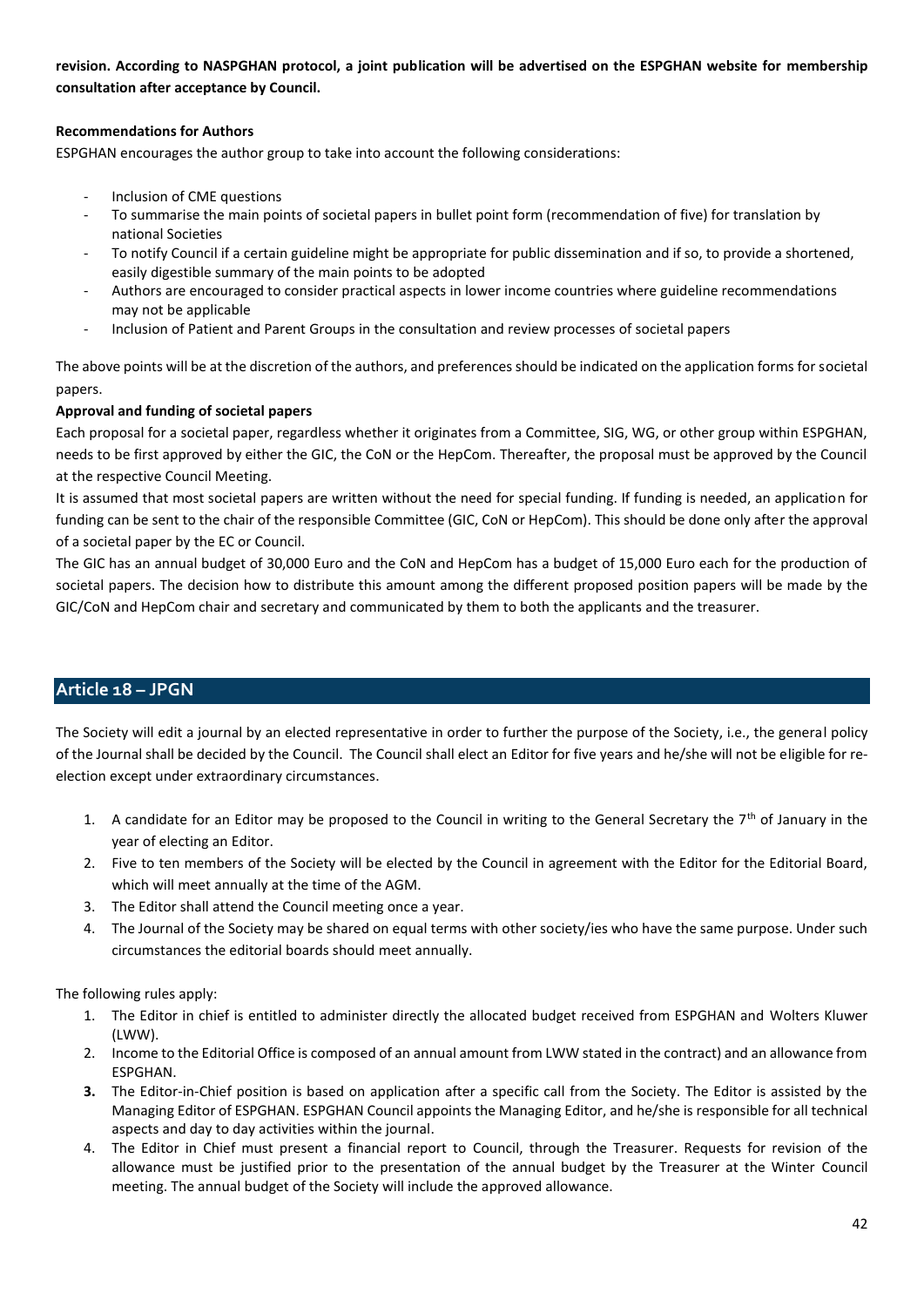- 5. The allocated budget as mentioned above shall be used at the discretion of the Editor in Chief for all relevant expenses of the Journal, except for the following:
	- a. Annual Strategy Meeting of the Publication Committee, which is covered by LWW;
	- b. Attendance to the annual ESPGHAN Strategy day and Winter Council meeting for annual report, covered by the ESPGHAN Council budget.

# <span id="page-42-0"></span>**Article 19 - Awards and Grants**

<span id="page-42-1"></span>*Please Note: Awards and Grants are given only to ESPGHAN Members except award relating to the Annual Meeting.* 

# <span id="page-42-2"></span>**19.1 Charlotte Anderson Travel Grant**

**Purpose and scope:** The Travel Grant is intended to support Young Investigators who wish to travel and visit another unit either for the purposes of learning a new technique, carrying out a short project or observing a different system at work. The Grant will be presented at the ESPGHAN AM every year.

#### **Amount**: Up to €5,000

**Specifications:** The grant will help cover travel and accommodation costs within host European countries. This award will not cover attendance at courses / schools / symposia or conferences

# **Eligibility:**

- The applicant must be an ESPGHAN Member in good standing (any type).
- The applicant should be a young investigator / clinician with less than ten years in the sub-speciality
- Applicant supervisors of institute to be visited must an ESPGHAN Member in good standing
- The project is to be carried out within Europe.
- The exchange project must be completed within one year after the date of approval

#### **Application:**

Complete application must be sent to ESPGHAN office and the following will apply:

- 1. A letter of intent including a brief description of the planned project / visit
- 2. Confirmation letter issued by the visited Institution and signed by the supervisor in the visited centre. This should confirm the dates and aims of the visit
- 3. A current CV
- 4. The application form must be completed and signed by the applicant

Deadline: December 31 of the year preceding that of the Grant (This deadline can be extended with the accord of the Council).

# **Selection criteria:**

ESPGHAN wishes to promote the learning of any techniques / expertise not available in the "home" institution. Examples include: an exchange visit to acquire specific diagnostic / therapeutic endoscopy skills, to learn a relevant laboratory technique, to learn how to set up / provide a specific service model (e.g. impedance, manometry, national registry or biobank).

# **Selection Process:**

- The process is coordinated by the ESPGHAN Scientific Secretary
- ESPGHAN Research Committee will review the applications independently. Applications will be considered at the Winter Council Meeting of the Society and the Grant will be awarded following this Meeting.
- The applicant will receive notification no later than eight weeks after application deadline

# **Reporting and disbursement of the fund:**

Within one year after having received the award, successful applicants are required to provide:

- 1. A detailed written report on the achievements made, signed by the supervisor of the visited institution
- 2. A statement on the use of finances addressed to ESPGHAN Treasurer incl. all relevant receipts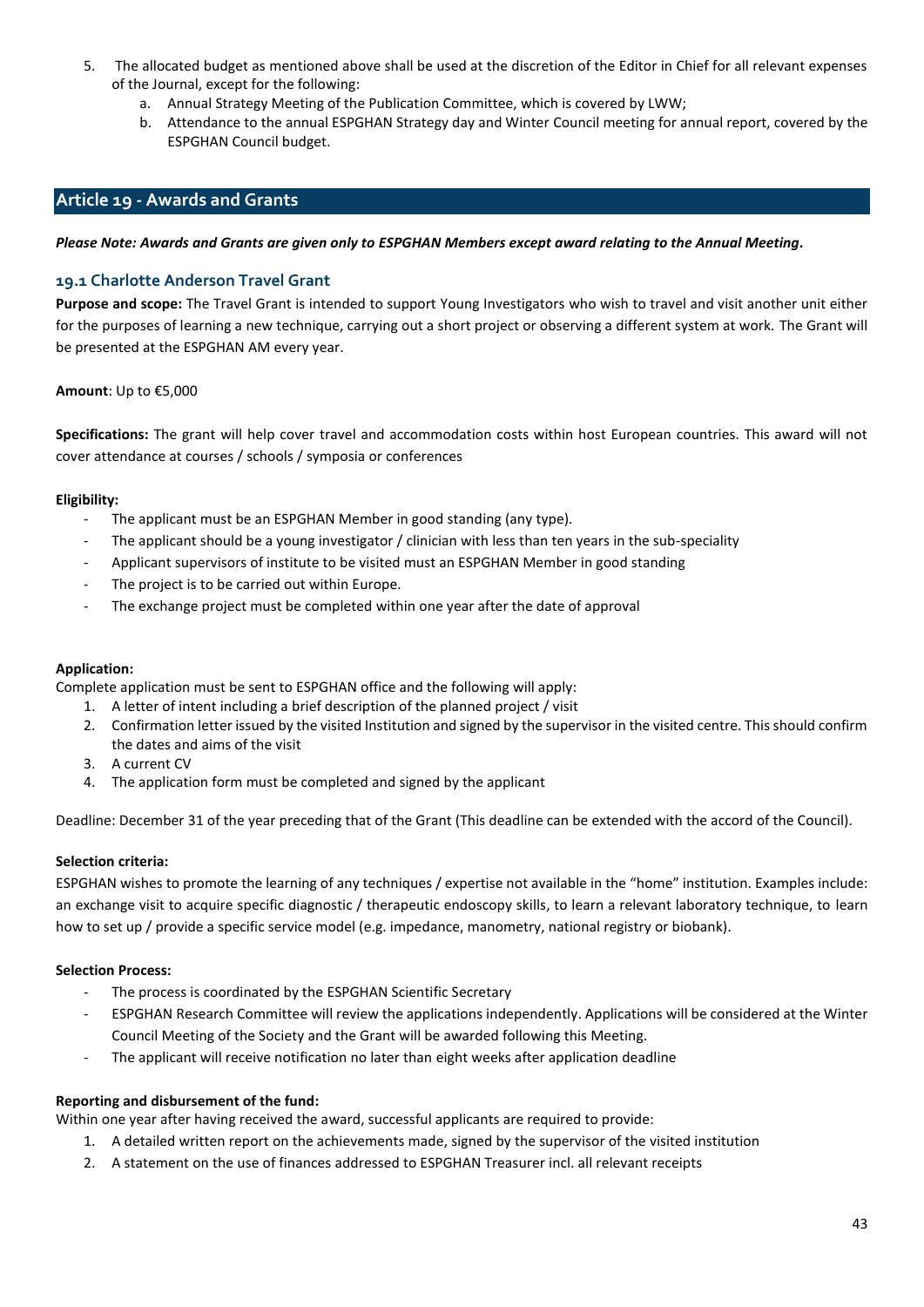Funds will only be released after the receipt of the above-mentioned report and financial statement incl. copies of the according receipts. Exceptions to this rule are at the discretion or the treasurer.

# <span id="page-43-0"></span>**19.2 ESPGHAN International Exchange Grant**

**Purpose and scope:** This grant is to support the sharing of knowledge and expertise amongst ESPGHAN members, which are not available in the applicant's country of practice and aims to stimulate collaborations.

Placements are to be carried out within Europe. All grants are limited to a 12-month duration from the time of approval. Up to eight grants per year will be available.

#### **Amount: up to €3.000**

**Specification:** The grant will help cover travel and accommodation costs within host European countries. This award will not cover attendance at courses / schools / symposia or conferences.

#### **Eligibility**

- The applicant must be an ESPGHAN Member in good standing (any type)
- The applicant should be a young investigator / clinician with less than ten years in the sub-speciality
- Applicant supervisors of both institutions ("home" and institute to be visited) must ESPGHAN Members in good standing
- The project is to be carried out within Europe.
- The exchange project must be completed within one year after the date of approval

#### **Application**

Complete application must be sent to ESPGHAN office and the following will apply:

- 1. Confirmation letter issued by the visited Institution and co-signed by supervisors of home and visited centres. This should confirm the dates and aims of the visit.
- 2. A letter of intent including a brief description of the planned project / visit and likely benefit to the applicant and/or host institution.
- 3. A current CV

Deadline: Applications can be made throughout the year

#### **Selection Criteria**

ESPGHAN wishes to promote the learning of any techniques / expertise not available in the home institution. Examples include: an exchange visit to acquire specific diagnostic / therapeutic endoscopy skills, to learn a relevant laboratory technique, to learn how to set up / provide a specific service model (e.g. impedance, manometry, national registry or biobank).

#### **Selection Process**

- The process is coordinated by the Scientific Secretary
- ESPGHAN Research Committee will review the applications independently
- The applicant will receive notification no later than six weeks after receipt of application

# **Reporting and disbursement of the fund:**

- Within one month:
	- 1. Completion of, a one-page summary of the exchange and its achievements signed by the supervisor of the host institution
	- 2. A statement on the use of finances addressed to ESPGHAN Treasurer incl. all relevant receipts
- Funds will only be released after the receipt of the above-mentioned report and financial statement incl. copies of the according receipts. Exceptions to this rule are at the discretion or the treasurer.

# <span id="page-43-1"></span>**19.3 The ESPGHAN-NASPGHAN Travel Grant**

#### **Purpose and Scope**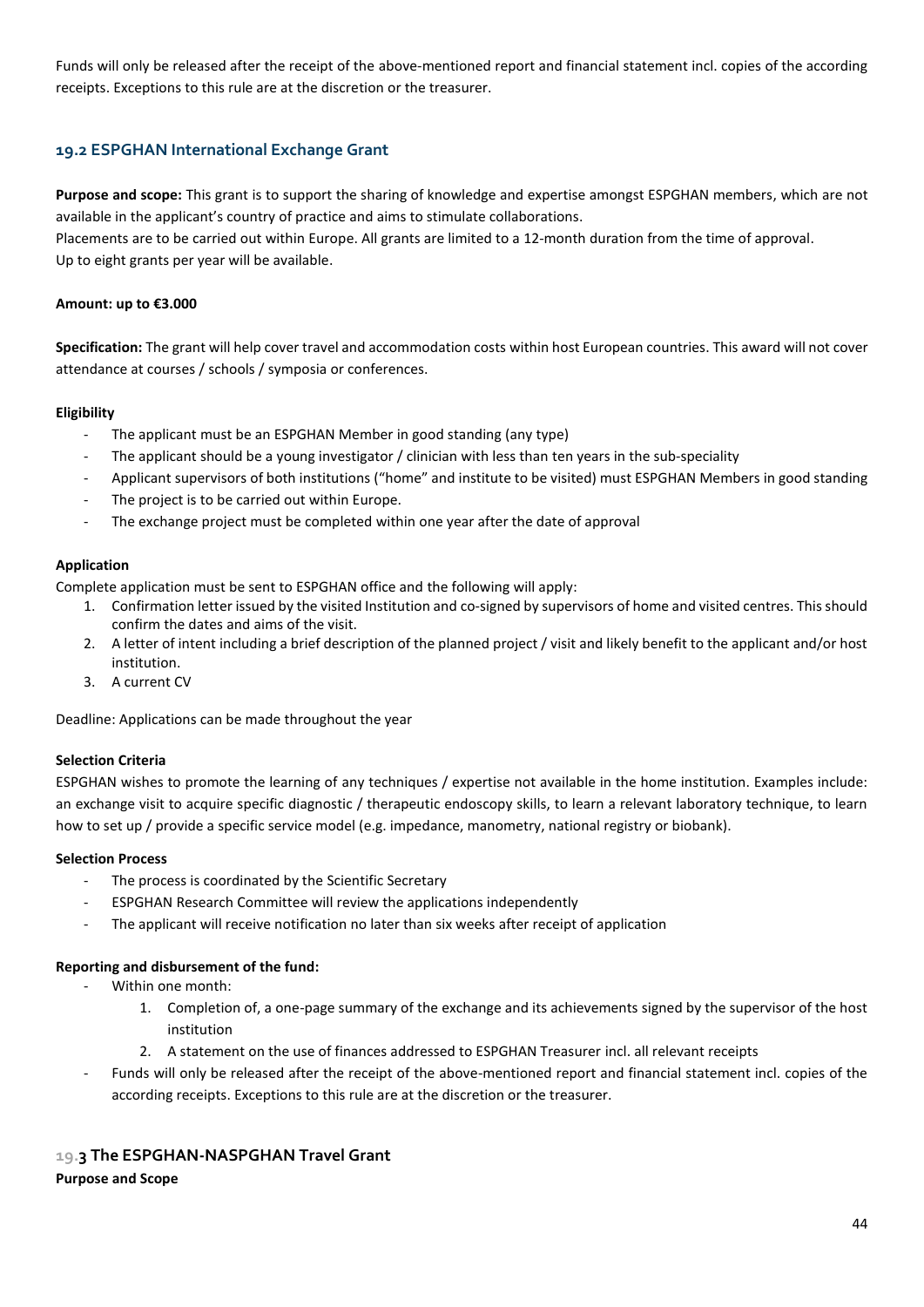The Travel Grant is intended to support the expenses of a Trainee Member who wishes to travel and visit a unit in the US (for European applicants) or Europe (for US applicants) either for the purposes of learning a new technique, carry out a short project or of observing a different health system at work.

**Specification:** Provisional approval for the visit/project should be obtained prior to the application from the applicant's own department and the department to be visited. The Travel Award will not be available to attend meetings or conferences and will be awarded on alternative years to a US or European applicant. Funding will be awarded alternately from ESPGHAN or NASPGHAN as appropriate. Funding will be awarded alternately from ESPGHAN or NASPGHAN as appropriate and will be paid directly to the successful applicant. If the applicant is unable to take part in the visit/exchange for any reason, the sum in full must be returned to the awarding society and the head of the department of the successful applicant must guarantee that this happens. Additional funding will not be provided to supplement these visits.

#### **Amount:**

5000USD/€5000

#### **Selection Process**

The applications will be considered by the respective Councils for each of their member applicants. The Council members may make the decision themselves or appoint a selection committee with relevant experience. Members of the Selection Committee are not eligible to apply for the award. Members should not participate in the evaluation of an applicant if they work at the same institution as the applicant or have worked with the applicant at the same institution in the recent past. Members should not participate in the evaluation of an applicant if there is any conflict of interest.

# **Application**

The applicant must send the completed application to the Association Administration Office by 30 May of the year that travel award is funded by ESPGHAN. The application must include:

- 1. A completed application form.
- 2. Applicants' curriculum vitae (max. three pages).
- 3. Brief description of proposed project or visit and the likely benefit to the applicant and/or their host institution or patient population.
- 4. Budgetary details on how the money will be used to finance the visit.
- 5. Two letters of recommendation are requested:
	- a. One from the host institution giving the necessary permission for the visit; and
	- b. One from the unit to be visited which should include agreement for the visit and indicate what support will be provided to ensure the exchange will be successful.

This latter letter should specify the time available for supervision, research opportunity (if relevant), space, equipment etc.

#### **Reporting**

The award winner will be required to submit a written report (including an accounting of how the award monies were spent) of their visit to both Councils within six months of the completion of their visit and present a written report of the outcome to the AGM at the annual meetings of their respective Society.

# <span id="page-44-0"></span>**19.4 Research & Networking Grants**

**Purpose and scope:** The Research and Networking grants are intended to support research activities and networking among centres at an international level. Funding should be utilised within 2 years once approved.

#### **Specifications:**

- The funding provision is for five projects maximum per year.
- The funding of the project will be handled through the main applicant's Institution.
- Selected applicants will be required to complete and sign the agreement letter as well as to provide administrative and financial details of all collaborating centres.
- The money will be transferred only to accounts of academic or hospital centres, not to private accounts.
- The networking grant funds cannot be used to pay salaries for more than 10% of the total budget (EUR 5.000). However, if necessary, no more than 3 different centres participating in the project can ask for the amount of 10% of the budget for personnel. In other words, no more than 15.000 of the 50.000 can be used to pay salaries. The funding can be extended over two years but annual reports on activity are required to be made in writing to the relevant AGM of ESPGHAN by the main applicant.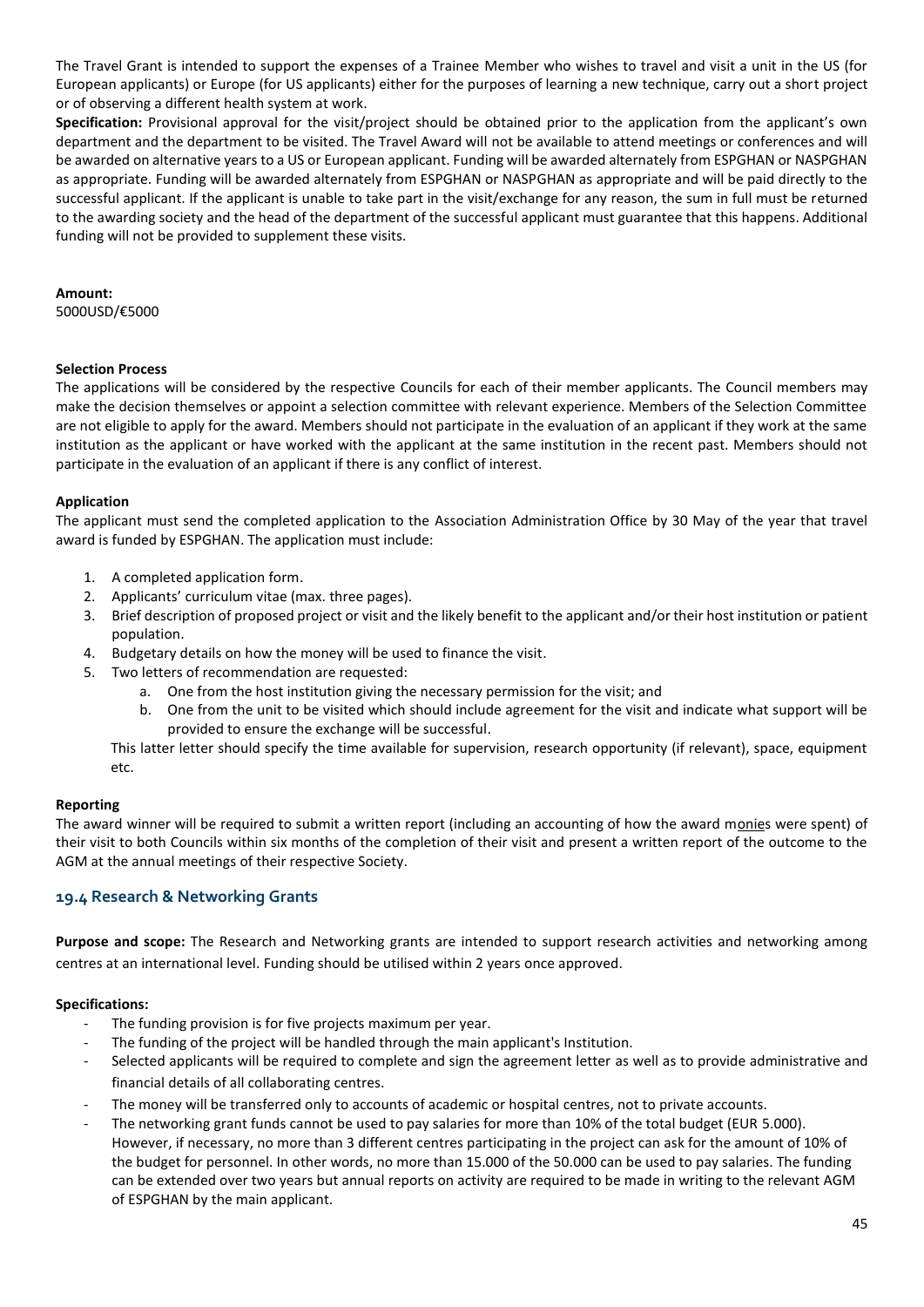- In the event of a publication arising from the research carried out as part of this grant, ESPGHAN should be credited with the following sentence: "This work was supported by an ESPGHAN Networking Grant".
- It is understood that the funds will be returned if the conditions above are not adhered to.

# **Amount:** up to a maximum of €50,000

# **Eligibility:**

- 1. The main applicant should be an ESPGHAN Member.
- 2. Collaboration must involve more than one country
- 3. Collaboration between at least two ESPGHAN members located in different centres (*Non-ESPGHAN members may form part of the proposed network, but only in collaboration with ESPGHAN members*).

**Selection criteria:** The nature of the networking between the centres can range from interactive educational events, clinical networks, etc., and should be aimed at promoting clinical excellence and the furtherance of knowledge. We urge members to be innovative, interdisciplinary and inclusive at an international level. Proposals that are relevant to, or arise from, ESPGHAN activities, e.g. validation of guidelines, clinical networks for testing treatment regimens/disease management, etc., will be particularly welcomed.

Each project will be assessed against the following criteria:

- Collaboration involves more than one country
- Collaboration between two or more ESPGHAN members in different centres
- *Confirmation that application for funding of this, or a similar, project has not been made to another*
- A budget is submitted by the main applicant that includes details for each collaborating centre
- Project's relevance to ESPGHAN
- Applicant's scientific merits
- Applicant´s organisational merits
- Originality of the project
- Feasibility of the project

# **Selection process:**

The process is coordinated by the Scientific Secretary The proposal will be evaluated by ESPGHAN Research Committee and a decision will be made by October 30<sup>th</sup> each year.

# **Application:**

Complete application must be sent to ESPGHAN office and the following will apply:

- 1. Completed and signed application form
- 2. Current CV (maximum of three pages A4) of the main applicant
- 3. A description of the networking project (up to three sides of A4) detailing the aims, methods, plan of work, and division of labour within and between the collaborating centres
- 4. An explanation of the value of the work and its relevance to ESPGHAN
- 5. A summary of the project in lay terms (one paragraph)
- *6. A proposed budget including a detailed description of the grant coordination and distribution amongst centres (type of costs, amounts and timeframe)*
- 7. A letter from the main applicant's finance officer confirming they are willing to administer the project budget
- 8. A letter from the Institution Director or similar Officer that the facilities required for the work are available in the Institution
- 9. The names and contact details of two referees who the applicant feels can assess the proposal

Deadline: Application must be uploaded to the ESPGHAN Website before 31 July each year.

# **Reporting and disbursement of the fund:**

- The funding of the project will be handled through the main applicant's Institution, such as:
	- o The money will be transferred with the following modality: 30% at the beginning, 50% at the end of the first year after providing a report on the progress of the study, and 20% at the end.
	- o The funding will be provided by ESPGHAN only on receipt of the respective invoices (Any transfer of funds will require a prior request with a detailed description of the budget items, including how the money will be distributed among centres).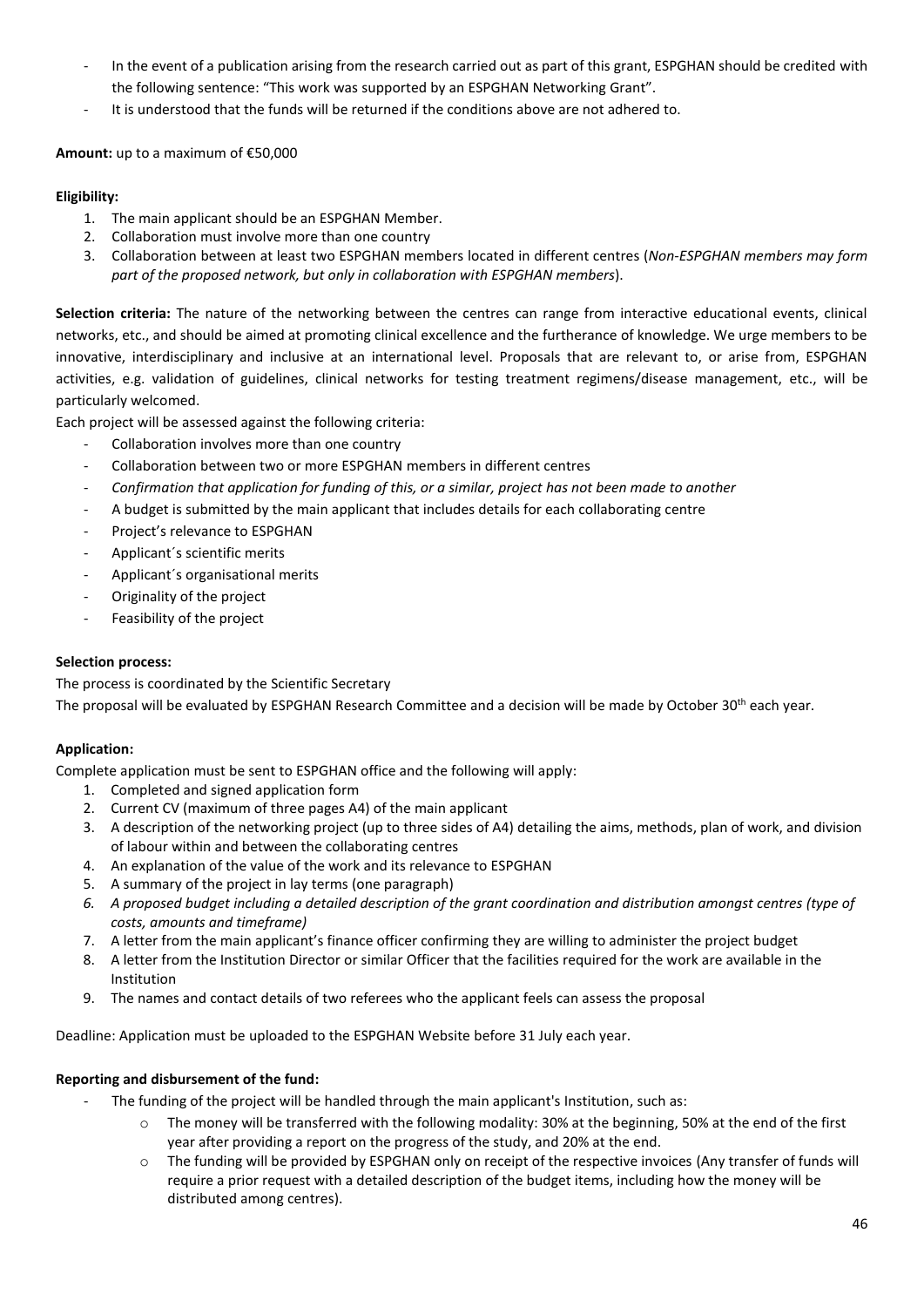- The main applicant will provide a final written report to the ESPGHAN Secretary and a final budget statement to the ESPGHAN Treasurer within three months of the completion of the project.
- The funding can be extended over two years at the discretion of the ESPGHAN Treasurer.

# <span id="page-46-0"></span>**19.5 ESPGHAN Annual Meeting Young Investigator Awards (YIA)**

**Purpose and scope**: The ESPGHAN Annual Meeting Young Investigator Award is intended to support expenses for Young Investigators (including AHP, Trainees, Scientists, and non ESPGHAN members) who have had an abstract accepted for presentation at the ESPGHAN Annual Meeting.

**Specification:** The grant will help cover the travel, Visa application and accommodation costs within host meetings countries. Costs than can also be covered by this grant include congress registration up to Early bird fee; registration to PIBD, Postgraduate and AHP courses taking place during ESPGHAN Annual Meeting. All listed costs will be covered up to the value of the award.

# **Amount:** up to €1,000

#### **Eligibility:**

- The applicant should be a young investigator / clinician with less than ten years in the sub-speciality:
	- o Medically qualified applicants should be in a training position, i.e. have not qualified in PGHN, nor have achieved a staff position;
	- o Applicants should not be well established funded researchers
	- o Full ESPGHAN members are not eligible for this award
- The applicant should have received less than 3 YIA in the past
- The applicant should be the first (main) presenter of the abstract selected
- The applicant should be supported by full member in good standing (i.e. without any outstanding dues) of the Society. In the case of AHP applicants, support letters can be submitted from AHP Members in good standing.

#### **Application:**

Complete application must be sent to ESPGHAN office and the following will apply:

- 1. Completed and signed application form
- 2. Support letter from an ESPGHAN member in a good standing (or AHP member in good standing for AHP applicants)
- 3. Proof of abstract selection for presentation, confirming applicant as first (main) presenter
- 4. Applicant current CV

Deadline: application deadline will be set at least 1 month prior to the AM and announced on ESPGHAN website and ESPGHAN newsletter.

**Selection Criteria:** Those who have received one or two awards previously or who live from regions close to the conference may receive a reduced award due to lower travel costs. In case the number of applications exceeds the number of awards available, the treasurer may at his/her discretion either select from those applications that fulfil all criteria on a first come first serve basis (but may give priority to applicants that are in particular need e.g. from low income countries), or may adjust funding to maximise attendance.

#### **Selection Process:**

- The process is coordinated by the ESPGHAN Scientific Secretary
- ESPGHAN Research Committee will review the applications independently
- The applicant will receive notification no later than 2 weeks after application deadline to allow early birds applications to the ESPGHAN Annual Meeting.

#### **Reporting and disbursement of the fund:**

Funds will only be released after

- 1. Signature of YIA register list at ESPGHAN booth during the Annual Meeting
- 2. The financial statement incl. copies of the according receipts are sent to ESPGHAN office and approved by ESPGHAN Treasurer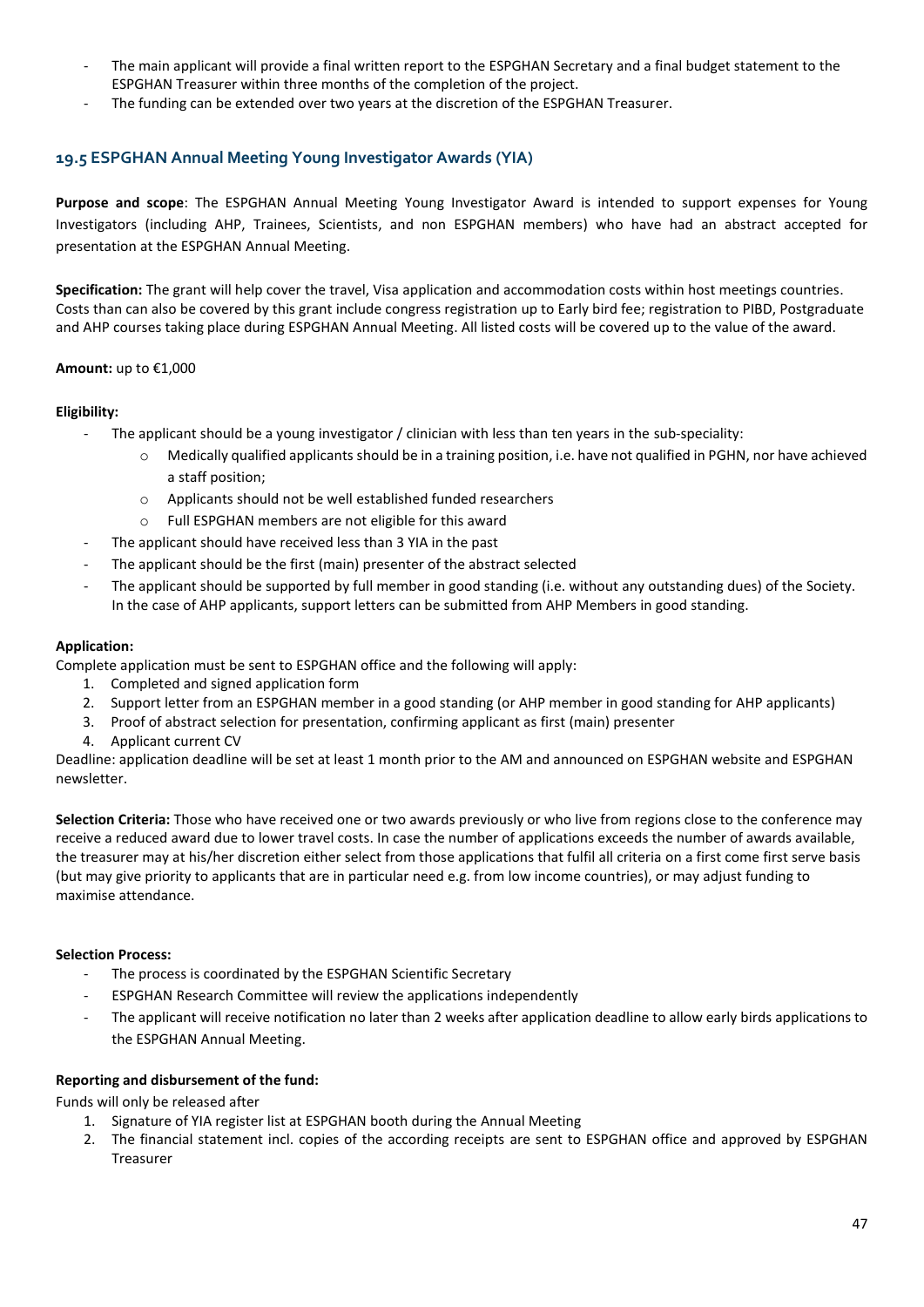# <span id="page-47-0"></span>**19.6 UEG Week Young Investigator Award**

#### **Purpose and Scope**

The UEG Young Investigator Award is intended to support expenses for Young Investigators who are ESPGHAN Trainee or AHP members and who have had an abstract accepted for presentation at UEG Week.

**Specification:** The award can be used to cover registration, Visa application, accommodation at the conference and /or return transport to the conference, up to the value of the award.

#### **Amount:** up to €1,000

#### **Eligibility:**

- The applicant should be a young investigator / clinician with less than ten years in the sub-speciality:
	- $\circ$  Medically qualified applicants should be in a training position, i.e. have not qualified in PGHN, nor have achieved a staff position;
	- o Applicants should not be well established funded researchers
	- o Full ESPGHAN members are not eligible for this award
- The applicant should have received less than 3 ESPGHAN awards in the past
- The applicant should be the first (main) presenter of the abstract selected
- The applicant should be supported by full member in good standing (i.e. without any outstanding dues) of the Society. In the case of AHP applicants, support letters can be submitted from AHP Members in good standing.

#### **Application:**

Complete application must be sent to ESPGHAN office and the following will apply:

- 1. Completed and signed application form
- 2. Support letter from an ESPGHAN member in a good standing (or AHP member in good standing for AHP applicants)
- 3. Proof of abstract selection for presentation, confirming applicant as first (main) presenter
- 4. Applicant current CV

Deadline: application deadline will be set at least 2 months prior to the UEG Week and announced on ESPGHAN website and in the ESPGHAN Newsletter

**Selection Criteria:** Those who have received one or two awards previously or who live from regions close to the conference may receive a reduced award due to lower travel costs. In case the number of applications exceeds the number of awards available, the treasurer may at his/her discretion either select from those applications that fulfil all criteria on a first come first serve basis (but may give priority to applicants that are in particular need e.g. from low income countries), or may adjust funding to maximise attendance.

#### **Selection Process:**

- The process is coordinated by the Scientific Secretary
- ESPGHAN Research Committee will review the applications independently.
- The applicant will receive notification no later than 2 weeks after application deadline

#### **Reporting and disbursement of the fund:**

Funds will only be released after

- The financial statement incl. copies of the according receipts are sent to ESPGHAN office and approved by ESPGHAN Treasurer
- Proof of attendance and poster presentation at UEG week.

#### <span id="page-47-1"></span>**19.7 Distinguished Service Award**

#### **Purpose and scope**

The Distinguished Service Award aims to recognize an individual who has given a major contribution to the development of paediatric gastroenterology, hepatology or nutrition. The award can be recognized as a whole life accomplishment or celebrate a major recent achievement. The field may be basic science or clinical work.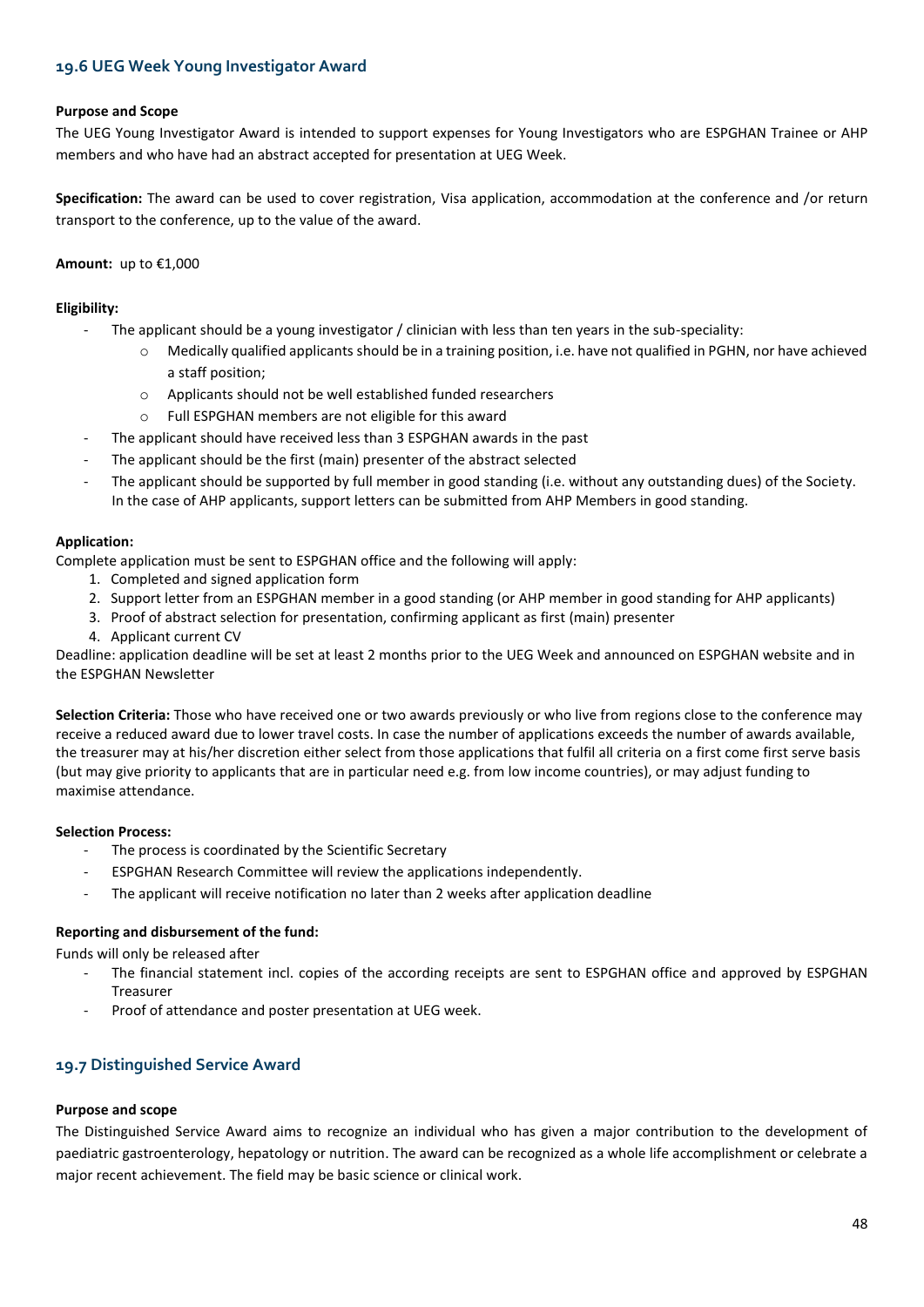**Specifications:** The award is given every year with no obligation to alternate the award between the three sub-specialties. No more than one award per year will be given.

# **Eligibility**

- Nominees should be put forward by 5 ESPGHAN members through a letter of recommendation signed by each supporting member
- Nominees should be ESPGHAN members in a good standing at the time of nomination.
- Nominations can be submitted by any ESPGHAN member.

# **Nomination:**

- A call for nominations will be advertised on the website and in the ESPGHAN Newsletter by November each year. The following documents should be sent to the ESPGHAN Office:
	- o Letter(s) of recommendation (maximum 2 pages) with support from five ESPGHAN members outside of the Council and the Selection Committee, including the reasons for nomination and the specific achievements of the nominee.

Deadline: Nominations of potential awardees will be made by ESPGHAN members and sent to ESPGHAN office by December 31<sup>st</sup> each year

# **Selection Process**

- The selection Committee consists of 9 members, including the following:
- 1. President (Chair of Selection Committee)
- 2. Secretary
- 3. Education Secretary
- 4. Chairs of the three Committees of Gastroenterology, Hepatology and Nutrition, or deputies nominated by the respective chairs
- 5. Three members, outside of the Council and the Committees, one selected by each Committee for three years

*Members will not participate in the evaluation of an applicant if they work at the same institution as an applicant or have an obvious conflict of interest.*

- The nominations will be reviewed by this Selection Committee.
- Each member of the Selection Committee is asked to score all applications and to submit the scores to the ESPGHAN Office (unless otherwise decided).
- Scores will be compiled, and the results be made available to all members of the Selection Committee prior to a phone conference of the Selection Committee where the strengths and weaknesses of applications considered worthy for the award will be discussed, and consensus on the selection will be sought. If consensus cannot be achieved, a majority decision will be taken. The selection should commence after the winter Council meeting, where the nominees will be discussed and approved.
- Deadline for finalisation of scoring will be March  $31<sup>st</sup>$

Those nominations considered worthy but not selected will be retained for consideration in the successive award selection procedures for three years, inclusive of the year of submission (three years of consideration in total).

# **Selection criteria:**

The following will be reviewed for all nominations:

- Outstanding scientific achievements related to paediatric gastroenterology and/or hepatology, and/or nutrition, usually documented by the candidate's publication and citation record.
- Outstanding contributions to the standards, practice and training in the fields of paediatric gastroenterology and/or hepatology and/or nutrition.
- Outstanding contributions to ESPGHAN as a society
- Personal integrity

# **Award recognition:**

- The recipient will be honoured by the President during the Presidents Dinner at the AM with a medal, certificate, and recognition in JPGN.
- Expenses will be provided to assist with attending the AM, including accommodation, complimentary registration and economy travel costs.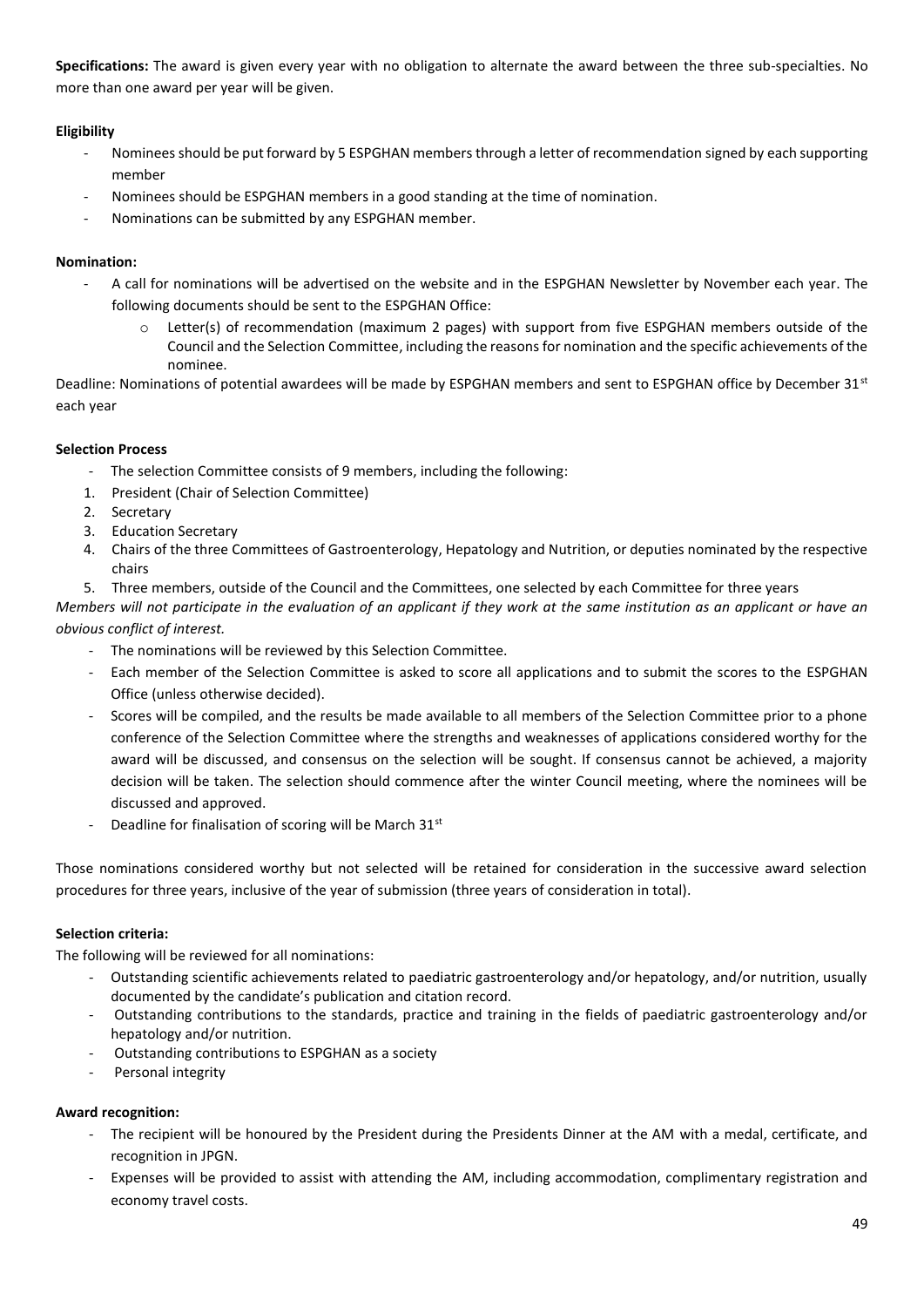# <span id="page-49-0"></span>**19.8 ESPGHAN Conference Awards**

# **Purpose and Scope:**

*John Harries Award*: Awarded to the best GI research presented at the ESPGHAN AM. *Jean Rey Award*: Awarded to the best Nutrition research presented at the ESPGHAN AM *Alex Mowat Award*: Awarded to the best Hepatology research presented at the ESPGHAN AM

**Specification:** Awards will be given to the best abstracts presented at the ESPGHAN Annual Meeting and will be presented to the prize winner at the Closing ceremony.

#### **Amount: €2.500** per prize

# **Eligibility**

- Presentation of an abstract at the ESPGHAN Annual Meeting
- Prizes are open to both Members and Non-Members

#### **Selection Process**

- Identification by the ESPGHAN scientific Committee, of 15 highest scored abstracts to be presented at the Annual Meeting
- Review of highest scored abstract is carried out by the respective Committees during the Annual Meeting
- The chair or the secretary of the relevant Committee reports to Council and the ESPGHAN Office on the best abstract after the morning sessions on the final day (Saturday) of the AM at the latest.

# **Selection Criteria:**

The respective Committees will assess the abstracts against the following criteria:

- clinical/scientific input
- methods
- results
- conclusions
- presentation

#### **Recognition of prize winners**

Winners will be announced and presented with a certificate at the closing ceremony of the respective Annual Meeting.

# <span id="page-49-1"></span>**19.9 ESPGHAN Endoscopy Fellowship Grant**

**Purpose and scope:** The Fellowship is intended to facilitate an improvement in paediatric endoscopy training both for those starting their endoscopy careers and for those wishing to learn and practice more advanced techniques. There will be two different levels of fellowships:

- a. 3 months duration (up to 3 available grants)
- b. 6 months duration (up to 2 available grants)

**Amount**: Up to €5,000 for 3 months (€1000 to institution, €4000 to individual for living costs)

Up to €10.000 for 6 months (€2000 to institution, €8000 to individual for living costs).

**Specifications:** The grant will help cover travel and accommodation costs within host European countries. A contribution to the host institution will be given as outlined above. Training program will be constructed in accordance with the level of expertise of the applicant for both 3- and 6-month courses.

#### **Eligibility:**

- The applicant must be an ESPGHAN Member in good standing (any type) with at least a basic level of experience in endoscopy
- Beginners with an interest in furthering paediatric endoscopy skills are welcome to apply
- Fully trained practicing paediatric endoscopists are welcome to apply
- The fellowship is to be carried out at one of the ESPGHAN allocated training centres.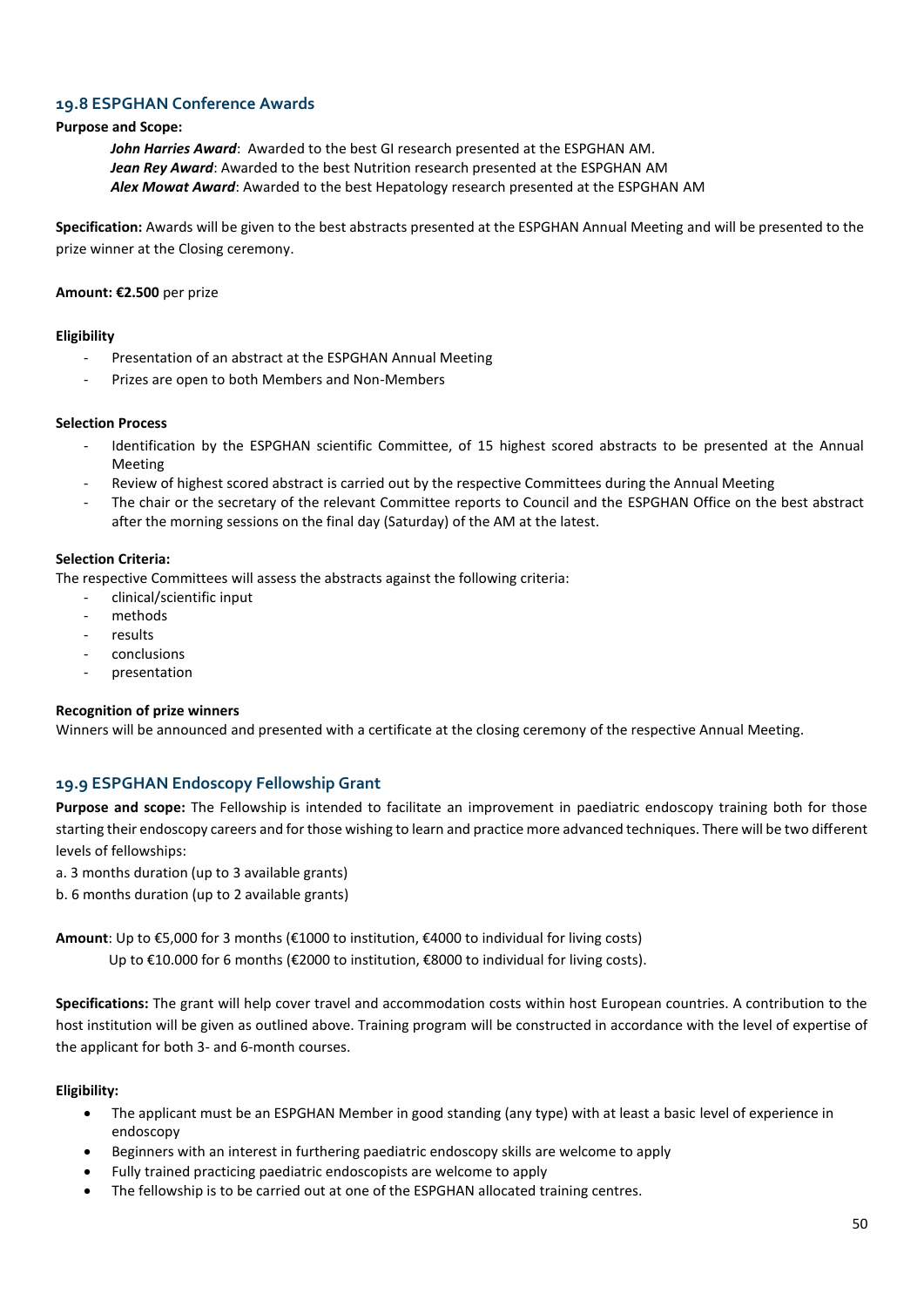# **Application:**

Complete application must be sent to ESPGHAN office and the following will apply:

- 1. The applicant must submit a letter of support from 2 senior paediatric gastroenterologists  $-1$  from the institute of the applicant and 1 from the National Society of the country in which the applicant is training
- 2. A letter of intent/motivation for undertaking the project

3. A full and current CV including endoscopy portfolio and experience at the time of application

Deadline: 30 September each respective year.

# **Selection criteria:**

ESPGHAN wishes to promote the learning of any techniques / expertise related to paediatric endoscopy. Applicants must hold a license to practice in their host country and to obtain a license where their host centre is located, or the application will be considered invalid.

# **Selection Process:**

- The process is coordinated by the ESPGHAN Endoscopy Special Interest Group (SIG)
- ESPGHAN Endoscopy SIG will review the applications independently based on current experience levels and expertise
- The applicant will receive notification no later than four weeks after application deadline.

# **Reporting and disbursement of the fund:**

A research or audit project will be undertaken by each successful Applicant during their Fellowship and it is expected that this will form an abstract to be submitted to the next ESPGHAN Annual Meeting following the Fellowship. This can be planned in advance of the Fellowship or designed once the Fellowship has commenced.

Payment modality:

**3 Month Course:** Payments will be made in 3 monthly instalments at the beginning of each respective month of the fellowship. Upon completion, a report on the outcomes of the fellowship must be submitted by both the fellow and the supervisor of the host centre. Upon receipt, the funds for the centre will be released.

**6 Month Course:** 50% of the funds will be released at the beginning of the fellowship, with the remaining funds disbursed after 3 months and upon receipt of a short progress report signed by a supervisor/mentor. Upon completion, a report on the outcomes of the fellowship must be submitted by both the fellow and the supervisor of the host centre. Upon receipt, the funds for the centre will be released.

Recipients of the Fellowship must not be bound by any contract involving salary with the destination service during the entire fellowship. A declaration of honour will be requested.

# **Training centres**

a. Training will be provided in European and Israel centres only.

b. Following expressions of interest from Training Centres, the assessment of their training potential will be made by the Endoscopy SIG, particularly in respect to:

i. expertise of the staff

ii. training experience of the trainers (e.g. attendance at a Training the Trainers Course)

ii. level of care provided and equipment available

iii. number and type of endoscopic procedures occurring in the Centre

Investigation by the Chair and the small panel of other members of the ESPGHAN endoscopy group into the institution/country's legal requirements will be a necessity prior to hands on training.

# <span id="page-50-0"></span>**19.10 AHP Award**

# **Purpose and scope**

The AHP Travel Grant aims to support an experienced ESPGHAN Allied Health Professional Member in good standing who wishes to visit another unit within Europe\* for the purpose of observation of a practice not available in his/her institution, participate in a short project/audit or observe an extended role of an AHP e.g. endoscopy nurse , dietetic led nutrition, coeliac etc clinics, Multi-Disciplinary Team PN practice, Neonatal nursing/dietetic practice, research nursing/dietetic roles, Speech and Language advanced techniques (VFS,FIES).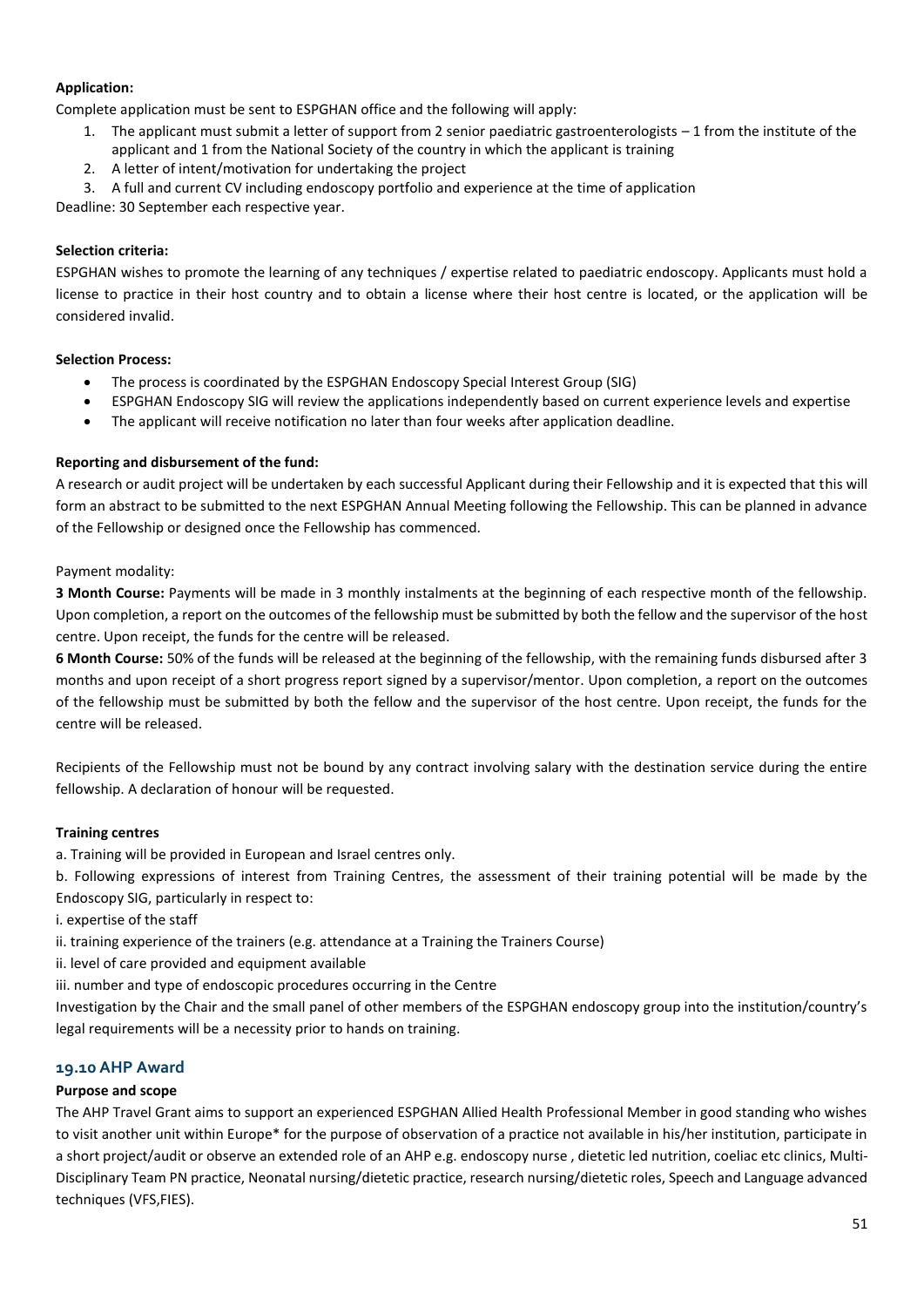# **Amount**

Up to EUR 5000

# **Specifications**

The grant will cover travel and accommodation within the host country. It will not cover attendance at courses/conferences/schools.

Each awardee will be announced at the ESPGHAN Annual Meeting and he/she will report back at the ESPGHAN AHP course once the project/audit/visit is completed.

There will be one application per year.

# **Eligibility**

- The applicant must be AHP ESPGHAN member in good standing.
- The applicant must be currently working in clinical/ research paediatrics Gastroenterology or Hepatology and Nutrition with a minimum 3 years' experience in the respective field.
- The applicant's supervisor of institute to be visited must be an ESPGHAN member (any type) in good standing.
- The institute to be visited must be within Europe\*.
- The visit should be completed within a year after the date of approval.

# **Application**

In order to apply for the AHP Travel Grant, the applicant will need to submit:

- A completed online application form
- A letter of intent including:
	- *1. Aim of the visit/audit/project*
	- *2. Objectives*
	- *3. Interest for the applicant*
	- *4. Description of the lack of the resource at the home institute and if applicable, how the proposed visit/project/audit will change or enhance practice in applicants home institute*
- An up to date CV
- A letter of support from the home supervisor
- A letter of support from visiting institute supervisor (ESPGHAN members)

# **Deadline**

Application deadline 31<sup>st</sup> March each year.

# **Selection criteria**

All complete applications will be reviewed and scored by the AHP committee against the following criteria:

- 1. Innovation and originality of the proposed visit/audit/project (score 1-5)
- 2. Relevance of proposed visit/audit/project to applicant's current role (score 1-5)
- 3. Benefit of the proposed visit/audit/project to ESPGHAN (score 1-5)
- 4. Likelihood of the proposed project resulting in a change in practice in home institute (score 0-1)
- 5. Previous ESPGHAN awards (score 0-1)

# **Selection process**

Applicants' eligibility and application documents will be checked by the Office.

All complete applications will be reviewed and scored by the AHP committee against the above listed criteria.

The applicant with the highest score will be selected by the AHP Committee and then approved by the ESPGHAN Treasurer and Council.

All applicants should be notified by the ESPGHAN Office within 8 weeks after the application deadline.

# **Reporting and disbursement of the fund**

- The Grant will be disbursed 3 months after the visit/audit/project completion and according to the following modalities:
	- *1. Up to 50% at the start of the visit/audit/project, upon reception of signed expense claim forms, related receipts and progress report by the ESPGHAN Office*
	- *2. Remaining amount at the end of the visit/audit/project, upon reception of signed expense claim forms, related receipts and progress report by the ESPGHAN Office*
- A final progress report will be provided by the Awardee within 3 months after the visit/audit/project completion and will be uploaded on the ESPGHAN website. The final report should include the following:
	- *1. Aim of the exchange*
	- *2. Description of the project/audit/observation period*